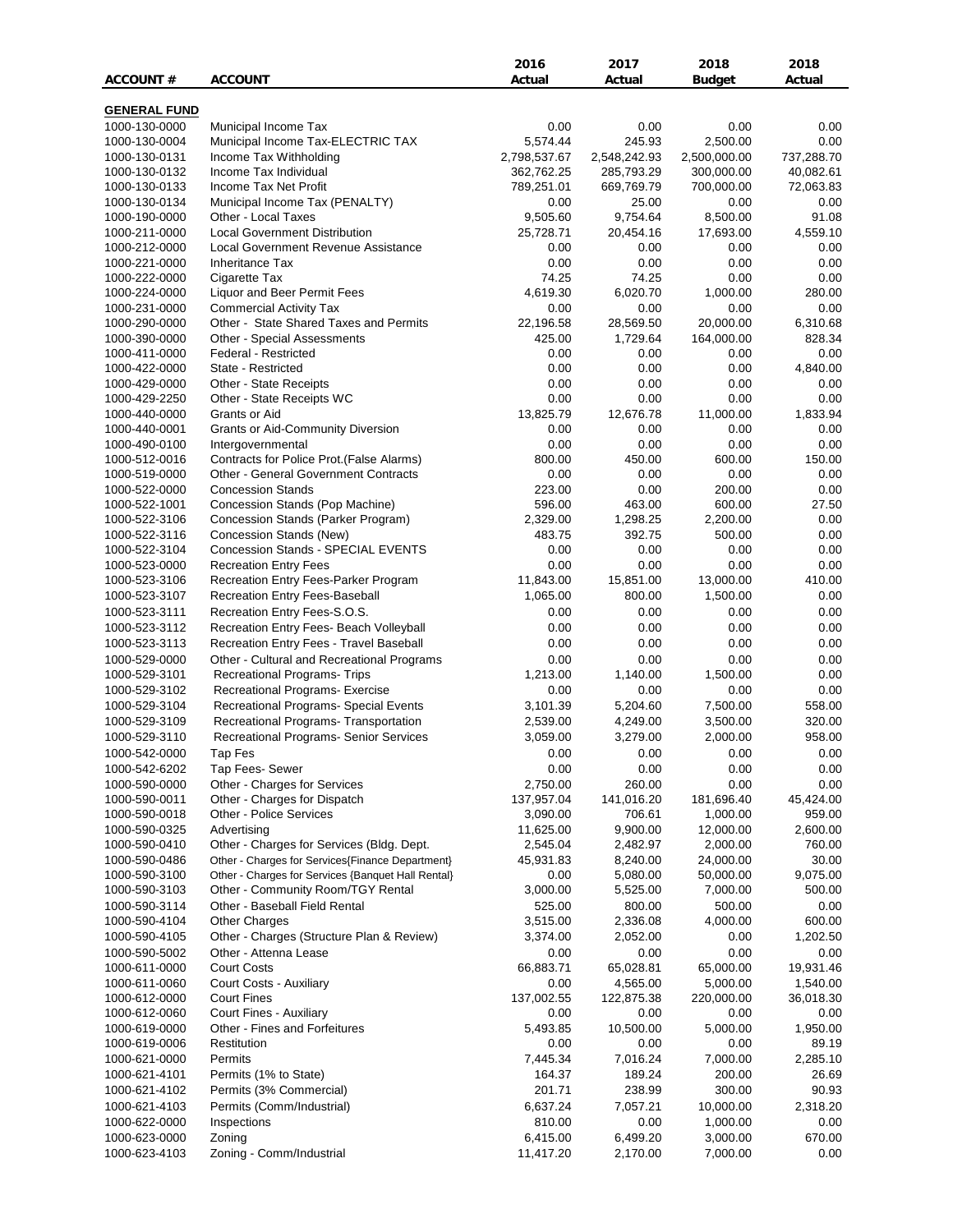|                      |                                                                     | 2016         | 2017         | 2018          | 2018         |
|----------------------|---------------------------------------------------------------------|--------------|--------------|---------------|--------------|
| <b>ACCOUNT#</b>      | <b>ACCOUNT</b>                                                      | Actual       | Actual       | <b>Budget</b> | Actual       |
| 1000-624-0000        | <b>Street Opening</b>                                               | 200.00       | 400.00       | 0.00          | 0.00         |
| 1000-625-0000        | Cable Franchise Fees                                                | 35,238.93    | 30,227.63    | 35,000.00     | 7,284.29     |
| 1000-629-0000        | Other - Licenses and Permits                                        | 500.00       | 0.00         | 0.00          | 0.00         |
| 1000-629-0411        | Other Licenses and Permits (General)                                | 18,100.00    | 18,215.00    | 15,000.00     | 7,250.00     |
| 1000-690-0000        | Other - Fines, Licenses and Permits                                 | 130.00       | 0.00         | 0.00          | 0.00         |
| 1000-690-5225        | Fire dept permits                                                   | 0.00         | 200.00       | 0.00          | 0.00         |
| 1000-701-0000        | Interest- Transferred to Capital                                    | 2,679.48     | 4,720.72     | 2,000.00      | 1,829.90     |
| 1000-820-0000        | <b>Contributions and Donations</b>                                  | 602.00       | 3,500.00     | 0.00          | 0.00         |
| 1000-820-3104        | <b>Contributions and Donations-Special Events</b>                   | 2,125.00     | 2,350.00     | 2,000.00      | 0.00         |
| 1000-820-3106        | Contributions and Donations (Parker Program)                        | 390.00       | 14.00        | 350.00        | 0.00         |
| 1000-820-3107        | Contributions and Donations-baseball                                | 150.00       | 0.00         | 0.00          | 0.00         |
| 1000-820-3111        | Contributions and Donations - SOS                                   | 0.00         | 0.00         | 0.00          | 0.00         |
| 1000-891-0000        | Other - Miscellaneous Operating                                     | 20.00        | 8,674.85     | 3,000.00      | 0.00         |
| 1000-891-5001        | Other - Miscellaneous Recycling                                     | 0.00         | 0.00         | 0.00          | 0.00         |
| 1000-892-0000        | Other - Miscellaneous Non-Operating                                 | 31,498.82    | 25,005.26    | 0.00          | 1,439.01     |
| 1000-892-0002        | Other - Miscellaneous                                               | 3.13         | 10.00        | 0.00          | 5.00         |
| 1000-892-0003        | Other - Prisoner Housing                                            | 0.00         | 0.00         | 0.00          | 0.00         |
| 1000-892-0005        | Printing/Advertising Directory                                      | 58.97        | 185.22       | 0.00          | 19.94        |
| 1000-892-0009        | Other - Vehicle Release                                             | 4.745.50     | 6,950.00     | 6,000.00      | 2,195.00     |
| 1000-892-0014        | Other - Title Search                                                | 10.00        | 0.00         | 100.00        | 0.00         |
| 1000-892-3105        | Garage Sale                                                         | 854.00       | 631.00       | 800.00        | 0.00         |
| 1000-892-3110        | <b>Senior Services</b>                                              | 0.00         | 0.00         | 0.00          | 0.00         |
| 1000-931-0000        | Transfers - In                                                      | 391,560.99   | 485,788.60   | 400,000.00    | 0.00         |
| 1000-941-0000        | Advances - In                                                       | 0.00         | 0.00         | 0.00          | 0.00         |
| 1000-961-0000        | Sale of Fixed Assets                                                | 0.00         | 0.00         | 0.00          | 0.00         |
| 1000-961-0018        | Sale of Fixed Assets{POLICE SERVICES}                               | 0.00         | 0.00         | 0.00          | 0.00         |
|                      | TOTAL GENERAL FUND                                                  | 5,005,403.44 | 4,607,895.42 | 4,827,739.40  | 1,016,695.29 |
|                      |                                                                     |              |              |               |              |
| S.C.M.R.             |                                                                     |              |              |               |              |
| 2011-225-0000        | Gasoline Tax (State)                                                | 112,069.70   | 115,022.25   | 110,000.00    | 28,109.63    |
| 2011-430-0000        | License Tax - County Levied                                         | 55,503.79    | 64,045.30    | 53,000.00     | 21,848.18    |
| 2011-440-0000        | Grants or Aid (Non-Federal or State)                                | 0.00         | 0.00         | 0.00          | 800.00       |
| 2011-701-0000        | Interest- Transferred to Capital                                    | 0.00         | 0.00         | 0.00          | 0.00         |
| 2011-892-0000        | Other - Miscellaneous Non-Operating                                 | 1,992.75     | 1,176.95     | 0.00          | 0.00         |
| 2011-931-0000        | Transfers in- General Fund                                          | 660,000.00   | 500,000.00   | 500,000.00    | 0.00         |
| 2011-941-0000        | Advances - In                                                       | 0.00         | 0.00         | 0.00          | 0.00         |
| 2011-961-0000        | Sale of Fixed Assets                                                | 0.00         | 0.00         | 0.00          | 0.00         |
|                      |                                                                     |              |              |               |              |
| <b>STATE HIGHWAY</b> |                                                                     |              |              |               |              |
| 2021-225-0000        | Gasoline Tax (State)                                                | 9,086.76     | 5,659.65     | 8,000.00      | 1,599.33     |
| 2021-430-0000        | License Tax - County Levied                                         | 7,525.96     | 4,456.68     | 6,000.00      | 409.24       |
| 2021-701-0000        | Interest                                                            | 0.00         | 0.00         | 0.00          | 0.00         |
| 2021-941-0000        | Advances - In                                                       | 0.00         | 0.00         | 0.00          | 0.00         |
|                      |                                                                     |              |              |               |              |
| <b>LEFT</b>          |                                                                     |              |              |               |              |
| 2091-413-0000        | Federal - Pass Through Grants                                       | 0.00         | 0.00         | 0.00          | 0.00         |
| 2091-422-0000        | State - Pass Through Grants                                         | 0.00         | 0.00         | 0.00          | 0.00         |
| 2091-612-0000        | <b>Court Fines</b>                                                  | 1,530.00     | 1,770.00     | 3,000.00      | 185.00       |
| 2091-619-0000        | Other - Fines and Forfeitures<br><b>Contributions and Donations</b> | 392.00       | 140.00       | 1,000.00      | 1,076.37     |
| 2091-820-0000        |                                                                     | 0.00         | 0.00         | 0.00          | $0.00\,$     |
| 2091-931-0000        | Transfers - In                                                      | 0.00         | 0.00         | 0.00          | 0.00         |
| 2091-961-0000        | Sale of Fixed Assets                                                | 3,463.81     | 18,193.10    | 5,000.00      | 0.00         |
| <b>MOTOR VEHICLE</b> |                                                                     |              |              |               |              |
| 2101-290-0000        | Other - State Shared Taxes and Permits                              | 25,873.71    | 21,825.61    | 25,000.00     | 7,894.56     |
| 2101-701-0000        | Interest- Transferred to Capital                                    | 0.00         | 0.00         | 0.00          | 0.00         |
| 2101-931-0000        | Transfers - In                                                      | 0.00         | 0.00         | 0.00          | 0.00         |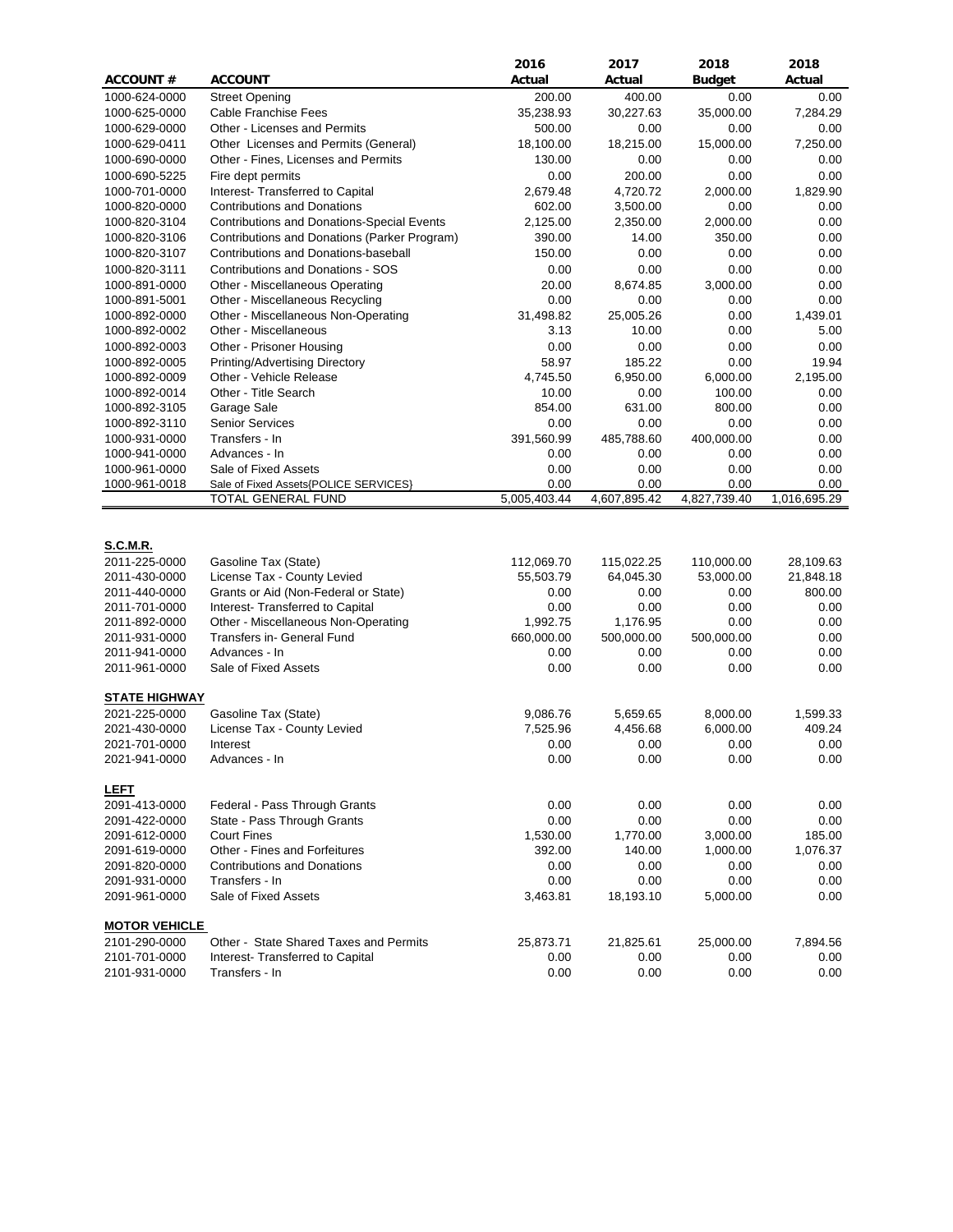|                                |                                                                    | 2016         | 2017         | 2018          | 2018      |
|--------------------------------|--------------------------------------------------------------------|--------------|--------------|---------------|-----------|
| <b>ACCOUNT#</b>                | <b>ACCOUNT</b>                                                     | Actual       | Actual       | <b>Budget</b> | Actual    |
|                                |                                                                    |              |              |               |           |
| <b>POLICE PENSION</b>          |                                                                    |              |              |               |           |
| 2131-110-0000                  | General Property Tax - Real Estate                                 | 34,936.91    | 38,394.80    | 45,000.00     | 23,285.87 |
| 2131-120-0000                  | Tangible Personal Property Tax                                     | 0.00         | 0.00         | 0.00          | 0.00      |
| 2131-120-0020                  | Tangible Personal Prop Tac (CAT Tax)                               | 0.00         | 0.00         | 0.00          | 0.00      |
| 2131-190-0000                  | Other - Local Taxes                                                | 3,200.46     | 3,158.23     | 0.00          | 0.00      |
| 2131-231-0000                  | <b>Property Tax Rollbacks</b>                                      | 0.00         | 0.00         | 0.00          | 0.00      |
| 2131-290-0000                  | Other - State Shared Taxes & Permit                                | 0.00         | 0.00         | 0.00          | 0.00      |
| 2131-931-0000                  | Transfers - In                                                     | 150,000.00   | 120,000.00   | 115,000.00    | 0.00      |
| <b>WATER METER REPAIR FUND</b> |                                                                    |              |              |               |           |
| 2901-542-0000                  | <b>Tap Fees</b>                                                    | 400.00       | 150.00       | 0.00          | 150.00    |
| 2901-701-0000                  | Interest                                                           | 0.00         | 0.00         | 0.00          | 0.00      |
| 2901-931-0000                  | Transfers - In                                                     | 9,000.00     | 9,000.00     | 10,200.00     | 0.00      |
| <u>MAYOR'S COURT COMPUTER</u>  |                                                                    |              |              |               |           |
| 2903-612-0000                  | <b>Court Fines</b>                                                 | 6,030.00     | 5,490.00     | 6,000.00      | 1,545.00  |
|                                |                                                                    |              |              |               |           |
| 3101-390-0000                  | <b>SPECIAL BOND RETIREMENT FUND</b><br>Other - Special Assessments | 0.00         | 0.00         | 0.00          | 0.00      |
|                                |                                                                    |              |              |               |           |
|                                | Transfer In - Capital<br>Interest- Transferred to Capital          | 0.00         | 0.00         | 0.00          | 0.00      |
| 3101-701-0000                  |                                                                    | 0.00         | 0.00         | 0.00          | 0.00      |
| 3101-892-0000                  | Other- Misc. Non-Operating                                         | 9,828.00     | 0.00         | 0.00          | 0.00      |
| 3101-911-4905                  | <b>BONDS</b>                                                       | 0.00         | 12,654.00    | 0.00          | 0.00      |
| 3101-921-0000                  | Sale of Notes                                                      | 1,170,000.00 | 1,710,000.00 | 1,640,000.00  | 0.00      |
| 3101-931-0000                  | Transfers - In                                                     | 170,000.00   | 50,000.00    | 70,000.00     | 0.00      |
| <b>THIRD PARTY</b>             |                                                                    |              |              |               |           |
| 4101-892-0000                  | Other - Miscellaneous Non-Operating                                | 0.00         | 0.00         | 0.00          | 0.00      |
| 4101-892-3110                  | Other - Miscellaneous                                              | 0.00         | 0.00         | 0.00          | 0.00      |
| 4101-931-0000                  | Transfers - In                                                     | 0.00         | 0.00         | 0.00          | 0.00      |
| <b>ISSUE I and II</b>          |                                                                    |              |              |               |           |
| 4201-422-0000                  | State - Restricted                                                 | 0.00         | 0.00         | 0.00          | 0.00      |
| 4201-422-4905                  | State - Restricted-Dunham Rd Sanitary                              | 0.00         | 0.00         | 0.00          | 0.00      |
| 4201-931-0000                  | Advance-In                                                         | 0.00         | 0.00         | 0.00          | 0.00      |
| 4201-422-0000                  | State-Restricted                                                   | 0.00         | 0.00         | 0.00          | 0.00      |
| 4201-931-0000                  | Transfers - In                                                     | 0.00         | 0.00         | 0.00          | 0.00      |
|                                | Advance- In                                                        |              | 0.00         | 0.00          | 0.00      |
| 4201-941-0000                  |                                                                    | 0.00         |              |               |           |
| <b>CAPITAL</b>                 |                                                                    |              |              |               |           |
| 4901-440-0000                  | Grants or Aid                                                      | 75,338.44    | 16,687.66    | 0.00          | 0.00      |
| 4901-490-0000                  | Other - Intergovernmental                                          | 294,208.49   | 0.00         | 0.00          | 0.00      |
| 4901-490-0801                  | Fueling Facilty Rheab                                              | 0.00         | 0.00         | 0.00          | 0.00      |
| 4901-542-0000                  | <b>TAP FEES</b>                                                    | 0.00         | 0.00         | 0.00          | 0.00      |
| 4901-549-4910                  | <b>Barclay Sewer Fees</b>                                          | 20,735.00    | 15,551.25    | 20,735.00     | 0.00      |
| 4901-612-0000                  | Court fines                                                        | 0.00         | 0.00         | 0.00          | 0.00      |
| 4901-612-0015                  | Court Fines - Safety Vehicle                                       | 12,060.00    | 21,094.00    | 20,000.00     | 6,180.00  |
| 4901-624-0000                  |                                                                    | 0.00         | 0.00         | 0.00          | 0.00      |
| 4901-629-0000                  |                                                                    | 0.00         | 0.00         | 0.00          | 0.00      |
| 4901-701-0000                  | Interest                                                           | 19,125.00    | 0.00         | 0.00          | 0.00      |
| 4901-701-0135                  | Interest                                                           | 0.00         | 0.00         | 0.00          | 0.00      |
| 4901-820-0000                  | <b>Contributions and Donations</b>                                 | 15,000.00    | 0.00         | 0.00          | 0.00      |
| 4901-892-0000                  | Other - Miscellaneous Non-Operating                                | 4,663.69     | 242.00       | 99,050.00     | 0.00      |
| 4901-921-0000                  | Sale of Notes                                                      | 550,000.00   | 0.00         | 0.00          | 0.00      |
| 4901-931-0000                  | Trans (Adv) - In (Interest from other Funds)                       | 110,000.00   | 460,000.00   | 440,000.00    | 0.00      |
| 4901-941-0000                  | Advances - In                                                      | 0.00         | 0.00         | 0.00          | 0.00      |
| 4901-961-0000                  | Sale of Fixed Assets                                               | 1,372.50     | 0.00         | 300,000.00    | 0.00      |
| 4901-971-0000                  | <b>Other Debt Proceeds</b>                                         | 0.00         | 4,000.00     | 0.00          | 0.00      |
|                                |                                                                    | 0.00         | 0.00         | 0.00          | 0.00      |
| <b>VETERAN'S MEMORIAL</b>      |                                                                    |              |              |               |           |
| 4902-820-0000                  | <b>Memorial Bricks</b>                                             | 50.00        | 200.00       | 0.00          | 0.00      |
| 4902-892-0000                  | Recycling                                                          | 644.45       | 521.78       | 600.00        | 191.19    |
| 4902-931-0000                  | Transfers- General                                                 | 0.00         | 0.00         | 0.00          | 0.00      |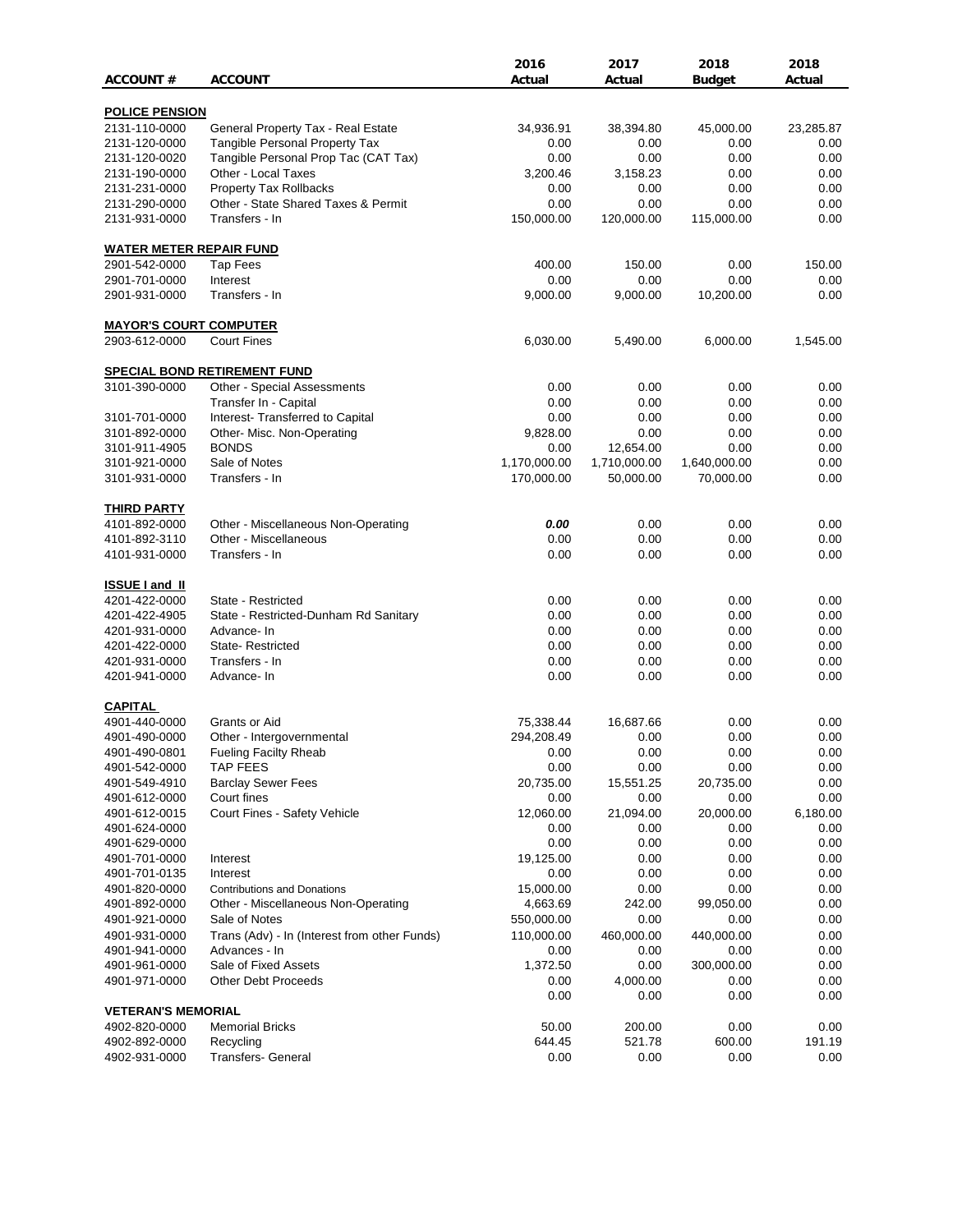|                             |                                         | 2016         | 2017         | 2018          | 2018         |
|-----------------------------|-----------------------------------------|--------------|--------------|---------------|--------------|
| <b>ACCOUNT#</b>             | <b>ACCOUNT</b>                          | Actual       | Actual       | <b>Budget</b> | Actual       |
| <b>BUILDING BOND</b>        |                                         |              |              |               |              |
| 7001-701-0000               | <b>INTEREST</b>                         | 0.00         | 0.00         | 0.00          | 0.00         |
| 7001-892-0000               | <b>OTHER</b>                            | 0.00         | 0.00         | 0.00          | 0.00         |
| <b>UNCLAIMED MONIES</b>     |                                         |              |              |               |              |
| 9101-892-0000               | Other - Miscellaneous Non-Operating     | 0.00         | 0.00         | 0.00          | 0.00         |
| <b>BUILDING BOND</b>        |                                         |              |              |               |              |
| 9901-544-0000               | Deposits                                | 2,500.00     | 5,000.00     | 0.00          | 4,500.00     |
| 9901-892-0000               | Other - Miscellaneous Non-Operating     | 0.00         | 0.00         | 0.00          | 0.00         |
| <b>Mayor's Court</b>        |                                         |              |              |               |              |
| 9902-690-0000               | Other-Fines, Licenses, & Permits        | 306,178.65   | 302,636.65   | 0.00          | 63,215.00    |
| 9902-892-0000               | Other- Misc. Non Operating              | 0.00         | 0.00         | 0.00          | 0.00         |
| <b>SECOND PARTY SERVICE</b> |                                         |              |              |               |              |
| 9903-544-0000               | Other - Miscellaneous Non-Operating     | 23,174.70    | 24,176.35    | 0.00          | 5,240.00     |
| 9903-544-0001               | Deposits (Comm. Diversion Program)      | 0.00         | 0.00         | 0.00          | 0.00         |
| 9903-544-0007               | Deposits (Benevolent Fund-General)      | 1,272.00     | 3,765.50     | 0.00          | 82.00        |
| 9903-544-0008               | Deposits (Benevolent Fund-Events)       | 605.00       | 0.00         | 0.00          | 0.00         |
| 9903-544-0013               | Deposits (Animal Fund)                  | 0.00         | 525.00       | 0.00          | 0.00         |
| 9903-544-3200               | Deposits (Sr. Snow Plow)                | 9.744.00     | 10,920.00    | 0.00          | 0.00         |
| 9903-892-0000               | Other - Miscellaneous Non-Operating     | 10.00        | 0.00         | 0.00          | 0.00         |
| 9903-931-0000               | Transfers-In                            | 0.00         | 0.00         | 0.00          | 0.00         |
|                             | <b>WALTON HILLS/SAGAMORE HILLS JEDD</b> |              |              |               |              |
| 9904-130-0131               | Income Tax Withholding                  | 774,915.46   | 763,518.79   | 800,000.00    | 180,881.28   |
| 9904-130-0132               | Income Tax Individual                   | 298.65       | 314.77       | 0.00          | 0.00         |
| 9904-130-0133               | Income Tax Net Profit                   |              | 32.00        | 0.00          | 0.00         |
|                             | <b>TOTAL</b>                            | 9,658,133.32 | 8,918,217.74 | 9,105,324.40  | 1,363,887.94 |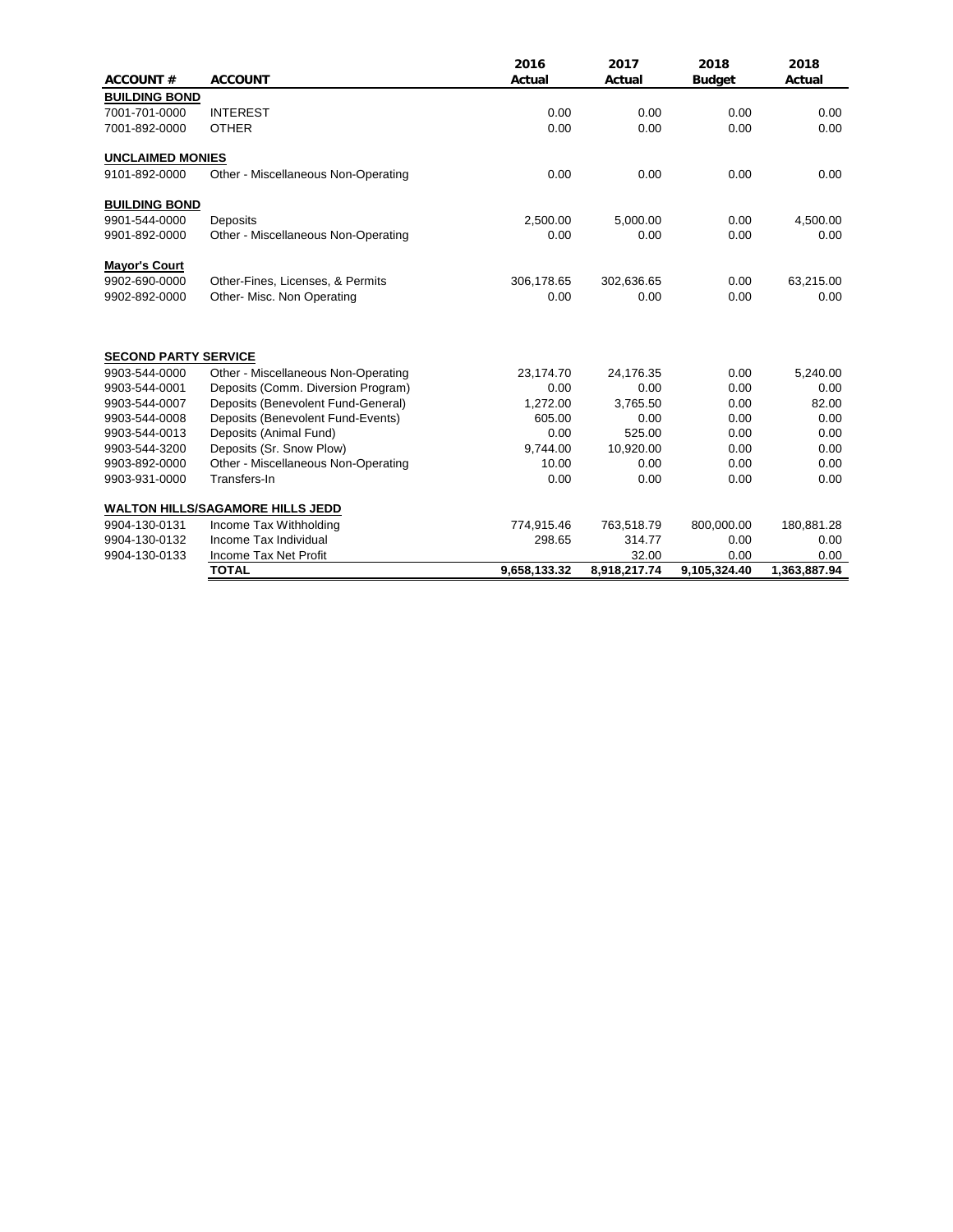| 2017 - YEAR TO DATE EXPENDITURES |                                             | 2016       | 2017       | 2018          | 2018       |
|----------------------------------|---------------------------------------------|------------|------------|---------------|------------|
| <b>Account Code</b>              | <b>Account Name</b>                         | Actual     | Actual     | <b>Budget</b> | Actual     |
|                                  |                                             |            |            |               |            |
| <b>General Fund</b>              | <b>POLICE</b>                               |            |            |               |            |
| 1000-110-190-0000                | Police Salary-FT                            | 917,754.60 | 907,310.19 | 831,000.00    | 200,123.38 |
| 1000-110-190-0001                | Salary-Community Diversion                  | 0.00       | 0.00       | 0.00          | 0.00       |
| 1000-110-190-0010                | Overtime Police                             | 21,697.38  | 41,548.50  | 17,000.00     | 5,298.90   |
| 1000-110-190-0011                | Dispatch Salary-FT                          | 204,946.44 | 187,120.86 | 192,000.00    | 41,112.01  |
| 1000-110-190-0012                | Dispatch Overtime                           | 10,392.37  | 7,658.86   | 5,000.00      | 1,053.11   |
| 1000-110-190-0190                | Police Salary-PT                            | 122,816.96 | 79,062.49  | 63,000.00     | 15,591.29  |
| 1000-110-190-0198                | Auxillary Salary - PT                       | 32,479.24  | 34,060.04  | 24,000.00     | 4,967.08   |
| 1000-110-190-0191                | Dispatch Salary-PT                          | 172,196.51 | 169,410.04 | 100,000.00    | 40,970.12  |
| 1000-110-190-0194                | Longevity                                   | 21,160.42  | 19,611.76  | 18,600.00     | 4,650.00   |
| 1000-110-190-0195                | Employee Uniform Police                     | 0.00       | 0.00       | 0.00          | 824.99     |
| 1000-110-190-0196                | Employee Weapons Allowance                  | 7,650.00   | 0.00       | 7,650.00      | 0.00       |
| 1000-110-190-0197                | Employee Uniform Dispatch                   | 0.00       | 0.00       | 0.00          | 185.41     |
| 1000-110-190-0200                | <b>Sick Leave Conversion</b>                | 49,739.54  | 0.00       | 0.00          | 0.00       |
| 1000-110-190-0201                | Sick Leave Conversion-Dispatch              | 0.00       | 0.00       | 0.00          | 0.00       |
| 1000-110-190-0202                | Sick Leave - Police                         | 7,463.94   | 9,049.79   | 0.00          | 1,066.98   |
| 1000-110-190-0203                | Sick Leave - Injury Pay                     | 0.00       | 0.00       | 0.00          | 0.00       |
| 1000-110-190-0204                | Sick Leave - Dispatch                       | 2,602.89   | 1,748.34   | 0.00          | 0.00       |
| 1000-110-190-7906                | Payments in Lieu of Healthcare              | 0.00       | 0.00       | 0.00          | 353.98     |
| 1000-110-190-7916                | Payments in Lieu of Healthcare-Dispatch     | 0.00       | 0.00       | 0.00          | 0.00       |
| 1000-110-211-0000                | OPERS-Police                                | 23,745.82  | 17,849.19  | 8,820.00      | 2,784.57   |
| 1000-110-211-0011                | OPERS-Dispatch                              | 54,548.18  | 53,791.44  | 43,680.00     | 12,388.16  |
| 1000-110-213-0000                | Medicare- Police                            | 15,622.92  | 14,623.22  | 13,311.00     | 3,271.71   |
| 1000-110-213-0011                | Medicare-Dispatch                           | 5,509.31   | 5,396.16   | 4,524.00      | 1,173.19   |
| 1000-110-215-0000                | Ohio Police and Fire Pension Fund           |            | 13,021.01  |               | 38,852.59  |
| 1000-110-221-0000                | Medical/Hospitalization-Police              | 140,894.11 | 139,768.05 | 132,000.00    | 31,665.87  |
| 1000-110-221-0011                | Medical/Hospitalization-Dispatch            | 36,597.34  | 30,498.98  |               | 8,569.29   |
|                                  |                                             |            |            | 42,000.00     |            |
| 1000-110-222-0000                | Life Insurance-Police                       | 4,976.20   | 4,268.95   | 5,648.50      | 1,320.00   |
| 1000-110-222-0011                | Life Insurance-Dispatch                     | 892.00     | 703.48     | 800.00        | 240.00     |
| 1000-110-225-0000                | <b>Workers' Compensation</b>                | 22,053.45  | 650.95     | 12,500.00     | 2,287.17   |
| 1000-110-225-0011                | Workers' Compensation-Dispatch              | 8,158.33   | 267.23     | 5,250.00      | 843.44     |
| 1000-110-240-0000                | <b>Unemployment Compensation</b>            | 0.00       | 0.00       | 0.00          | 0.00       |
| 1000-110-240-0011                | Unemployment Compensation (Dispatch)        | 0.00       | 1,179.00   | 0.00          | 1,073.48   |
| 1000-110-251-0000                | Uniform, Tool, and Equip Reimbursements     | 0.00       | 0.00       | 0.00          | 0.00       |
| 1000-110-252-0000                | <b>Travel and Transportation-Police</b>     | 390.26     | 87.63      | 500.00        | 0.00       |
| 1000-110-252-0001                | Travel and Transportation-Community Div     | 1,010.00   | 790.00     | 0.00          | 10.00      |
| 1000-110-260-0000                | <b>Lodging and Meals</b>                    | 950.28     | 82.77      | 1,000.00      | 0.00       |
| 1000-110-270-0000                | Uniforms and Clothing                       | 30,767.83  | 15,080.52  | 12,100.00     | 2,233.00   |
| 1000-110-270-0060                | Uniforms and Clothing (Auxiliary)           | 3,237.93   | 3,095.36   | 2,000.00      | 0.00       |
| 1000-110-290-0000                | Income Tax Reimbursement                    | 0.00       | 0.00       | 0.00          | 0.00       |
| 1000-110-321-0000                | Telephone & Pagers                          | 4,337.74   | 4,544.58   | 4,400.00      | 1,084.85   |
| 1000-110-324-0000                | Printing and Reproduction                   | 1,922.83   | 1,795.70   | 1,200.00      | 464.59     |
| 1000-110-330-0000                | Rents and Leases                            | 0.00       | 0.00       | 0.00          | 0.00       |
| 1000-110-348-0000                | <b>Training Services</b>                    | 5,976.85   | 1,015.00   | 2,000.00      | 1,151.00   |
| 1000-110-348-0060                | <b>Training Services (Auxiliary)</b>        | 0.00       | 0.00       | 0.00          | 0.00       |
| 1000-110-349-0000                | Professional and Technical Services         | 11,383.62  | 4,827.01   | 3,000.00      | 1,912.00   |
| 1000-110-391-0000                | Dues and Fees                               | 27,513.00  | 26,883.35  | 30,000.00     | 905.92     |
| 1000-110-394-0000                | Machinery, Equipment & Furniture            | 16,960.45  | 80.69      | 0.00          | 0.00       |
| 1000-110-399-0000                | <b>Contractual Services</b>                 | 11,914.62  | 108,925.39 | 10,000.00     | 1,800.00   |
| 1000-110-410-0000                | Office Supplies and Materials               | 9,808.69   | 9,426.31   | 8,000.00      | 1,375.69   |
| 1000-110-420-0000                | Operating Supplies and Materials            | 30,332.11  | 22,539.65  | 15,000.00     | 2,394.44   |
| 1000-110-420-0060                | <b>Auxiliary - Supplies</b>                 | 0.00       | 0.00       | 0.00          | 0.00       |
| 1000-110-420-6700                | Fuel                                        | 26,315.68  | 27,661.07  | 30,000.00     | 6,075.92   |
| 1000-110-420-0120                | <b>Operating Supplies -Auxiliary Police</b> | 0.00       | 0.00       | 0.00          | 0.00       |
| 1000-110-431-0000                | R & M of Buildings and Land                 | 0.00       | 0.00       | 0.00          | 0.00       |
| 1000-110-432-0000                | R & M of Machinery & Equipment              | 5,638.35   | 5,491.56   | 7,000.00      | 1,377.60   |
| 1000-110-433-0000                | R & M of Motor vehicles                     | 24,175.22  | 12,923.60  | 15,000.00     | 5,266.68   |
|                                  | Small Tools and Minor Equipment             |            |            |               |            |
| 1000-110-440-0000                |                                             | 1,011.79   | 1,110.55   | 1,000.00      | 0.00       |
| 1000-110-490-0000                | Other - Supplies and Materials              | 1,413.78   | 0.00       | 0.00          | 71.64      |
| 1000-110-490-0003                | Supplies and Materials- Prisoners           | 6,235.29   | 4,918.85   | 5,000.00      | 2,093.06   |
| 1000-110-520-0000                | Equipment                                   | 7,003.23   | 0.00       | 0.00          | 0.00       |
| 1000-110-520-0482                | <b>Equipment-Emergency Warning Sirens</b>   | 5,000.00   | 5,000.00   | 5,000.00      | 0.00       |
| 1000-110-550-0000                | Motor Vehicle Equipment                     | 0.00       | 0.00       | 0.00          | 0.00       |
| 1000-110-600-0852                | <b>Computers &amp; Supplies</b>             | 0.00       | 29,980.10  | 18,000.00     | 18,308.47  |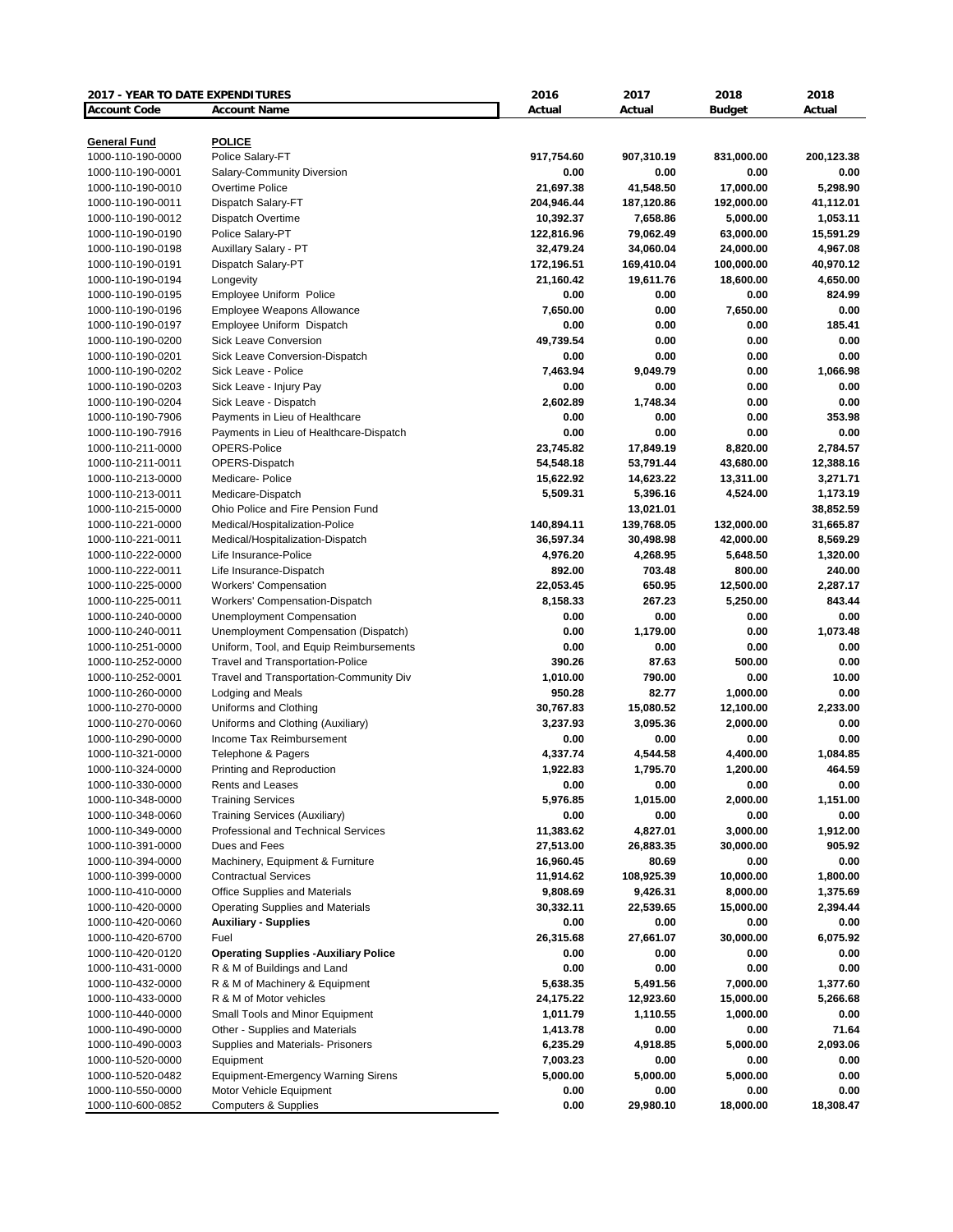| 2017 - YEAR TO DATE EXPENDITURES |                                                                                   | 2016       | 2017       | 2018          | 2018       |
|----------------------------------|-----------------------------------------------------------------------------------|------------|------------|---------------|------------|
| <b>Account Code</b>              | <b>Account Name</b>                                                               | Actual     | Actual     | <b>Budget</b> | Actual     |
|                                  |                                                                                   |            |            |               |            |
|                                  |                                                                                   |            |            |               |            |
|                                  |                                                                                   |            |            |               |            |
|                                  |                                                                                   |            |            |               |            |
| 1000-120-440-0000                | <b>OTHER SECURITY OF PERSONS &amp; PROPERTY</b><br>Small Tool and Minor Equipment | 0.00       | 0.00       | 0.00          | 0.00       |
| 1000-120-590-0000                | Capital Outlay                                                                    | 0.00       | 0.00       | 0.00          | 0.00       |
| 1000-120-640-0000                | <b>Fire Contract</b>                                                              | 535,910.04 | 546,628.24 | 557,347.38    | 234,673.50 |
| 1000-130-311-0000                | <b>Electricity- Street Lights</b>                                                 | 0.00       | 0.00       | 0.00          | 0.00       |
| 1000-140-399-0000                | <b>Contractual Services</b>                                                       | 3,500.00   | 3,500.00   | 3,500.00      | 3,500.00   |
| 1000-150-311-0000                | <b>Electricity- Traffic Lights</b>                                                | 0.00       | 0.00       | 0.00          | 0.00       |
| 1000-150-349-0000                | Professional and Technical Services                                               | 0.00       | 0.00       | 0.00          | 0.00       |
| 1000-160-349-0000                | <b>Other Professional</b>                                                         | 449.61     | 3,061.85   | 3,000.00      | 259.25     |
| 1000-210-349-2110                | Board of Health                                                                   | 8,941.52   | 9,397.72   | 9,000.00      | 4,698.86   |
|                                  | <b>RECREATION and COMMUNITY LIFE</b>                                              |            |            |               |            |
| 1000-310-190-0000                | Salary                                                                            | 48,968.28  | 53,576.11  | 62,000.00     | 10,999.81  |
| 1000-310-190-0010                | Overtime                                                                          | 915.93     | 1,136.94   | 0.00          | 0.00       |
| 1000-310-190-0192                | Seasonal Salary                                                                   | 38,736.04  | 36,948.09  | 36,000.00     | 250.00     |
| 1000-310-190-0193                | <b>Transportation Salary</b>                                                      | 12,076.51  | 14,784.38  | 15,000.00     | 3,932.45   |
| 1000-310-211-0000                | Ohio Public Employees Retirement System                                           | 14,100.35  | 14,669.88  | 15,820.00     | 2,259.49   |
| 1000-310-212-0000                | Social Security                                                                   | 0.00       | 0.00       | 0.00          | 0.00       |
| 1000-310-213-0000                | Medicare                                                                          | 1,460.11   | 1,543.48   | 1,638.50      | 216.67     |
| 1000-310-225-0000                | <b>Workers' Compensation</b>                                                      | 2,200.24   | 74.80      | 1,250.00      | 227.19     |
| 1000-310-252-0000                | <b>Travel &amp; Transportation</b>                                                | 179.37     | 0.00       | 200.00        | 0.00       |
| 1000-310-260-0000                | Lodging & Meals                                                                   | 1,576.15   | 499.54     | 1,000.00      | 0.00       |
| 1000-310-270-0000                | Uniforms                                                                          | 420.00     | 174.00     | 0.00          | 0.00       |
| 1000-310-324-0000                | Printing and Reproduction                                                         | 16.00      | 0.00       | 0.00          | 0.00       |
| 1000-310-330-0000                | <b>Rents and Leases</b>                                                           | 0.00       | 0.00       | 0.00          | 0.00       |
| 1000-310-348-0000                | Training                                                                          | 0.00       | 0.00       | 0.00          | 0.00       |
| 1000-310-349-0000                | <b>Professional and Technical Services</b>                                        | 962.09     | 3,568.01   | 1,200.00      | 20.00      |
| 1000-310-349-2569                | Professional - Golf Outing                                                        | 0.00       | 0.00       | 0.00          | 0.00       |
| 1000-310-349-3101                | <b>Trips</b>                                                                      | 2,646.80   | 1,688.33   | 3,000.00      | 352.00     |
| 1000-310-349-3102                | <b>Exercise Program</b>                                                           | 0.00       | 0.00       | 0.00          | 0.00       |
| 1000-310-349-3104                | <b>Special Events</b>                                                             | 14,782.18  | 14,294.02  | 13,000.00     | 568.30     |
| 1000-310-349-3105                | Garage Sale                                                                       | 526.24     | 242.50     | 500.00        | 0.00       |
| 1000-310-349-3106                | Parker program                                                                    | 11,667.43  | 8,693.99   | 10,000.00     | 331.33     |
| 1000-310-349-3107                | <b>Baseball</b>                                                                   | 8,413.46   | 2,967.62   | 7,000.00      | 6,740.00   |
| 1000-310-349-4587                | <b>Community Day</b>                                                              | 24,018.29  | 24,349.22  | 0.00          | 0.00       |
| 1000-310-349-9633                | Music                                                                             | 0.00       | 0.00       | 0.00          | 0.00       |
| 1000-310-351-0000                | Insurance and Bonding                                                             | 265.00     | 263.00     | 0.00          | 0.00       |
| 1000-310-353-3107                | <b>Liability Insurance</b>                                                        | 0.00       | 0.00       | 0.00          | 0.00       |
| 1000-310-391-0000                | Dues & Fees                                                                       | 1,700.00   | 771.58     | 1,000.00      | 129.47     |
| 1000-310-394-0000                | Machinery, Equipment & Furniture                                                  | 0.00       | 1,592.21   | 1,000.00      | 0.00       |
| 1000-310-399-0000                | Contractual                                                                       | 20,000.00  | 20,000.00  | 18,000.00     | 0.00       |
| 1000-310-420-0000                | <b>Operating Supplies and Materials</b>                                           | 3,635.20   | 3,464.12   | 2,000.00      | 379.58     |
| 1000-310-420-3108                | <b>Operating Supplies -Concessions</b>                                            | 1,609.94   | 1,940.08   | 2,000.00      | 0.00       |
| 1000-310-420-3110                | <b>Senior Services</b>                                                            | 8,121.20   | 9,144.32   | 6,500.00      | 1,795.99   |
| 1000-310-420-6700                | Fuel                                                                              | 2,279.06   | 2,312.89   | 4,000.00      | 518.76     |
| 1000-310-420-8522                | Operating Supplies and Materials-TGY                                              | 80.39      | 91.07      | 100.00        | 0.00       |
| 1000-310-431-0000                | Land & Buildings                                                                  | 399.00     | 3,113.31   | 750.00        | 939.50     |
| 1000-310-432-0000                | Repairs and Maint of Machinery & Equip                                            | 0.00       | 236.50     | 0.00          | 75.00      |
| 1000-310-433-0000                | Repairs and Maint of Motor Vehicles                                               | 2,486.73   | 1,627.13   | 2,000.00      | 900.95     |
| 1000-310-440-0000                | Small Tools and Minor Equipment                                                   | 157.17     | 0.00       | 0.00          | 20.96      |
| 1000-310-500-0000                | <b>Capital Outlay</b>                                                             | 0.00       | 0.00       | 0.00          | 0.00       |
| 1000-310-600-0852                | Other-Computers & Supplies                                                        | 187.96     | 0.00       | 0.00          | 1,009.98   |
| 1000-310-610-3103                | Deposits Refunded                                                                 | 0.00       | 0.00       | 0.00          | 100.00     |
|                                  | <b>BUILDING DEPARTMENT</b>                                                        |            |            |               |            |
| 1000-410-190-0000                | Salary                                                                            | 16,006.12  | 13,999.96  | 14,000.00     | 3,230.76   |
| 1000-410-190-0010                | Overtime                                                                          | 0.00       | 0.00       | 0.00          | 0.00       |
| 1000-410-190-0190                | Part-Time                                                                         | 0.00       | 0.00       | 0.00          | 0.00       |
| 1000-410-190-0192                | Seasonal Salary                                                                   | 0.00       | 0.00       | 0.00          | 0.00       |
| 1000-410-190-0200                | Sick Leave Conversion                                                             | 0.00       | 0.00       | 0.00          | 0.00       |
| 1000-410-190-0202                | Sick Leave                                                                        | 0.00       | 0.00       | 0.00          | 0.00       |
| 1000-410-190-7906                | Payments in Lieu of Healthcare                                                    | 0.00       | 0.00       | 0.00          | 0.00       |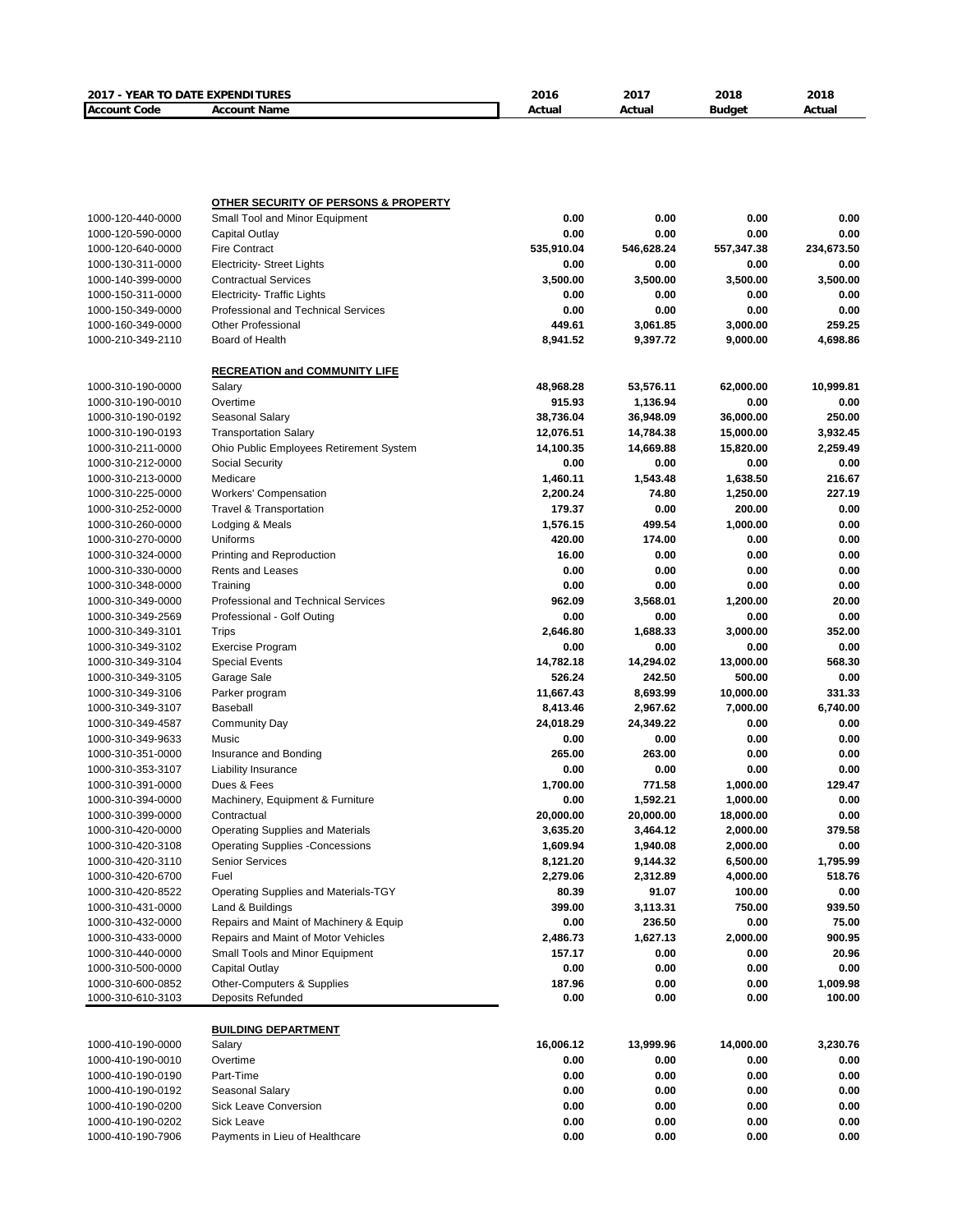| <b>2017 - YEAR TO DATE EXPENDITURES</b> |                                                                | 2016                  | 2017                  | 2018                  | 2018                  |
|-----------------------------------------|----------------------------------------------------------------|-----------------------|-----------------------|-----------------------|-----------------------|
| <b>Account Code</b>                     | <b>Account Name</b>                                            | Actual                | Actual                | <b>Budget</b>         | Actual                |
| 1000-410-211-0000<br>1000-410-213-0000  | Ohio Public Employees Retirement System<br>Medicare            | 8,489.08<br>237.88    | 11,161.18<br>203.06   | 1,960.00<br>203.00    | 2,894.22<br>46.86     |
|                                         |                                                                |                       |                       |                       |                       |
|                                         | <b>BUILDING DEPARTMENT (continued)</b>                         |                       |                       |                       |                       |
| 1000-410-221-0000                       | Medical/Hospitalization                                        | 566.45                | 0.00                  | 0.00                  | 0.00                  |
| 1000-410-222-0000<br>1000-410-225-0000  | Life Insurance                                                 | 0.00<br>544.37        | 0.00                  | 0.00                  | 0.00<br>56.41         |
| 1000-410-240-0000                       | <b>Workers' Compensation</b><br>Unemployment Compensation      | 0.00                  | 16.47<br>0.00         | 315.00<br>0.00        | 0.00                  |
| 1000-410-252-0000                       | <b>Travel and Transportation</b>                               | 31.10                 | 639.82                | 500.00                | 0.00                  |
| 1000-410-260-0000                       | Lodging and Meals                                              | 0.00                  | 0.00                  | 500.00                | 0.00                  |
| 1000-410-270-0000                       | Uniforms                                                       | 0.00                  | 0.00                  | 0.00                  | 0.00                  |
| 1000-410-320-0000                       | Communications, Printing and Advertising                       | 0.00                  | 0.00                  | 0.00                  | 0.00                  |
| 1000-410-348-0000                       | Training                                                       | 0.00                  | 0.00                  | 500.00                | 0.00                  |
| 1000-410-349-0000                       | Professional and Technical Services                            | 29,197.69             | 24,963.00             | 25,000.00             | 6,217.50              |
| 1000-410-391-0000                       | Dues & Fees                                                    | 492.05                | 424.28                | 600.00                | 85.85                 |
| 1000-410-394-0000<br>1000-410-395-0000  | Machinery, Equipment & Furniture<br>Land and Land Improvements | 0.00<br>0.00          | 0.00<br>0.00          | 0.00<br>0.00          | 0.00<br>0.00          |
| 1000-410-410-0000                       | Office Supplies and Materials                                  | 828.28                | 0.00                  | 500.00                | 0.00                  |
| 1000-410-410-0852                       | <b>Computers &amp; Supplies</b>                                | 520.32                | 867.52                | 500.00                | 260.28                |
| 1000-410-420-0000                       | <b>Operating Supplies</b>                                      | 441.50                | 241.53                | 500.00                | 0.99                  |
| 1000-410-420-6700                       | <b>FUEL</b>                                                    | 0.00                  | 0.00                  | 0.00                  | 0.00                  |
| 1000-410-433-0000                       | Repairs & Maint Motor Vehicles                                 | 954.32                | 0.00                  | 0.00                  | 0.00                  |
| 1000-410-610-0000                       | Deposits Refunded                                              | 0.00                  | 0.00                  | 0.00                  | 0.00                  |
|                                         | <b>ENGINEERING</b>                                             |                       |                       |                       |                       |
| 1000-490-190-0000                       | Salary                                                         | 18,296.20             | 20,330.44             | 20,500.00             | 4,730.76              |
| 1000-490-211-0000                       | Ohio Public Employees Retirement System                        | 2,561.50              | 2,822.56              | 2,870.00              | 662.31                |
| 1000-490-213-0000                       | Medicare                                                       | 265.29                | 294.72                | 297.25                | 68.58                 |
| 1000-490-225-0000                       | <b>Workers' Compensation</b>                                   | 345.06                | 9.77                  | 188.00                | 35.82                 |
| 1000-490-346-0000                       | <b>Engineering Services</b>                                    | 0.00                  | 0.00                  | 0.00                  | 0.00                  |
| 1000-490-391-0000<br>1000-490-399-0000  | Dues and Fees<br><b>Contractual Services-Engineering</b>       | 0.00<br>0.00          | 0.00<br>0.00          | 0.00<br>0.00          | 0.00<br>0.00          |
|                                         |                                                                |                       |                       |                       |                       |
|                                         | <u>UTILITIES</u>                                               |                       |                       |                       |                       |
| 1000-519-311-0000                       | Electricity                                                    | 80,469.27             | 66,799.66             | 70,000.00             | 19,133.89             |
| 1000-529-313-0000<br>1000-539-312-0000  | <b>Natural Gas</b>                                             | 20,990.95<br>1,520.18 | 21,555.67<br>2,788.53 | 22,000.00<br>3,000.00 | 11,488.98<br>1,529.23 |
| 1000-549-312-0000                       | Water and Sewage<br>Water and Sewage                           | 690.00                | 0.00                  | 0.00                  | 843.05                |
| 1000-551-349-0000                       | Other-Professional and Technical Services                      | 0.00                  | 0.00                  | 0.00                  | 0.00                  |
| 1000-559-347-0000                       | <b>Planning Consultants</b>                                    | 0.00                  | 0.00                  | 0.00                  | 0.00                  |
| 1000-569-398-0000                       | Garbage and Trash Removal                                      | 141,548.17            | 150,392.69            | 150,000.00            | 36,291.33             |
| 1000-592-349-0000                       | Other- Professional and Technical Services                     | 0.00                  | 0.00                  | 0.00                  | 3,895.86              |
| 1000-599-321-0000                       | Telephone                                                      | 22,584.16             | 23, 157. 72           | 17,500.00             | 5,669.71              |
| 1000-599-329-0000                       | Other communications                                           | 14,736.35             | 28,392.44             | 20,000.00             | 5,384.63              |
|                                         | <b>SERVICE DEPARTMENT</b>                                      |                       |                       |                       |                       |
| 1000-620-190-0000                       | Salary                                                         | 89,247.91             | 59,554.52             | 118,000.00            | 8,716.53              |
| 1000-620-190-0010                       | Overtime                                                       | 3,711.07              | 2,366.66              | 5,000.00              | 2,647.76              |
| 1000-620-190-0190                       | Part-time                                                      | 0.00                  | 0.00                  | 0.00                  | 0.00                  |
| 1000-620-190-0193<br>1000-620-190-0200  | Salary - Seasonal<br>Sick Leave Conversion                     | 0.00<br>0.00          | 0.00<br>0.00          | 0.00<br>0.00          | 0.00<br>0.00          |
| 1000-620-190-0202                       | Sick Leave                                                     | 416.00                | 0.00                  | 0.00                  | 4,997.10              |
| 1000-620-211-0000                       | Ohio Public Employees Retirement System                        | 9,356.68              | 8,738.51              | 16,520.00             | 2,308.48              |
| 1000-620-213-0000                       | Medicare                                                       | 1,502.94              | 870.96                | 1,711.00              | 233.41                |
| 1000-620-221-0000                       | Medical/Hospitalization                                        | 31,838.07             | 30,614.56             | 35,000.00             | 6,332.79              |
| 1000-620-222-0000                       | Life Insurance                                                 | 344.50                | 265.00                | 265.00                | 90.00                 |
| 1000-620-225-0000                       | <b>Workers' Compensation</b>                                   | 2,168.45              | 45.89                 | 1,200.00              | 226.74                |
| 1000-620-252-0000                       | <b>Travel and Transportation</b>                               | 0.00                  | 0.00                  | 0.00                  | 0.00                  |
| 1000-620-260-0000                       | Lodging and Meals                                              | 0.00                  | 0.00                  | 0.00                  | 0.00                  |
| 1000-620-270-0000                       | Uniforms and Clothing                                          | 1,594.88              | 1,958.73              | 0.00                  | 1,371.51              |
| 1000-620-330-0000<br>1000-620-346-0000  | <b>Rents and Leases</b><br><b>Engineering Services</b>         | 0.00<br>0.00          | 0.00<br>0.00          | 0.00<br>0.00          | 0.00<br>0.00          |
|                                         |                                                                |                       |                       |                       |                       |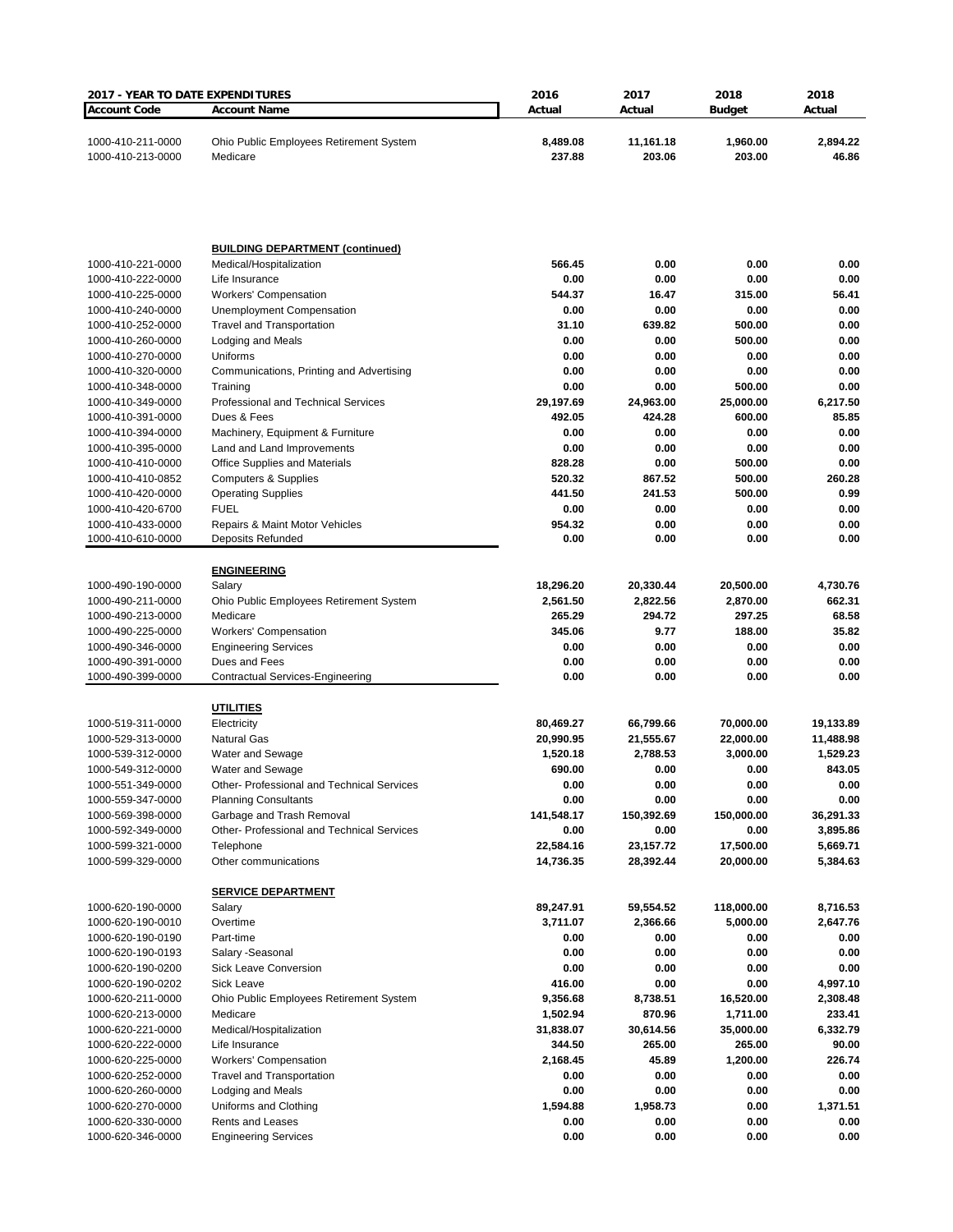| 2017 - YEAR TO DATE EXPENDITURES |                                         | 2016      | 2017      | 2018          | 2018      |
|----------------------------------|-----------------------------------------|-----------|-----------|---------------|-----------|
| <b>Account Code</b>              | <b>Account Name</b>                     | Actual    | Actual    | <b>Budget</b> | Actual    |
|                                  |                                         |           |           |               |           |
|                                  |                                         |           |           |               |           |
| 1000-620-348-0000                | <b>Training Services</b>                | 0.00      | 0.00      | 0.00          | 0.00      |
| 1000-620-349-0000                | Professional and Technical Services     | 2,476.53  | 4,678.01  | 5,000.00      | 2,560.00  |
| 1000-620-391-0000                | Dues and Fees                           | 53.25     | 0.00      | 0.00          | 0.00      |
| 1000-620-394-0000                | Machinery, Equipment & Furniture        | 0.00      | 0.00      | 0.00          | 0.00      |
|                                  |                                         |           |           |               |           |
|                                  |                                         |           |           |               |           |
|                                  |                                         |           |           |               |           |
|                                  |                                         |           |           |               |           |
|                                  |                                         |           |           |               |           |
|                                  |                                         |           |           |               |           |
|                                  |                                         |           |           |               |           |
|                                  | <b>SERVICE DEPARTMENT (continued)</b>   |           |           |               |           |
| 1000-620-395-5001                | Land and Improvements-Recycling         | 0.00      | 0.00      | 0.00          | 0.00      |
| 1000-620-420-0000                | <b>Operating Supplies and Materials</b> | 5,320.58  | 32,988.11 | 5,000.00      | 2,802.70  |
| 1000-620-420-6700                | Fuel                                    | 0.00      | 0.00      | 0.00          | 0.00      |
| 1000-620-431-0000                | Repairs and Maint of Buildings and Land | 67,667.20 | 72,765.05 | 60,000.00     | 20,740.07 |
| 1000-620-431-6208                | <b>Building Supplies</b>                | 0.00      | 0.00      | 0.00          | 0.00      |
| 1000-620-431-6209                | <b>Hardware Supplies</b>                | 0.00      | 0.00      | 0.00          | 0.00      |
| 1000-620-432-0000                | R & M of Machinery & Equip              | 2,063.94  | 1,349.94  | 2,000.00      | 174.50    |
| 1000-620-432-6220                | R & M of Machinery & Equip-Major        | 0.00      | 0.00      | 0.00          | 0.00      |
| 1000-620-432-6230                | R & M of Machinery & Equip-Minor        | 0.00      | 0.00      | 0.00          | 0.00      |
|                                  |                                         |           |           |               |           |
| 1000-620-433-0000                | R & M of Motor Vehicles                 | 0.00      | 0.00      | 0.00          | 0.00      |
| 1000-620-433-6110                | R & M of Motor Vehicles                 | 0.00      | 0.00      | 0.00          | 0.00      |
| 1000-620-433-6225                | R & M of Motor Vehicles                 | 0.00      | 0.00      | 0.00          | 0.00      |
| 1000-620-433-6310                | R & M of Motor Vehicles                 | 0.00      | 0.00      | 0.00          | 0.00      |
| 1000-620-440-0000                | Small Tools and Minor Equipment         | 573.24    | 0.00      | 0.00          | 0.00      |
| 1000-620-490-0000                | Other - Supplies and Materials          | 0.00      | 0.00      | 0.00          | 0.00      |
| 1000-620-490-0000-1              | <b>Other Operating Supplies</b>         | 0.00      | 0.00      | 0.00          | 0.00      |
| 1000-620-520-0000                | Equipment                               | 0.00      | 0.00      | 0.00          | 0.00      |
| 1000-620-640-0000                | Leaf Dumping                            | 0.00      | 0.00      | 0.00          | 0.00      |
|                                  |                                         | 0.00      | 0.00      | 0.00          | 0.00      |
| 1000-630-349-0000                | Professional and Technical Services     |           |           |               |           |
| 1000-630-390-0000                | Contractual -Senior Snow plowing        | 0.00      | 0.00      | 0.00          | 0.00      |
| 1000-630-420-0000                | <b>Operating Supplies -Salt</b>         | 0.00      | 0.00      | 0.00          | 0.00      |
| 1000-630-432-6320                | R & M - Snow Plows                      | 0.00      | 0.00      | 0.00          | 0.00      |
| 1000-640-399-6201                | R & M-Sanitary Sewers                   | 28,011.70 | 46,175.32 | 10,000.00     | 5,749.69  |
|                                  |                                         |           |           |               |           |
|                                  | <u>MAYOR</u>                            |           |           |               |           |
| 1000-710-131-0000                | Salary - MAYOR                          | 57,887.96 | 57,887.96 | 61,650.00     | 13,358.76 |
| 1000-710-131-7906                | Payments in Lieu of Healthcare          | 0.00      | 0.00      | 0.00          | 0.00      |
| 1000-710-211-0000                | Ohio Public Employees Retirement System | 8,272.32  | 10,512.30 | 8,631.00      | 2,486.23  |
| 1000-710-213-0000                | Medicare                                | 1,025.60  | 955.70    | 893.93        | 193.68    |
| 1000-710-221-0000                | Medical/Hospitalization                 | 19,628.53 | 15,137.40 | 16,921.00     | 4,230.09  |
|                                  | Life Insurance                          | 172.75    | 145.75    | 159.00        | 60.00     |
| 1000-710-222-0000                |                                         |           |           |               |           |
| 1000-710-225-0000                | <b>Workers' Compensation</b>            | 1,256.00  | 36.68     | 700.00        | 130.31    |
| 1000-710-252-0000                | <b>Travel and Transportation</b>        | 2,805.37  | 536.55    | 800.00        | 0.00      |
| 1000-710-259-0000                | Other - Employee Reimbursements         | 0.00      | 0.00      | 0.00          | 0.00      |
| 1000-710-260-0000                | Housing & Meals                         | 3,901.31  | 3,164.47  | 3,000.00      | 492.60    |
| 1000-710-324-0000                | Printing and Reproduction               | 0.00      | 0.00      | 0.00          | 0.00      |
| 1000-710-330-0000                | <b>Rents and Leases</b>                 | 0.00      | 0.00      | 0.00          | 0.00      |
| 1000-710-349-0000                | Professional and Technical Services     | 0.00      | 93.81     | 0.00          | 0.00      |
| 1000-710-349-7150                | <b>Education Expenses</b>               | 0.00      | 0.00      | 0.00          | 0.00      |
| 1000-710-391-0000                | Dues and Fees                           | 3,803.03  | 1,093.03  | 2,000.00      | 1,053.03  |
|                                  |                                         |           |           |               |           |
| 1000-710-394-0000                | Machinery, Equipment & Furniture        | 0.00      | 0.00      | 0.00          | 0.00      |
| 1000-710-399-0000                | <b>Contractual Services</b>             | 0.00      | 0.00      | 0.00          | 0.00      |
| 1000-710-410-0000                | Office Supplies and Materials           | 216.24    | 138.01    | 500.00        | 0.00      |
| 1000-710-420-0000                | <b>Operating Supplies and Materials</b> | 201.10    | 123.19    | 0.00          | 0.00      |
|                                  |                                         |           |           |               |           |
|                                  | <b>COUNCIL</b>                          |           |           |               |           |
| 1000-715-111-0000                | Salaries - Council                      | 65,569.40 | 66,236.82 | 66,237.00     | 15,335.88 |
| 1000-715-211-0000                | Ohio Public Employees Retirement System | 9,140.01  | 9,265.84  | 9,273.18      | 2,144.65  |
| 1000-715-212-0000                | Social Security                         | 0.00      |           | 0.00          | 0.00      |
| 1000-715-213-0000                | Medicare                                | 950.75    | 961.46    | 960.44        | 222.36    |
|                                  | <b>Workers' Compensation</b>            | 1,392.76  | 39.46     | 800.00        | 144.60    |
| 1000-715-225-0000                |                                         |           |           |               |           |
| 1000-715-252-0000                | <b>Travel and Transportation</b>        | 0.00      | 0.00      | 0.00          | 0.00      |
| 1000-715-260-0000                | Lodging & Meals                         | 0.00      | 0.00      | 0.00          | 0.00      |
| 1000-715-324-0000                | Printing and Reproduction               | 0.00      | 0.00      | 0.00          | 0.00      |
| 1000-715-325-0000                | Advertising                             | 0.00      | 0.00      | 0.00          | 0.00      |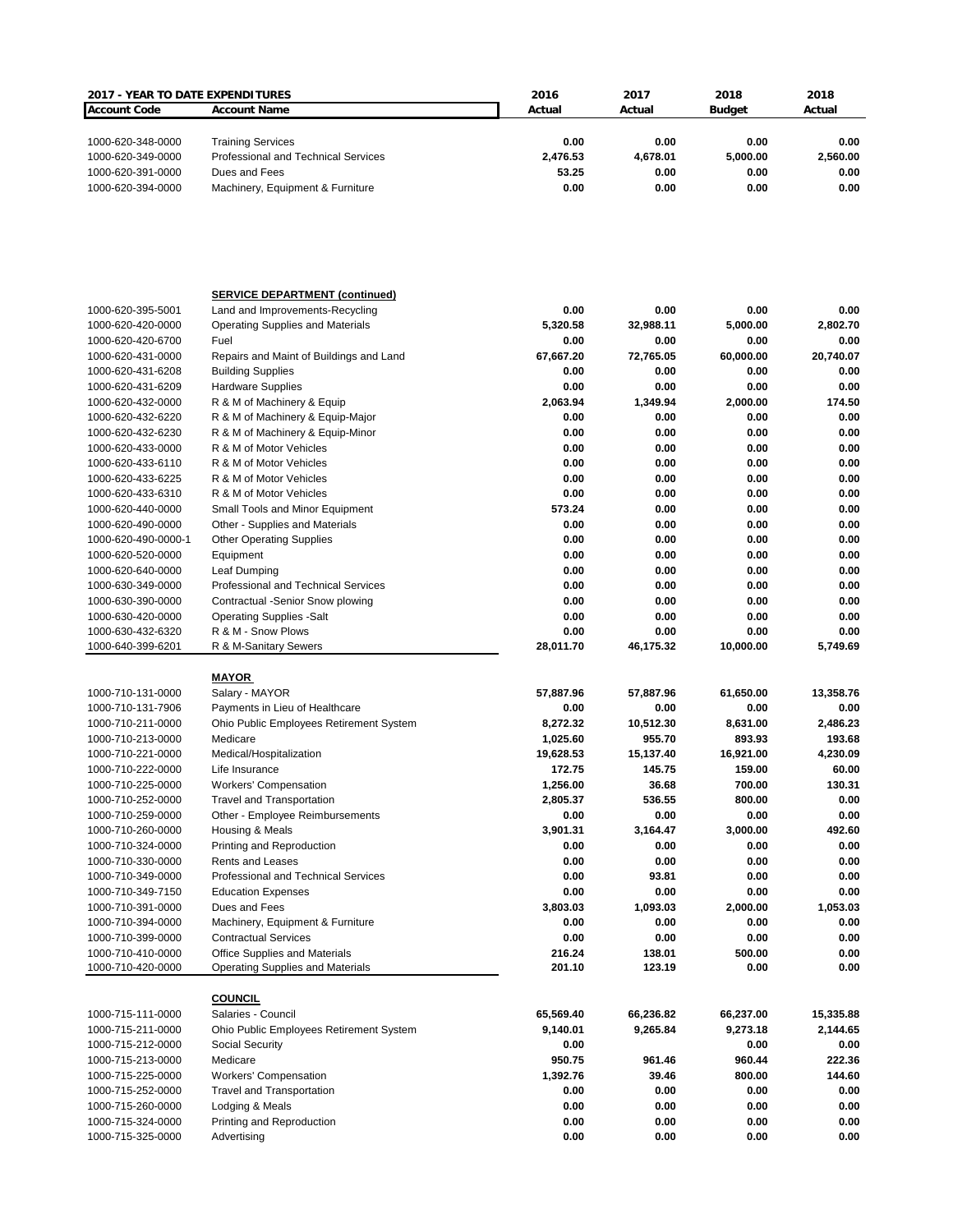| 2017 - YEAR TO DATE EXPENDITURES |                                                  | 2016      | 2017      | 2018          | 2018     |
|----------------------------------|--------------------------------------------------|-----------|-----------|---------------|----------|
| <b>Account Code</b>              | <b>Account Name</b>                              | Actual    | Actual    | <b>Budget</b> | Actual   |
|                                  |                                                  |           |           |               |          |
| 1000-715-348-0000                | Training                                         | 0.00      | 0.00      | 0.00          | 0.00     |
| 1000-715-349-0000                | Professional and Technical Services              | 0.00      | 0.00      | 0.00          | 0.00     |
| 1000-715-349-7150                | <b>Education Exp</b>                             | 0.00      | 0.00      | 0.00          | 0.00     |
| 1000-715-391-0000                | Dues and Fees                                    | 0.00      | 0.00      | 0.00          | 0.00     |
| 1000-715-399-0000                | <b>Contractual Services</b>                      | 0.00      | 0.00      | 0.00          | 0.00     |
| 1000-715-399-7150                | Contractual Services-Education Exp               | 0.00      | 0.00      | 0.00          | 0.00     |
| 1000-715-399-7151                | <b>Contractual Services- Master Plan</b>         | 0.00      | 0.00      | 0.00          | 0.00     |
| 1000-715-410-0000                | <b>Office Supplies and Materials</b>             | 0.00      | 0.00      | 0.00          | 0.00     |
| 1000-715-420-0000                | <b>Operating Supplies and Materials</b>          | 0.00      | 0.00      | 0.00          | 0.00     |
| 1000-715-600-6584                | Unemployment Compensation                        | 0.00      | 0.00      | 0.00          | 0.00     |
|                                  |                                                  |           |           |               |          |
|                                  | <b>MAYOR'S COURT</b>                             |           |           |               |          |
| 1000-720-141-0000                | Salary - Legal Counsel-Prosecutor                | 31,780.83 | 26,307.72 | 24,000.00     | 5,538.48 |
| 1000-720-141-0141                | Magistrate                                       | 18,800.00 | 18,800.00 | 19,200.00     | 4,400.00 |
| 1000-720-190-0000                | Salary- Mayor's Court Clerk                      | 39,430.00 | 42,416.00 | 42,432.00     | 9,792.00 |
| 1000-720-190-0001                | <b>Community Diversion Program</b>               | 0.00      | 0.00      | 0.00          | 0.00     |
| 1000-720-190-0010                | Overtime                                         | 0.00      | 0.00      | 0.00          | 0.00     |
| 1000-720-190-0195                | Employee Uniform Allowance                       | 0.00      | 0.00      | 0.00          | 0.00     |
| 1000-720-190-0202                | <b>Sick Leave</b>                                | 0.00      | 0.00      | 0.00          | 0.00     |
| 1000-720-211-0000                | Ohio Public Employees Retirement System          | 11,036.94 | 9,922.52  | 11,988.48     | 2,146.26 |
| 1000-720-213-0000                | Medicare                                         | 780.08    | 1,103.78  | 1,241.66      | 272.81   |
| 1000-720-221-0000                | Medical/Hospitalization                          | 17,091.75 | 19,397.22 | 20,832.00     | 5,207.88 |
| 1000-720-222-0000                | Life Insurance                                   | 0.00      | 0.00      | 0.00          | 0.00     |
| 1000-720-225-0000                | <b>Workers' Compensation</b>                     | 1,480.04  | 41.93     | 810.00        | 153.68   |
| 1000-720-240-0000                | Unemployment Compensation                        | 0.00      | 655.00    | 0.00          | 0.00     |
|                                  |                                                  |           |           |               |          |
| 1000-720-252-0000                | <b>Travel &amp; Transportation</b>               | 145.80    | 0.00      | 2,000.00      | 1,179.00 |
| 1000-720-260-0000                | Lodging & Meals                                  | 0.00      | 0.00      | 0.00          | 0.00     |
| 1000-720-270-0000                | Uniforms and Clothing                            | 0.00      | 0.00      | 0.00          | 0.00     |
| 1000-720-340-0853                | <b>Technical Services-Software Support</b>       | 0.00      | 0.00      | 0.00          | 0.00     |
| 1000-720-348-0000                | Training                                         | 350.00    | 270.00    | 0.00          | 0.00     |
| 1000-720-348-0001                | <b>Training- Community Diversion</b>             | 0.00      | 0.00      | 0.00          | 0.00     |
| 1000-720-349-0000                | Other - Professional and Technicl Services       | 0.00      | 0.00      | 0.00          | 0.00     |
| 1000-720-391-0000                | Dues and Fees                                    | 770.00    | 675.00    | 200.00        | 75.00    |
| 1000-720-391-0001                | Dues and Fees (Community Diversion Program)      | 0.00      | 0.00      | 0.00          | 0.00     |
| 1000-720-394-0000                | Machinery, Equipment & Furniture                 | 0.00      | 0.00      | 0.00          | 0.00     |
| 1000-720-399-0000                | <b>Contractual Services</b>                      | 0.00      | 0.00      | 0.00          | 0.00     |
| 1000-720-410-0000                | Office Supplies and Materials                    | 1.515.50  | 2.745.44  | 1,500.00      | 407.65   |
| 1000-720-410-0001                | Office Supplies (Community Diversion)            | 0.00      | 0.00      | 0.00          | 0.00     |
| 1000-720-420-0000                | Operating Supplies and Materials                 | 251.96    | 24.37     | 0.00          | 0.00     |
| 1000-720-640-0000                | Payment to Another Political Subdivision         | 0.00      | 0.00      | 0.00          | 0.00     |
|                                  | <b>BOARDS &amp; COMMISSIONS</b>                  |           |           |               |          |
| 1000-735-150-0000                | Compensation of Planning Commission              | 1,710.00  | 2,054.93  | 1,890.00      | 360.00   |
| 1000-735-150-0701                | Compensation of Zoning Board Members             | 2,722.48  | 2,782.32  | 3,150.00      | 610.00   |
| 1000-735-190-0000                | <b>Other- Personal Services</b>                  | 0.00      | 0.00      | 0.00          | 0.00     |
|                                  | <b>OPERS</b>                                     |           |           |               |          |
| 1000-735-211-0000                |                                                  | 302.40    | 280.00    | 264.60        | 67.20    |
| 1000-735-211-0701                | OPERS-BZA                                        | 213.15    | 257.60    | 441.00        | 50.40    |
| 1000-735-213-0000                | Medicare                                         | 26.55     | 34.65     | 27.41         | 5.22     |
| 1000-735-213-0701                | Medicare-BZA                                     | 37.75     | 42.64     | 45.68         | 8.85     |
| 1000-735-225-0000                | <b>Workers' Compensation</b>                     | 44.95     | 1.27      | 50.00         | 4.68     |
| 1000-735-225-0701                | Workers' Compensation-BZA                        | 88.81     | 2.51      | 25.00         | 9.23     |
| 1000-735-240-0701                | Unemployment Compensation                        | 0.00      | 0.00      | 0.00          | 0.00     |
| 1000-735-252-0000                | <b>Travel and Transportation</b>                 | 0.00      | 0.00      | 0.00          | 0.00     |
| 1000-735-349-000                 | <b>Professional Services</b>                     | 0.00      | 0.00      | 0.00          | 0.00     |
| 1000-735-410-0000                | Office Supplies and Materials<br><b>AOS FEES</b> | 0.00      | 0.00      | 0.00          | 0.00     |
| 1000-745-342-0000                | <b>Auditor of State Audit Services</b>           | 16,071.50 | 1,845.00  | 15,000.00     | 0.00     |
| 1000-745-343-0000                | Uniform Accounting Network Fees                  | 4,296.00  | 3,870.00  | 4,500.00      | 798.00   |
|                                  | <b>SOLICITOR</b>                                 |           |           |               |          |
| 1000-750-141-0000                | Salary - Legal Counsel                           | 62,001.30 | 60,000.00 | 0.00          | 0.00     |
| 1000-750-141-0001                | Salary - Legal Counsel-Comm Diversion            | 0.00      | 0.00      | 0.00          | 0.00     |
| 1000-750-211-0000                | <b>OPERS</b>                                     | 1,843.89  | 0.00      | 0.00          | 0.00     |
| 1000-750-211-0001                | <b>OPERS-Community Diversion</b>                 | 0.00      | 0.00      | 0.00          | 0.00     |
| 1000-750-211-0001-1              | <b>OPERS (Community Diversion)</b>               | 0.00      | 0.00      | 0.00          | 0.00     |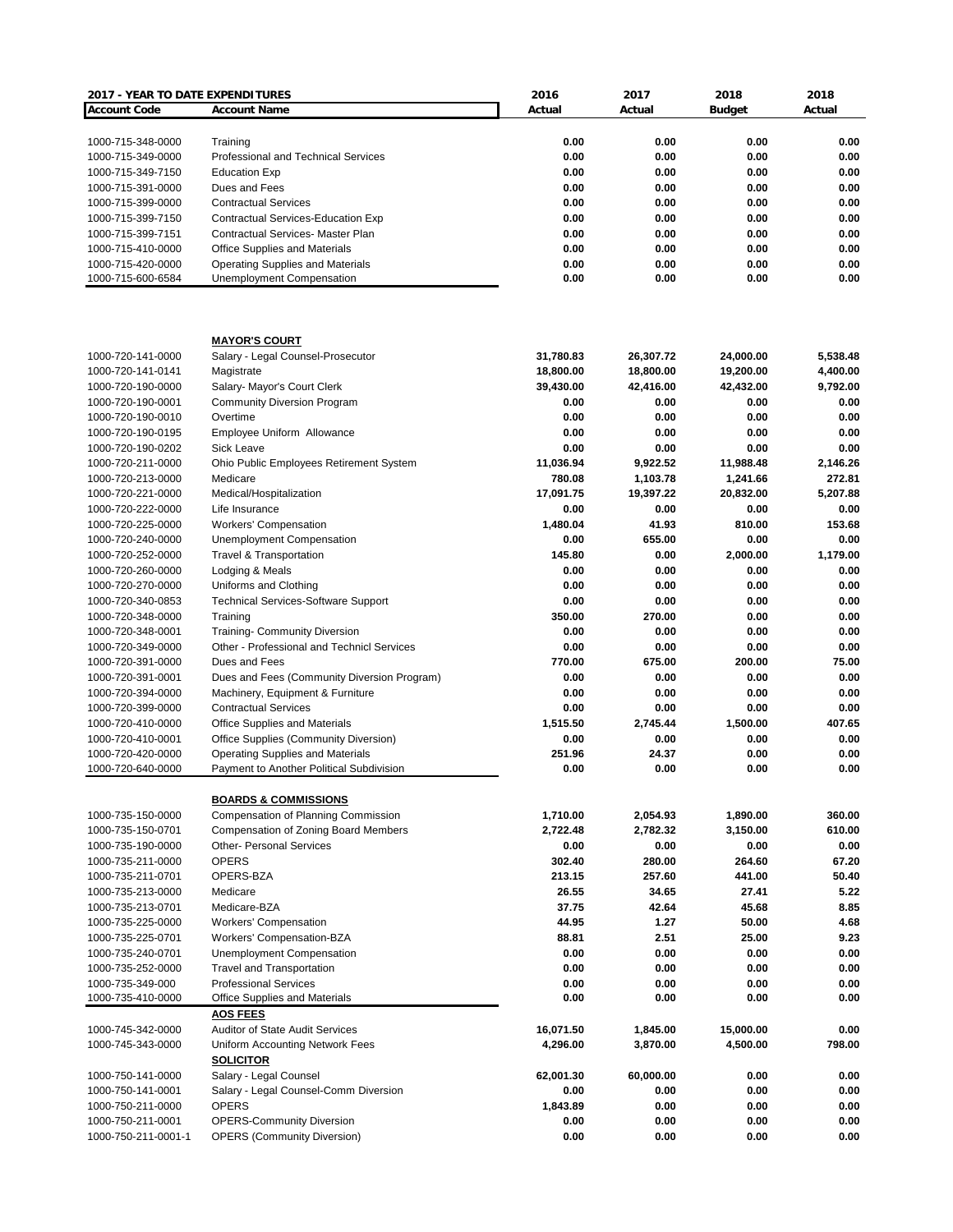| <b>2017 - YEAR TO DATE EXPENDITURES</b> |                                        | 2016      | 2017      | 2018      | 2018      |
|-----------------------------------------|----------------------------------------|-----------|-----------|-----------|-----------|
| <b>Account Code</b>                     | <b>Account Name</b>                    | Actual    | Actual    | Budget    | Actual    |
|                                         |                                        |           |           |           |           |
| 1000-750-213-0000                       | Medicare                               | 340.58    | 0.00      | 0.00      | 0.00      |
| 1000-750-213-0001                       | Medicare-Community Diversion           | 0.00      | 0.00      | 0.00      | 0.00      |
| 1000-750-213-0001-1                     | Medicare (Community Diversion Program) | 0.00      | 0.00      | 0.00      | 0.00      |
| 1000-750-225-0000                       | <b>Workers' Compensation</b>           | 1.170.26  | 0.00      | 0.00      | 121.52    |
| 1000-750-349-0000                       | Professional and Technical Services    | 20.056.87 | 3.935.50  | 75,000,00 | 24,160.00 |
| 1000-750-391-0000                       | Dues & Fees                            | 0.00      | 0.00      | 0.00      | 0.00      |
| 1000-750-399-0000                       | <b>Contractual Services</b>            | 54.936.12 | 14.221.30 | 0.00      | 0.00      |

|                     | <b>INCOME TAX</b>                               |            |            |            |           |
|---------------------|-------------------------------------------------|------------|------------|------------|-----------|
| 1000-755-322-0000   | Postage                                         | 48.63      | 0.00       | 600.00     | 0.00      |
| 1000-755-342-0000   | <b>Auditing Services</b>                        | 0.00       | 0.00       | 0.00       | 0.00      |
| 1000-755-348-0000   | Training                                        | 0.00       | 0.00       | 0.00       | 0.00      |
| 1000-755-348-0000-1 | <b>Training Services</b>                        | 0.00       | 0.00       | 0.00       | 0.00      |
| 1000-755-349-0000   | <b>Other Technical Services-Software</b>        | 3,418.33   | 1,263.50   | 3,000.00   | 1,978.45  |
| 1000-755-349-0000-1 | <b>Other Contractual Services</b>               | 0.00       | 0.00       | 0.00       | 0.00      |
| 1000-755-391-0000   | Dues and Fees                                   | 0.00       | 0.00       | 0.00       | 0.00      |
| 1000-755-391-0000-1 | Dues and Fees                                   | 0.00       | 0.00       | 0.00       | 0.00      |
| 1000-755-399-0000   | <b>Contractual Services</b>                     | 0.00       | 0.00       | 0.00       | 0.00      |
| 1000-755-420-0000   | <b>Operating Supplies</b>                       | 0.00       | 0.00       | 0.00       | 0.00      |
| 1000-760-690-0000   | Tax Refunds                                     | 248,889.49 | 74,543.16  | 30,000.00  | 0.00      |
|                     | <b>ADMINISTRATIVE &amp; FINANCE</b>             |            |            |            |           |
| 1000-790-190-0000   | Salary                                          | 213,950.38 | 210,751.16 | 180,000.00 | 43,595.23 |
| 1000-790-190-0010   | Overtime                                        | 0.00       | 0.00       | 0.00       | 0.00      |
| 1000-790-190-0190   | Part-time                                       | 17,879.16  | 3,072.84   | 0.00       | 3.064.14  |
| 1000-790-190-0192   | Salary Seasonal                                 | 0.00       | 0.00       | 0.00       | 0.00      |
| 1000-790-190-0200   | Sick Leave conversion                           | 0.00       | 0.00       | 0.00       | 0.00      |
| 1000-790-190-0202   | <b>Sick Leave</b>                               | 4,376.17   | 2,487.13   | 0.00       | 675.46    |
| 1000-790-190-7906   | Payments in Lieu of Healthcare                  | 0.00       | 0.00       | 0.00       | 0.00      |
| 1000-790-211-0000   | <b>OPERS</b>                                    | 30,282.17  | 28,957.78  | 25,200.00  | 6,135.40  |
| 1000-790-213-0000   | Medicare                                        | 3,250.07   | 2,920.14   | 2,250.00   | 645.43    |
| 1000-790-221-0000   | Medical/Hospitalization                         | 52,921.25  | 51,948.81  | 62,500.00  | 13,720.74 |
| 1000-790-222-0000   | Life Insurance                                  | 699.50     | 304.75     | 650.00     | 300.00    |
| 1000-790-222-1790   | Life Insurance-RETIREE                          | 1,937.96   | 1,363.16   | 2,400.00   | 50.40     |
| 1000-790-225-0000   | <b>Workers' Compensation</b>                    | 4,089.18   | 162.71     | 2,500.00   | 423.19    |
| 1000-790-252-0000   | <b>Travel and Transportation</b>                | 779.29     | 181.60     | 500.00     | 7.00      |
| 1000-790-260-0000   | Meals & Lodging                                 | 2,305.05   | 742.58     | 500.00     | 24.98     |
| 1000-790-322-0000   | Postage                                         | 3,200.00   | 3,233.95   | 3,000.00   | 620.52    |
| 1000-790-323-0000   | Postage Machine Rental                          | 767.99     | 174.00     | 696.00     | 522.00    |
| 1000-790-324-0000   | Printing and Reproduction                       | 1,354.19   | 1,157.64   | 2,500.00   | 469.33    |
| 1000-790-324-0005   | Printing and Reproduction                       | 17,491.54  | 121.08     | 19,000.00  | 0.00      |
| 1000-790-325-0000   | Advertising                                     | 6,169.40   | 1,023.47   | 6,000.00   | 440.96    |
| 1000-790-330-0000   | Rents and Leases                                | 0.00       | 0.00       | 0.00       | 0.00      |
| 1000-790-345-0000   |                                                 | 2,120.25   | 0.00       | 0.00       | 7,595.02  |
| 1000-790-348-0000   | <b>Election Expenses</b>                        | 591.66     | 300.00     | 500.00     | 65.00     |
|                     | Training<br>Professional and Technical Services | 126,798.66 | 170,606.01 | 100,000.00 | 44,219.97 |
| 1000-790-349-0000   | Insurance and Bonding                           | 53,066.00  | 55,887.00  | 54,000.00  | 28,238.00 |
| 1000-790-351-0000   |                                                 |            |            |            |           |
| 1000-790-391-0000   | Dues and Fees                                   | 11,054.24  | 16,672.57  | 9,000.00   | 9,852.66  |
| 1000-790-394-0000   | Machinery, Equipment & Furniture                | 14,160.59  | 944.98     | 5,000.00   | 2,220.00  |
| 1000-790-399-0000   | <b>Contractual Services</b>                     | 1,679.19   | 8,344.49   | 15,600.00  | 1,186.38  |
| 1000-790-410-0000   | Office Supplies and Materials                   | 3,761.41   | 4,022.80   | 4,000.00   | 816.22    |
| 1000-790-420-0000   | <b>Operating Supplies and Materials</b>         | 3,680.14   | 3,230.57   | 4,000.00   | 786.59    |
| 1000-790-431-0000   | R & M of Buildings and Land                     | 0.00       | 390.20     | 0.00       | 393.97    |
| 1000-790-432-0000   | R & M of Machinery & Equip                      | 65.16      | 1,735.00   | 0.00       | 0.00      |
| 1000-790-490-0000   | Econ Dev - Supplies & Materials                 | 298.65     | 0.00       | 0.00       | 0.00      |
| 1000-790-640-0000   | Payment to County Treasurer                     | 0.00       | 17.14      | 0.00       | 8.21      |
|                     | <b>CAPITAL &amp; TRANSFERS</b>                  |            |            |            |           |

1000-800-520-0000 Equipment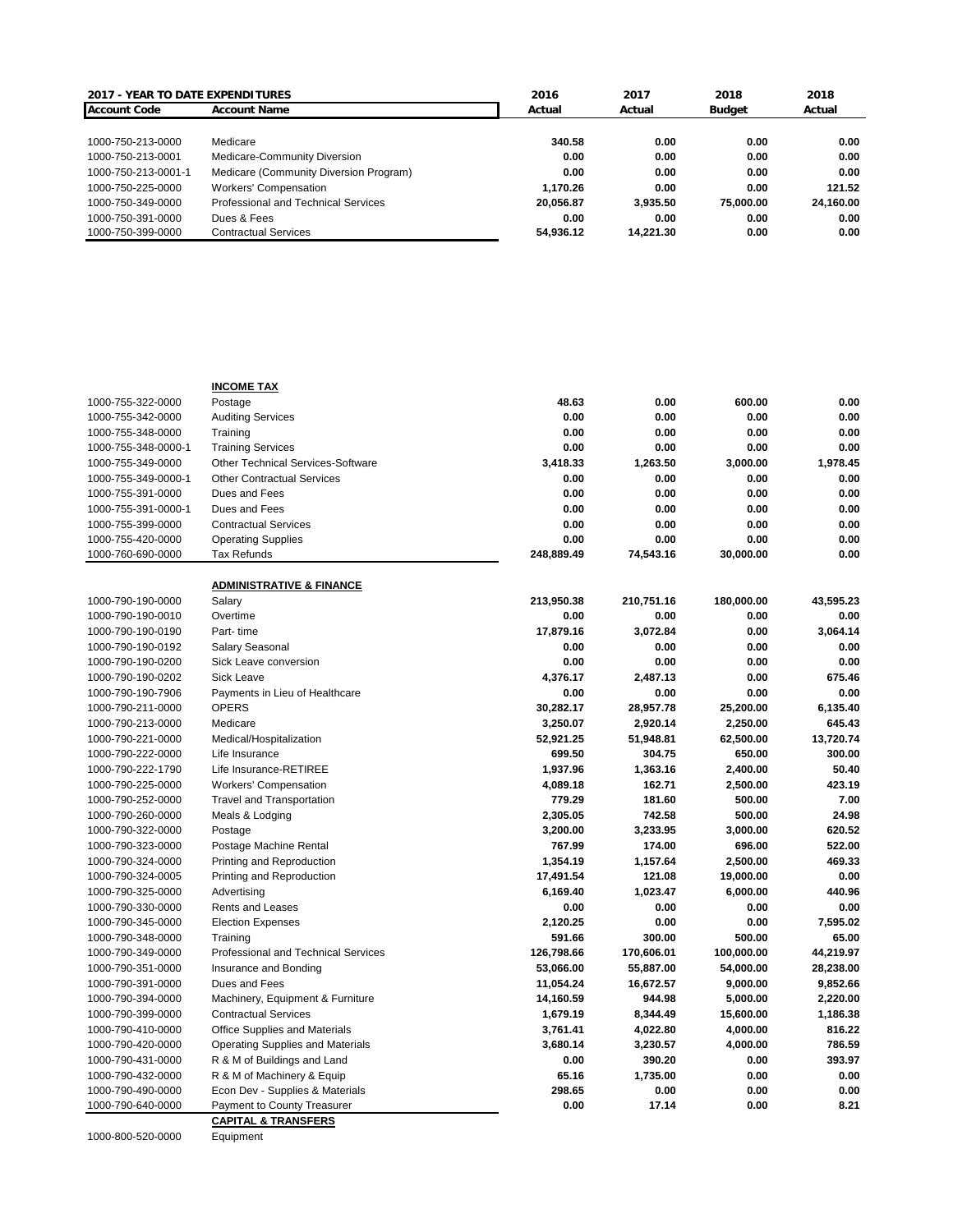| <b>2017 - YEAR TO DATE EXPENDITURES</b> |                                         | 2016         | 2017         | 2018         | 2018         |
|-----------------------------------------|-----------------------------------------|--------------|--------------|--------------|--------------|
| <b>Account Code</b>                     | <b>Account Name</b>                     | Actual       | Actual       | Budget       | Actual       |
|                                         |                                         |              |              |              |              |
| 1000-910-910-0000                       | Transfers - Out OP&F                    | 159.000.00   | 489.000.00   | 115,000,00   | 0.00         |
| 1000-910-910-0620                       | Transfers - Out S.C.M.R. & Int          | 660.000.00   | 500.000.00   | 500.000.00   | 0.00         |
| 1000-910-910-0000-1                     | <b>VETERAN'S MEM</b><br>Transfers - Out | 0.00         | 0.00         | 0.00         | 0.00         |
| 1000-910-910-4901                       | Transfers - Out Interest to Capital     | 110.000.00   | 100.000.00   | 440.000.00   | 0.00         |
| 1000-910-910-0000-2                     | Transfers - Out Water Meter Repair      | 0.00         | 0.00         | 10.200.00    | 0.00         |
| 1000-920-920-0000                       | Advances - Out                          | 0.00         | 0.00         | 0.00         | 0.00         |
| 1000-930-930-0000                       | Contingencies                           | 0.00         | 0.00         | 0.00         | 0.00         |
|                                         |                                         | 5.724.853.36 | 5.556.220.78 | 5.081.638.01 | 1,166,844.22 |

## **SCMR Fund**

| 2011-620-190-0000         | Salary                                             | 423,502.56 | 391,054.16 | 305,000.00 | 92,800.30  |
|---------------------------|----------------------------------------------------|------------|------------|------------|------------|
| 2011-620-190-0010         | Overtime                                           | 16,622.99  | 21,813.40  | 20,000.00  | 18,173.99  |
| 2011-620-190-0190         | Part -time                                         | 0.00       | 0.00       | 0.00       | 0.00       |
| 2011-620-190-0192         | Salary - Seasonal                                  | 0.00       | 0.00       | 0.00       | 0.00       |
| 2011-620-190-0200         | Sick Leave conversion                              | 316.32     | 0.00       | 0.00       | 0.00       |
| 2011-620-190-0202         | <b>Sick Leave</b>                                  | 11,338.65  | 22,230.56  | 0.00       | 2,914.54   |
| 2011-620-190-0203         | <b>Injury Pay</b>                                  | 0.00       | 0.00       | 0.00       | 0.00       |
| 2011-620-190-7906         | In Lieu of Healthcare                              | 0.00       | 0.00       | 0.00       | 0.00       |
| 2011-620-211-0000         | Ohio Public Employees Retirement System            | 55,776.16  | 52,293.70  | 45,500.00  | 13,276.73  |
| 2011-620-213-0000         | Medicare                                           | 4,127.41   | 4,332.28   | 4,287.50   | 1,167.25   |
| 2011-620-221-0000         | Medical/Hospitalization                            | 78,408.17  | 59,739.48  | 83,000.00  | 20,317.63  |
| 2011-620-222-0000         | Life Insurance                                     | 1,498.50   | 1,311.75   | 1,200.00   | 345.00     |
| 2011-620-225-0000         | <b>Workers' Compensation</b>                       | 6,616.30   | 195.33     | 6,600.00   | 686.19     |
| 2011-620-252-0000         | <b>Travel and Transportation</b>                   | 24.00      | 0.00       | 0.00       | 0.00       |
| 2011-620-259-0000         | <b>Sick Leave Conversion</b>                       | 0.00       | 0.00       | 0.00       | 0.00       |
| 2011-620-260-0000         | Lodging and Meals                                  | 0.00       | 0.00       | 0.00       | 0.00       |
| 2011-620-270-0000         | Uniforms and Clothing                              | 2,650.29   | 1,656.42   | 3,000.00   | 144.18     |
| 2011-620-325-0000         | Advertising                                        | 0.00       | 0.00       | 0.00       | 0.00       |
| 2011-620-346-0000         | <b>Engineering Services</b>                        | 0.00       | 0.00       | 0.00       | 0.00       |
| 2011-620-348-0000         | Training                                           | 522.00     | 60.00      | 0.00       | 180.00     |
| 2011-620-349-0000         | <b>Professional and Technical Services</b>         | 15,836.52  | 13,424.53  | 9,000.00   | 2,147.09   |
| 2011-620-391-0000         | Dues and Fees                                      | 617.43     | 222.78     | 600.00     | 346.56     |
| 2011-620-420-0000         | <b>Operating Supplies and Materials</b>            | 69,620.30  | 47,881.41  | 45,000.00  | 3,633.48   |
| 2011-620-420-6700         | Fuel                                               | 20,268.26  | 20,842.52  | 21,000.00  | 9,953.57   |
| 2011-620-431-0000         | R & M of Buildings and Land                        | 4,018.66   | 26,837.97  | 5,000.00   | 488.00     |
| 2011-620-432-0000         | R & M of Machinery & Equip                         | 4,102.22   | 6,388.74   | 10,000.00  | 2,705.54   |
| 2011-620-433-0000         | Repairs and Maintenance of Motor Vehicles          | 31,946.43  | 21,936.08  | 20,000.00  | 4,760.23   |
| 2011-620-440-0000         | Minor equipment                                    | 0.00       | 0.00       | 0.00       | 0.00       |
| 2011-630-420-0000         | Materials-Salt, Cold Patch & Gravel                | 110,227.39 | 64,091.14  | 75,000.00  | 38,249.36  |
| 2011-630-432-0000         | Repairs and Maintenance - Snow Plows               | 0.00       | 0.00       | 0.00       | 0.00       |
| 2011-800-555-0000         | Streets, Highways, Sidewalks and Curbs             | 0.00       | 0.00       | 0.00       | 0.00       |
| 2011-920-920-0000         | Advances - Out                                     | 0.00       | 0.00       | 0.00       | 0.00       |
|                           |                                                    | 858,040.56 | 756,312.25 | 654.187.50 | 212,289.64 |
|                           |                                                    |            |            |            |            |
| <b>State Highway Fund</b> |                                                    |            |            |            |            |
| 2021-610-430-4569         | Repairs and Maintenance-Signals                    | 0.00       | 0.00       | 0.00       | 0.00       |
| 2021-620-420-0000         | Materials-Salt                                     | 0.00       | 0.00       | 15,000.00  | 0.00       |
| 2021-650-349-0000         | <b>Professional and Technical Services</b>         | 0.00       | 0.00       | 0.00       | 0.00       |
| 2021-620-431-0000         | R & M of Buildings and Land                        | 0.00       | 0.00       | 0.00       | 0.00       |
| 2021-630-432-0000         | R & M of Machinery & Equip                         | 0.00       | 0.00       | 0.00       | 0.00       |
| 2021-800-555-0000         | Streets, Highways, Sidewalks and Curbs             | 0.00       | 0.00       | 0.00       | 0.00       |
| 2021-800-555-0802         | Streets, Highways, Sidewalks and Curbs             | 0.00       | 0.00       | 0.00       | 0.00       |
| 2021-800-590-0802         | Other - Capital Outlay                             | 0.00       | 0.00       | 0.00       | 0.00       |
| 2021-800-590-0803         | Advances - Out                                     | 0.00       | 0.00       | 0.00       | 0.00       |
| 2021-650-349-0000-1       | <b>Other-Professional &amp; Technical Services</b> | 0.00       | 0.00       | 0.00       | 0.00       |
| 2021-800-555-0000-1       | Streets, Highways, Sidewalks and Curbs             | 0.00       | 0.00       | 0.00       | 0.00       |
|                           |                                                    |            |            |            |            |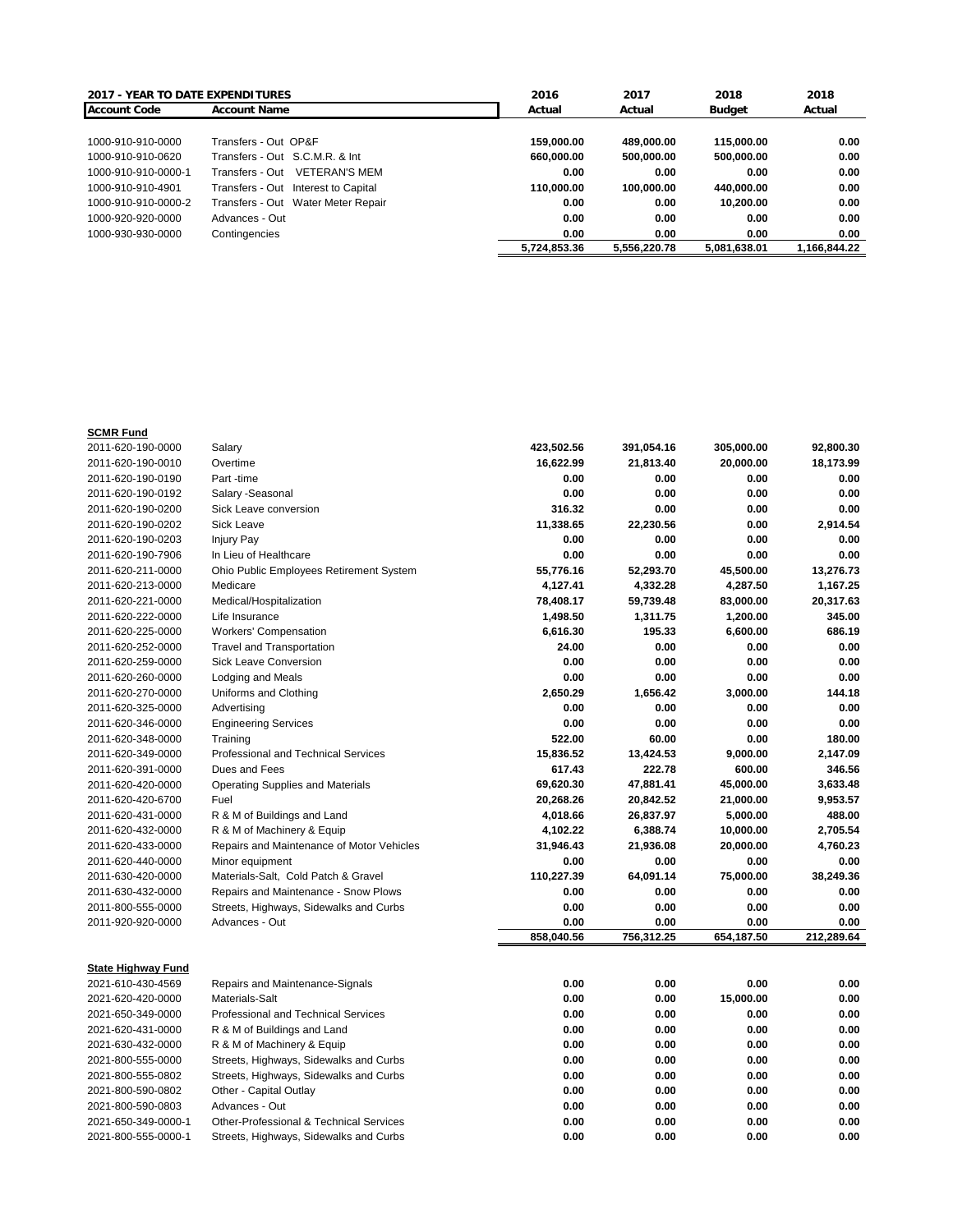| 2017 - YEAR TO DATE EXPENDITURES                |                                              | 2016             | 2017             | 2018             | 2018           |
|-------------------------------------------------|----------------------------------------------|------------------|------------------|------------------|----------------|
| <b>Account Code</b>                             | <b>Account Name</b>                          | Actual           | Actual           | <b>Budget</b>    | Actual         |
|                                                 |                                              |                  |                  |                  |                |
|                                                 |                                              | 0.00             | 0.00             | 15,000.00        | 0.00           |
|                                                 |                                              |                  |                  |                  |                |
| <b>Law Enforcement Trust Fund</b>               |                                              |                  |                  |                  |                |
| 2091-110-100-0101                               | Personal Services-DARE                       | 0.00             | 0.00             | 0.00             | 0.00           |
| 2091-110-213-0000                               | Medicare                                     | 0.00             | 0.00             | 0.00             | 0.00           |
| 2091-110-348-0000                               | Training                                     | 0.00             | 0.00             | 0.00             | 0.00           |
| 2091-110-349-0102                               | Professional Services                        | 3,742.24         | 3,105.30         | 3,000.00         | 507.13         |
| 2091-110-420-0000                               | <b>Operating Supplies and Materials</b>      | 1,042.50         | 666.34           | 1,000.00         | 0.00           |
| 2091-110-420-0101                               | Operating Supplies and Materials-DARE        | 0.00             | 0.00             | 0.00             | 0.00           |
| 2091-110-640-0000                               | Payment to Another Political Subdivision     | 0.00             | 0.00             | 0.00             | 0.00           |
| 2091-800-520-0000                               | Equipment                                    | 0.00<br>4,784.74 | 0.00<br>3,771.64 | 0.00<br>4,000.00 | 0.00<br>507.13 |
|                                                 |                                              |                  |                  |                  |                |
| <b>Motor Vehicle License Tax Fund</b>           |                                              |                  |                  |                  |                |
| 2101-610-420-0000                               | <b>Operating Supplies and Materials</b>      | 0.00             | 0.00             | 0.00             | 0.00           |
| 2101-760-431-0000                               | R & M of Buildings and Land                  | 0.00             | 0.00             | 0.00             | 0.00           |
| 2101-760-432-0000                               | R & M of Machinery & Equip                   | 0.00             | 0.00             | 0.00             | 0.00           |
| 2101-800-555-0000                               | Streets, Highways, Sidewalks and Curbs       | 0.00             | 0.00             | 0.00             | 0.00           |
|                                                 |                                              | 0.00             | 0.00             | 0.00             | 0.00           |
|                                                 |                                              |                  |                  |                  |                |
| <b>Police Pension Fund</b><br>2131-110-215-0000 | Ohio Police and Fire Pension Fund            | 187,114.80       | 174,288.75       | 159,967.50       | 0.00           |
| 2131-110-344-0000                               | <b>Property Tax Collection Fees</b>          | 535.75           | 557.25           | 1,000.00         | 313.48         |
| 2131-110-345-0000                               | <b>Election Expense</b>                      | 0.00             | 0.00             | 0.00             | 0.00           |
| 2131-910-910-0000                               | Transfer out                                 | 0.00             | 0.00             | 0.00             | 0.00           |
|                                                 |                                              | 187,650.55       | 174,846.00       | 160,967.50       | 313.48         |
|                                                 |                                              |                  |                  |                  |                |
|                                                 |                                              |                  |                  |                  |                |
| Water Meter & Repair Fund<br>2901-539-312-0000  | Water and Sewage                             | 0.00             | 0.00             | 0.00             | 0.00           |
| 2901-539-431-0000                               | R & M of Buildings and Land                  | 0.00             | 0.00             | 0.00             | 0.00           |
| 2901-800-560-0000                               | Utility Distribution Systems                 | 8,847.36         | 10,371.88        | 10,371.88        | 10,371.88      |
|                                                 |                                              | 8,847.36         | 10,371.88        | 10,371.88        | 10,371.88      |
| <b>FEMA Fund</b>                                |                                              |                  |                  |                  |                |
| 2902-110-420-0000                               | Operating Supplies and Materials             | 0.00             | 0.00             | 0.00             | 0.00           |
|                                                 |                                              | 0.00             | 0.00             | 0.00             | 0.00           |
| <b>Mayor's Court Computer Fund</b>              |                                              |                  |                  |                  |                |
| 2903-720-340-0000                               | Pro and Tech Services                        | 0.00             | 0.00             | 0.00             | 0.00           |
| 2903-720-340-0853                               | <b>Technical &amp; Software</b>              | 0.00             | 0.00             | 0.00             | 0.00           |
| 2903-720-394-0000                               | Machinery, Equipment & Furniture             | 0.00             | 0.00             | 0.00             | 0.00           |
| 2903-720-410-0000                               | <b>Office Supplies</b>                       | 0.00             | 0.00             | 0.00             | 0.00           |
| 2903-720-420-0001                               | Operating Supplies - Comm Diversion          | 0.00             | 0.00             | 0.00             | 0.00           |
| 2903-720-600-0852                               | <b>Computers &amp; Supplies</b>              | 1,948.00         | 2,246.37         | 3,000.00         | 2,026.00       |
| 2903-800-520-0000                               | Equipment                                    | 0.00             | 0.00             | 0.00             | 0.00           |
|                                                 |                                              | 1,948.00         | 2,246.37         | 3,000.00         | 2,026.00       |
| <b>Special Bond Retirement Fund</b>             |                                              |                  |                  |                  |                |
| 3101-740-344-0000                               | Property Tax Collection Fees                 | 0.00             | 0.00             | 0.00             | 0.00           |
| 3101-800-346-4905                               | Eng services -Dunham san sewer               | 0.00             | 0.00             | 0.00             | 0.00           |
| 3101-850-710-0000                               | Principal                                    | 0.00             | 0.00             | 0.00             | 0.00           |
| 3101-850-710-4905-1                             | Principal                                    | 0.00             | 1,720,000.00     | 0.00             | 0.00           |
| 3101-850-720-0000                               | Interest                                     | 0.00             | 0.00             | 0.00             | 0.00           |
| 3101-850-710-4905                               | Principal-Dunham Rd Sanitary Sewer           | 1,275,000.00     | 0.00             | 1,640,000.00     | 0.00           |
| 3101-850-710-4906                               | Principal- Dunham Rd Water Main Rehab        | 34,702.80        | 18,594.18        | 37,405.00        | 20,281.23      |
| 3101-850-720-4906                               | Interest                                     | 20,893.88        | 36,087.05        | 37,360.00        | 0.00           |
| 3101-850-790-0000                               | Other - Debt Service                         | 4,726.26         | 6,954.00         | 0.00             | 0.00           |
| 3101-850-790-0000-1<br>3101-850-790-4905        | Other - Debt Service<br>Other - Debt service | 0.00<br>0.00     | 0.00<br>0.00     | 0.00<br>0.00     | 0.00<br>0.00   |
|                                                 | <b>Walton Road</b>                           | 0.00             | 0.00             | 0.00             | 0.00           |
|                                                 | Alex/Dunham Traffic                          | 0.00             | 0.00             | 0.00             | 0.00           |
|                                                 |                                              | 1,335,322.94     | 1,781,635.23     | 1,714,765.00     | 20,281.23      |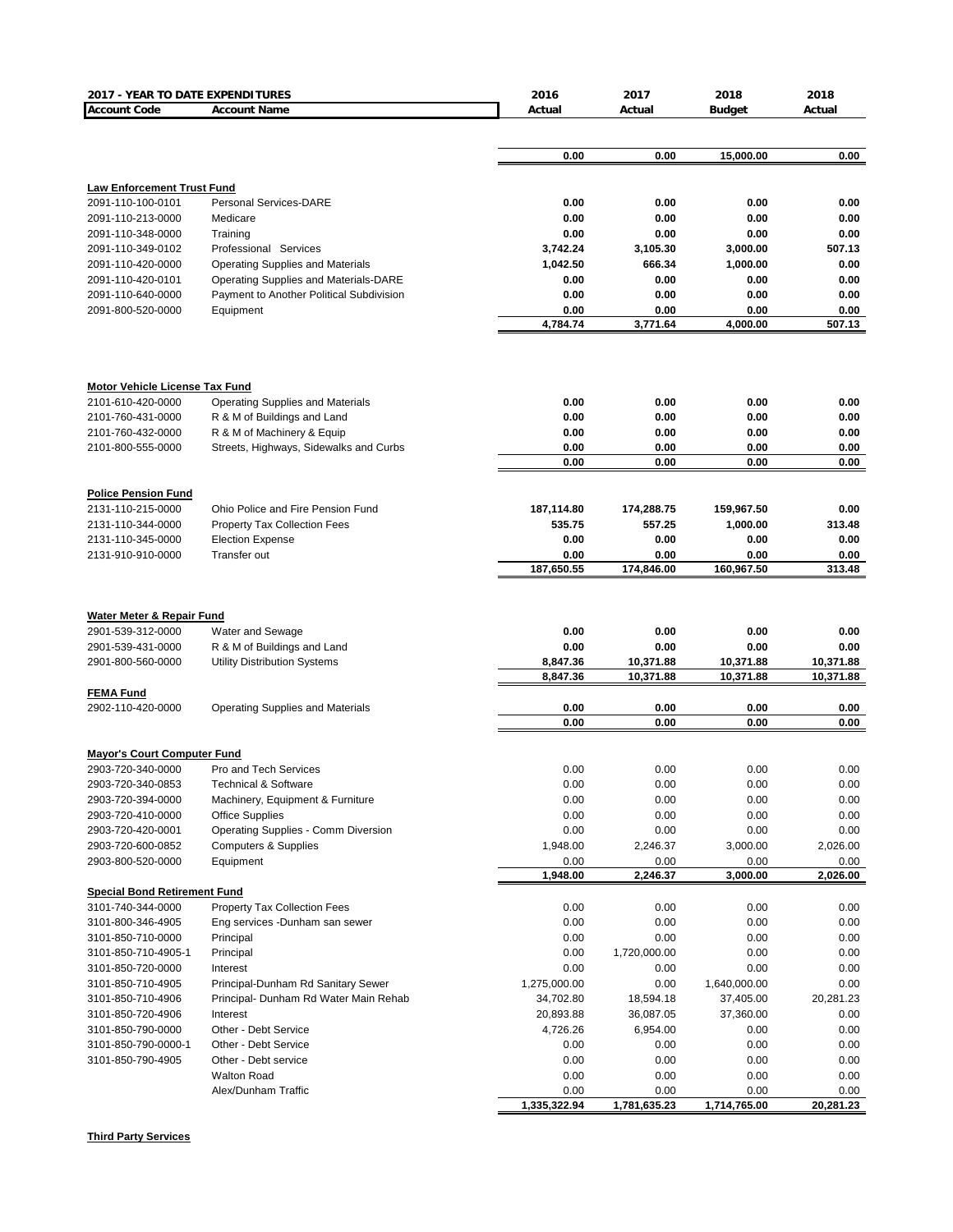| 2017 - YEAR TO DATE EXPENDITURES       |                                                                    | 2016                 | 2017             | 2018               | 2018         |
|----------------------------------------|--------------------------------------------------------------------|----------------------|------------------|--------------------|--------------|
| <b>Account Code</b>                    | <b>Account Name</b>                                                | Actual               | Actual           | <b>Budget</b>      | Actual       |
|                                        |                                                                    |                      |                  |                    |              |
| 4101-790-620-3110                      | Senior Lawn Care & Benevolent Events                               | 0.00                 | 0.00             | 0.00               | 0.00         |
| 4101-800-610-6589                      | Deposits Refunded                                                  | 0.00                 | 0.00             | 0.00               | 0.00         |
| 4101-800-620-0000                      | Deposits Applied                                                   | 0.00<br>0.00         | 0.00<br>0.00     | 0.00<br>0.00       | 0.00<br>0.00 |
|                                        |                                                                    |                      |                  |                    |              |
| <b>Issue I and II Capital Funds</b>    |                                                                    |                      |                  |                    |              |
| 4201-800-555-0000                      | Streets, Highways, Sidewalks and Curbs                             | 0.00                 | 0.00             | 0.00               | 0.00         |
| 4201-800-560-4905                      | <b>Utility Distribution Systems</b>                                | 0.00                 | 0.00             | 0.00               | 0.00         |
| 4201-800-560-4906                      | <b>Utility Distribution Systems</b>                                | 0.00                 | 0.00             | 0.00               | 0.00         |
| 4201-920-920-0000                      | <b>Advances Out</b>                                                | 0.00                 | 0.00             | 0.00               | 0.00         |
|                                        |                                                                    | 0.00                 | 0.00             | 0.00               | 0.00         |
| <b>Capital Improvements Fund</b>       |                                                                    |                      |                  |                    |              |
| 4901-410-610-0000                      | <b>Deposits Refunded</b>                                           | 0.00                 | 0.00             | 0.00               | 0.00         |
| 4901-800-312-0000                      | Water & sewage                                                     | 0.00                 | 0.00             | 0.00               | 0.00         |
| 4901-800-325-0000                      | Advertising                                                        | 1,522.41             | 449.32           | 0.00               | 0.00         |
| 4901-800-346-0000                      | <b>Engineering Services</b>                                        | 0.00                 | 0.00             | 0.00               | 0.00         |
| 4901-800-349-0000                      | Other- Pro services                                                | 242,479.88           | 133,830.78       | 105,000.00         | 14,439.50    |
| 4901-800-420-0480                      | Advertising                                                        | 0.00                 | 0.00             | 0.00               | 0.00         |
| 4901-800-433-0000                      | Repairs and Main. Of Motor Vehicles                                | 0.00                 | 15,300.00        | 0.00               | 0.00         |
| 4901-800-510-0000                      | Land and Land Improvements                                         | 379,182.97           | 63,240.48        | 0.00               | 0.00         |
| 4901-800-510-0489                      | Land and Land Imp Sagamore Creek                                   | 0.00                 | 0.00             | 0.00               | 0.00         |
| 4901-800-510-0491                      | Land and Land Improvements-Egbert Rd                               | 0.00                 | 0.00             | 0.00               | 0.00         |
| 4901-800-520-0000                      | Equipment                                                          | 13,315.23            | 18,973.06        | 0.00               | 0.00         |
| 4901-800-520-0480                      | Equipment                                                          | 0.00                 | 0.00             | 0.00               | 0.00         |
| 4901-800-520-0481                      | Equipment-Police                                                   | 0.00                 | 0.00             | 0.00               | 0.00         |
| 4901-800-520-0483                      | Equipment                                                          | 0.00                 | 0.00             | 0.00               | 0.00         |
| 4901-800-520-0484                      | Equipment-Service Dept                                             | 0.00                 | 0.00             | 0.00               | 0.00         |
| 4901-800-520-0487                      | Equipment- Finance Computer Upgrade                                | 0.00                 | 0.00             | 0.00               | 0.00         |
| 4901-800-530-0000                      | Buildings & Structures- Toiletry & Sinks                           | 463,805.50           | 107,348.41       | 0.00               | 1,615.00     |
| 4901-800-530-0000-1                    | <b>Buildings and Other Structures</b>                              | 0.00                 | 0.00             | 0.00               | 0.00         |
| 4901-800-530-5896                      | <b>Buildings and Other Structures</b>                              | 0.00                 | 0.00             | 0.00               | 0.00         |
| 4901-800-540-0000                      | Machinery, and Equip-                                              | 0.00<br>0.00         | 2,650.00<br>0.00 | 0.00               | 0.00         |
| 4901-800-540-0487<br>4901-800-550-0000 | Equipment- Finance Computer Upgrade<br>Motor Vehicles - Recreation | 5,819.12             | 0.00             | 0.00<br>0.00       | 0.00<br>0.00 |
| 4901-800-550-0000-1                    | Motor Vehicles - Road Dept                                         | 0.00                 | 0.00             | 0.00               | 0.00         |
| 4901-800-550-0488                      | Motor Vehicles- POLICE                                             | 0.00                 | 122,374.26       | 0.00               | 0.00         |
| 4901-800-555-0000                      | Streets, Highways, Sidewalks and Curbs                             | 219,069.82           | 51,741.20        | 440,000.00         | 0.00         |
| 4901-800-555-6202                      | Streets, Highways, Sidewalks and Curbs (Storm Sewers)              | 0.00                 | 71,343.93        | 0.00               | 3,300.13     |
| 4901-800-560-0000                      | Utility Distribution Systems                                       | 147.50               | 0.00             | 0.00               | 0.00         |
| 4901-800-560-0803                      | Utility Systems-Alexander Storm Sewer                              | 0.00                 | 0.00             | 0.00               | 0.00         |
| 4901-800-560-4905                      | Utility Systems-Dunham Rd Sanitary                                 | 0.00                 | 0.00             | 0.00               | 0.00         |
| 4901-800-560-4906                      | Utility Systems-Dunham Rd Water Main                               | 0.00                 | 0.00             | 0.00               | 0.00         |
| 4901-800-560-4908                      | Utility Systems-Dunham Rd Resurfacing                              | 0.00                 | 0.00             | 0.00               | 0.00         |
| 4901-800-690-0000                      | Other - Engineering                                                | 0.00                 | 0.00             | 0.00               | 0.00         |
| 4901-800-690-0801                      | <b>Other Capital</b><br>Culvert                                    | 0.00                 | 0.00             | 0.00               | 0.00         |
| 4901-800-690-6523                      | Other- Storm damage                                                | 0.00                 | 0.00             | 0.00               | 0.00         |
| 4901-990-990-0000                      | Other - Other Financing Uses                                       | 2,221.74             | 0.00             | 0.00               | 0.00         |
| 4901-910-910-0000                      | Transfers - Out (Debt Service)                                     | 170,000.00           | 50,000.00        | 70,000.00          | 0.00         |
| 4901-920-920-0000                      | Advances Out (capital Lease)                                       | 0.00<br>1,497,564.17 | 0.00             | 0.00<br>615,000.00 | 0.00         |
| <b>Veteran's Memorial Fund</b>         |                                                                    |                      | 637,251.44       |                    | 19,354.63    |
| 4902-800-349-0000                      | <b>Professional Services</b>                                       | 573.00               | 308.36           | 0.00               | 0.00         |
| 4902-800-530-0000                      | <b>Buildings and Other Structures</b>                              | 1,237.50             | 2,782.43         | 500.00             | 0.00         |
|                                        |                                                                    | 1,810.50             | 3,090.79         | 500.00             | 0.00         |
| <b>Building Bond Fund</b>              |                                                                    |                      |                  |                    |              |
| 7001-410-610-0000                      | Deposits Refunded                                                  | 0.00                 | 0.00             | 0.00               | 0.00         |
| 7001-910-910-0000                      | Transfers - Out                                                    | 0.00                 | 0.00             | 0.00               | 0.00         |
|                                        |                                                                    | 0.00                 | 0.00             | 0.00               | 0.00         |

**Unclaimed Monies Fund**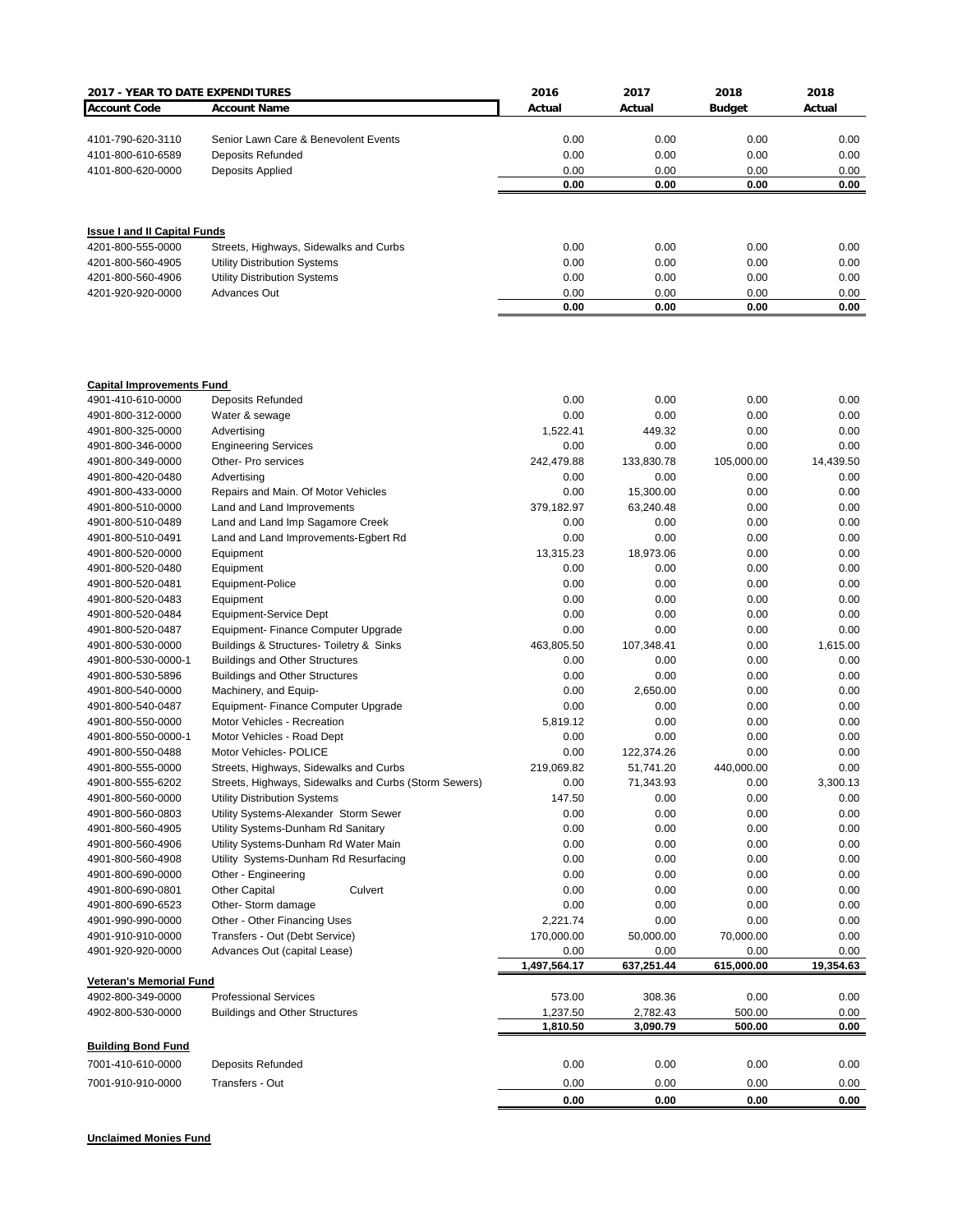|                                         | 2017 - YEAR TO DATE EXPENDITURES         |               | 2017             | 2018          | 2018          |
|-----------------------------------------|------------------------------------------|---------------|------------------|---------------|---------------|
| <b>Account Code</b>                     | <b>Account Name</b>                      | Actual        | Actual           | <b>Budget</b> | Actual        |
|                                         |                                          |               |                  |               |               |
| 9101-790-690-0000                       | Other - Other                            | 0.00          | 0.00             | 0.00          | 0.00          |
|                                         |                                          | 0.00          | 0.00             | 0.00          | 0.00          |
| <b>Unclaimed Monies Fund</b>            |                                          |               |                  |               |               |
| 9901-410-610-0000                       | <b>Deposits Refunded</b>                 | 7,545.76      | 2,050.00         | 0.00          | 0.00          |
| 9901-410-620-0000                       | Deposits Applied                         | 0.00          | 0.00             | 0.00          | 0.00          |
| 9901-790-690-0000                       | Other - Other                            | 0.00          | 0.00             | 0.00          | 0.00          |
| 9901-790-690-3110                       | <b>Other- Senior Services</b>            | 0.00          | 0.00             | 0.00          | 0.00          |
|                                         |                                          | 0.00          | 0.00             | 0.00          | 0.00          |
| <b>Mayor's Court</b>                    |                                          | 0.00          | 0.00             | 0.00          | 0.00          |
| 9902-720-620-0000                       | Deposits Applied                         | 300,544.31    | 303,999.33       | 0.00          | 61,702.51     |
|                                         |                                          |               |                  |               |               |
| <b>Second Party Service</b>             |                                          |               |                  |               |               |
| 9903-110-349-0013                       | Professional Serv - Animal Fund          | 520.00        | 585.00           | 0.00          | 0.00          |
| 9903-310-420-0007                       | Operating Exp. Benevolent Fund General   | 731.99        | 422.62           | 0.00          | 200.00        |
| 9903-310-420-0008                       | Operating Exp. Benevolent Fund Events    | 0.00          | 0.00             | 0.00          | 0.00          |
| 9903-730-620-3110                       | Deposits Applied (Senior Services)       | 32,244.00     | 33,813.00        | 0.00          | 0.00          |
|                                         |                                          | 33,495.99     | 34,820.62        | 0.00          | 200.00        |
| <b>Walton Hills/Sagamore Hills JEDD</b> |                                          |               |                  |               |               |
| 9904-790-640-0000                       | Payment to another political subdivision | 368,751.61    | 352,172.15       | 400,000.00    | 105,318.08    |
| 9904-910-910-0000                       | Transfers - Out                          | 391,560.99    | 485,788.60       | 400,000.00    | 0.00          |
|                                         |                                          | 760,312.60    | 837,960.75       | 800,000.00    | 105,318.08    |
|                                         | <b>TOTALS</b>                            | 10,722,720.84 | 10,104,577.08    | 9,059,429.89  | 1,599,208.80  |
|                                         | Payroll Infringes                        |               | 3,311,752.74     | 3,046,199.63  | 707,697.00    |
|                                         |                                          |               | 8,918,217.74     | 9,105,324.40  | 1,363,887.94  |
|                                         |                                          |               | 10,104,577.08    | 9,059,429.89  | 1,599,208.80  |
|                                         |                                          |               | (1, 186, 359.34) | 45,894.51     | (235, 320.86) |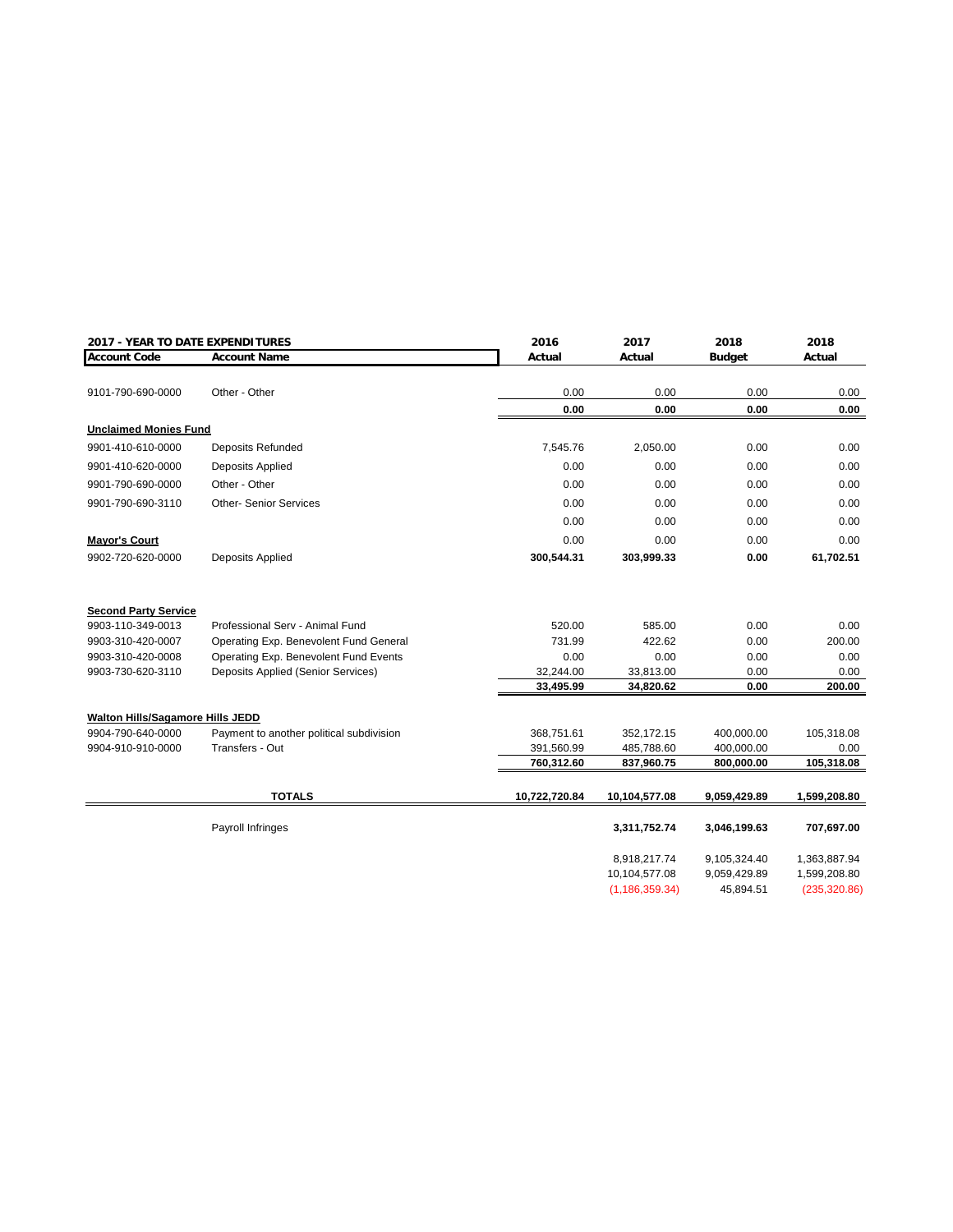|                                   |                                          | 2016               | 2017<br>Actual       | 2018               | 2018<br>Actual    |
|-----------------------------------|------------------------------------------|--------------------|----------------------|--------------------|-------------------|
|                                   | <b>GENERAL FUND #1000</b>                | Actual             |                      | <b>Budget</b>      |                   |
| <b>Balance - January 1st</b>      |                                          | 1,943,854.82       | 1,224,404.90         | 276,565.87         | 276,565.87        |
|                                   |                                          |                    |                      |                    |                   |
| <b>Revenues</b>                   |                                          |                    |                      |                    |                   |
| <b>Municipal Income Tax</b>       |                                          | 3,956,125.37       | 3,504,076.94         | 3,502,500.00       | 849,435.14        |
|                                   | Income Tax                               | 3,950,550.93       | 3,503,831.01         | 3,500,000.00       | 849,435.14        |
|                                   | Public Utility - Net Profit Tax          | 5,574.44           | 245.93               | 2,500.00           | 0.00              |
| <b>Other Local Taxes</b>          |                                          | 9,930.60           | 11,484.28            | 172,500.00         | 919.42            |
|                                   | Admissions                               | 9,505.60           | 9,754.64             | 8,500.00           | 91.08             |
|                                   | Special Assessments                      | 425.00             | 1,729.64             | 164,000.00         | 828.34            |
| Licenses & Permits & Inspections  |                                          | 52,020.86          | 41,785.88            | 43,500.00          | 12,640.92         |
|                                   | <b>Building Permits</b>                  | 14,448.66          | 14,501.68            | 17,500.00          | 4,720.92          |
|                                   | Tap Fees                                 | 0.00               | 0.00                 | 0.00               | 0.00              |
|                                   | Zoning                                   | 17,832.20          | 8,669.20             | 10,000.00          | 670.00            |
|                                   | <b>Street Opening</b>                    | 200.00             | 400.00               | 0.00               | 0.00              |
|                                   | Other                                    | 19,540.00          | 18,215.00            | 16,000.00          | 7,250.00          |
| Intergovernmental                 |                                          | 66,444.63          | 67,795.39            | 49,693.00          | 17,823.72         |
|                                   | Grants                                   | 13,825.79          | 12,676.78            | 11,000.00          | 6,673.94          |
|                                   | Shared Taxes and Permits (Track)         | 22,196.58          | 28,569.50            | 20,000.00          | 6,310.68          |
|                                   | Local Gov't Fund - State of Ohio         | 25,728.71          | 20,454.16            | 17,693.00          | 4,559.10          |
|                                   | Local Gov't Fund - County                | 0.00               | 0.00                 | 0.00               | 0.00              |
|                                   | Cigarette Tax - Ohio                     | 74.25              | 74.25                | 0.00               | 0.00              |
|                                   | Liquor & Beer Permits - Ohio             | 4,619.30           | 6.020.70             | 1,000.00           | 280.00            |
|                                   | Estate (Inheritance) Tax<br>Other        | 0.00<br>0.00       | 0.00<br>0.00         | 0.00<br>0.00       | 0.00<br>0.00      |
|                                   |                                          |                    |                      |                    |                   |
| <b>Charges for Services</b>       |                                          | 276,803.98         | 241,954.09           | 350,296.40         | 70,858.29         |
|                                   | Concessions                              | 3,631.75           | 2,154.00             | 3,500.00           | 27.50             |
|                                   | <b>Recreation Entry Fees</b>             | 6,853.39           | 10,593.60            | 12,500.00          | 878.00            |
|                                   | <b>Cultural &amp; Recreation</b>         | 15,967.00          | 19,930.00            | 16,500.00          | 1,368.00          |
|                                   | Comm. Room                               | 3,000.00           | 10,605.00            | 57,000.00          | 9,575.00          |
|                                   | Antenna Lease                            | 0.00               | 0.00                 | 0.00               | 0.00              |
|                                   | Cable TV                                 | 35,238.93          | 30,227.63            | 35,000.00          | 7,284.29          |
|                                   | Fire<br>Other                            | 0.00<br>212,112.91 | 200.00<br>168,243.86 | 0.00<br>225,796.40 | 0.00<br>51,725.50 |
|                                   |                                          |                    |                      |                    |                   |
| Interest                          |                                          | 2,679.48           | 4,720.72             | 2,000.00           | 1,829.90          |
|                                   | <b>Interest Earnings</b>                 | 2,679.48           | 4,720.72             | 2,000.00           | 1,829.90          |
| <b>Municipal Court</b>            |                                          | 209,380.11         | 202,969.19           | 295,000.00         | 59,528.95         |
|                                   | <b>Court Fines</b>                       | 137,002.55         | 122,875.38           | 220,000.00         | 36,018.30         |
|                                   | Court Costs                              | 66,883.71          | 69,593.81            | 70,000.00          | 21,471.46         |
|                                   | Forfeiture                               | 5,493.85           | 10,500.00            | 5,000.00           | 2,039.19          |
|                                   | <b>Witness Fees</b>                      | 0.00               | 0.00                 | 0.00               | 0.00              |
| <b>All Other Revenue</b>          |                                          | 432,018.41         | 533,108.93           | 412,250.00         | 3,658.95          |
|                                   | Special Assessments - Direct             | 0.00               | 0.00                 | 0.00               | 0.00              |
|                                   | <b>Unclaimed Property</b>                | 0.00               | 0.00                 | 0.00               | 0.00              |
|                                   | Prisoner Housing (County)                | 0.00               | 0.00                 | 0.00               | 0.00              |
|                                   | Donations and Contributions              | 3,267.00           | 5,864.00             | 2,350.00           | 0.00              |
|                                   | Garage Sale                              | 854.00             | 631.00               | 800.00             | 0.00              |
|                                   | <b>Asset Sales</b>                       | 0.00               | 0.00                 | 0.00               | 0.00              |
|                                   | Other                                    | 427,897.41         | 526,613.93           | 409,100.00         | 3,658.95          |
| <b>Operating Transfers - In</b>   |                                          | 0.00               | 0.00                 | 0.00               | 0.00              |
|                                   | Transfer In (Political Subdivision Fund) | 0.00               | 0.00                 | 0.00               | 0.00              |
|                                   | Advances In                              | 0.00               | 0.00                 | 0.00               | 0.00              |
| <b>Non Revenue</b>                |                                          | 0.00               | 0.00                 | 0.00               | 0.00              |
|                                   | Miscellaneous Revenue                    | 0.00               | 0.00                 | 0.00               | 0.00              |
|                                   | RITA Refund                              | 0.00               | 0.00                 | 0.00               | 0.00              |
|                                   | Other - Adjustment                       | 0.00               | 0.00                 | 0.00               | 0.00              |
| <b>Total Receipts</b>             |                                          | 5,005,403.44       | 4,607,895.42         | 4,827,739.40       | 1,016,695.29      |
| <b>Total Receipts and Balance</b> |                                          | 6,949,258.26       | 5,832,300.32         | 5,104,305.27       | 1,293,261.16      |
|                                   |                                          |                    |                      |                    |                   |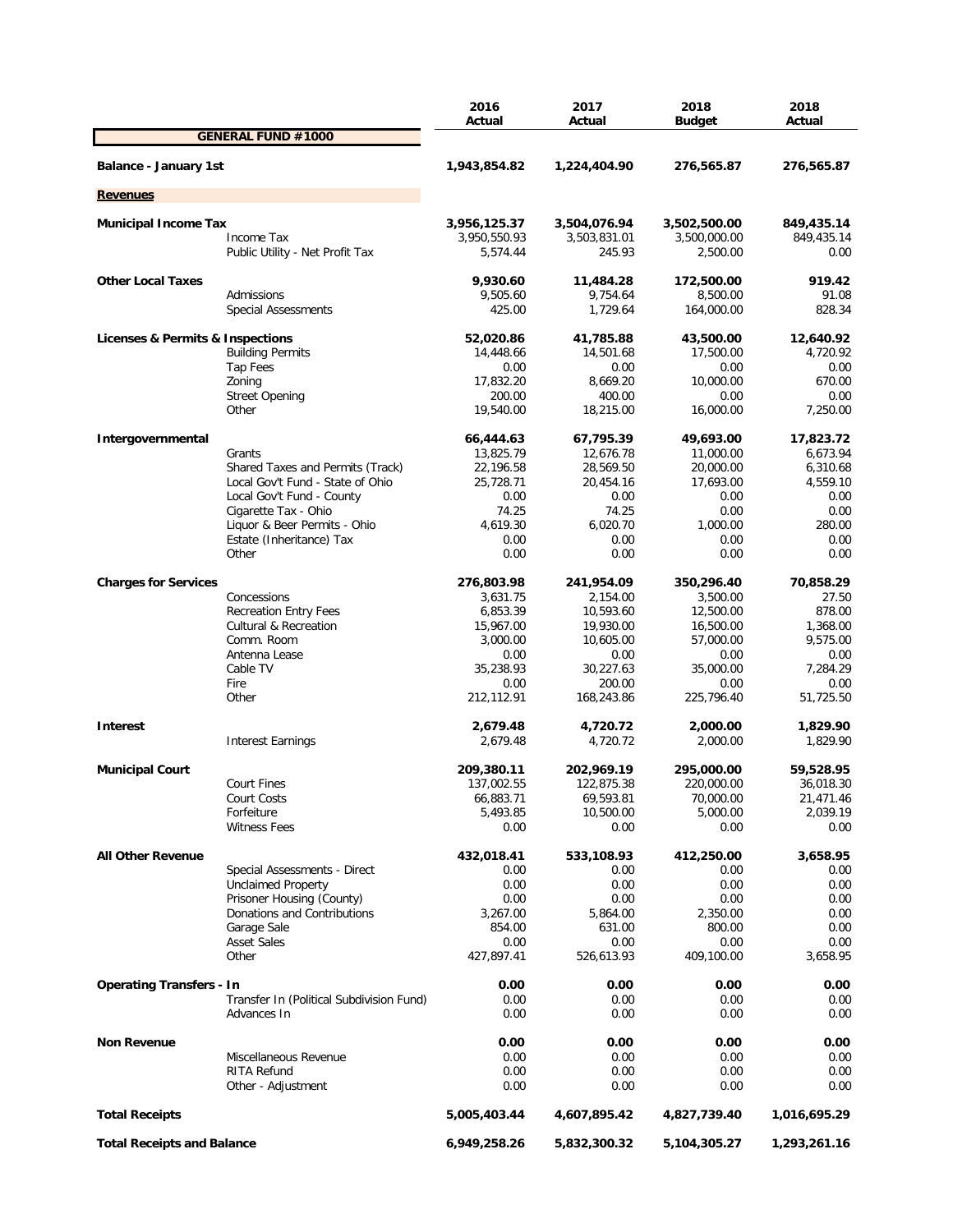|                                        |                                                                                                                  | 2016<br>Actual                                                                        | 2017<br>Actual                                                                      | 2018<br><b>Budget</b>                                                               | 2018<br>Actual                                                                      |
|----------------------------------------|------------------------------------------------------------------------------------------------------------------|---------------------------------------------------------------------------------------|-------------------------------------------------------------------------------------|-------------------------------------------------------------------------------------|-------------------------------------------------------------------------------------|
| <b>GENERAL FUND (continued)</b>        |                                                                                                                  |                                                                                       |                                                                                     |                                                                                     |                                                                                     |
| <b>Expenditures</b>                    |                                                                                                                  |                                                                                       |                                                                                     |                                                                                     |                                                                                     |
| <b>Police</b>                          | Personal Services & Benefits<br>Other Operations & Maintenance<br>Capital Outlay                                 | 2,121,147.11<br>1,920,254.25<br>200,892.86<br>0.00                                    | 2,031,420.07<br>1,757,734.81<br>273,685.26<br>0.00                                  | 1,703,483.50<br>1,542,383.50<br>161,100.00<br>1.00                                  | 470,950.83<br>422,909.72<br>48,041.11<br>2.00                                       |
| <b>Fire</b>                            | Other Operations & Maintenance                                                                                   | 535,910.04<br>535,910.04                                                              | 546,628.24<br>546,628.24                                                            | 557,347.38<br>557,347.38                                                            | 234,673.50<br>234,673.50                                                            |
| Health                                 | Personal Services & Benefits                                                                                     | 8,941.52<br>0.00                                                                      | 9.397.72<br>0.00                                                                    | 9,001.00<br>1.00                                                                    | 4,700.86<br>2.00                                                                    |
|                                        | Other Operations & Maintenance                                                                                   | 8,941.52                                                                              | 9,397.72                                                                            | 9,000.00                                                                            | 4,698.86                                                                            |
| <b>Recreation &amp; Community Life</b> | Personal Services & Benefits<br>Other Operations & Maintenance<br>Capital Outlay                                 | 224,587.12<br>120,212.98<br>104,374.14                                                | 223,767.12<br>123,233.22<br>100,533.90                                              | 204,958.50<br>132,908.50<br>72,050.00                                               | 31,767.43<br>17,885.61<br>13,881.82                                                 |
| <b>Housing and Building</b>            | Personal Services & Benefits<br>Other Operations & Maintenance                                                   | 58,309.16<br>25,875.00<br>32,434.16                                                   | 52,516.82<br>26,020.49<br>26,496.33                                                 | 45,078.00<br>17,478.00<br>27,600.00                                                 | 12,792.87<br>6,228.25<br>6,564.62                                                   |
| Engineering                            | Personal Services & Benefits<br>Other Operations & Maintenance                                                   | 21,468.05<br>21,468.05<br>0.00                                                        | 23,457.49<br>23,457.49<br>0.00                                                      | 23,855.25<br>23,855.25<br>0.00                                                      | 5,497.47<br>5,497.47<br>0.00                                                        |
| <b>Basic Utility</b>                   | Electricity<br>Natural Gas<br>Water & Sewage<br>Sewer Fees - Residential<br>Refuse<br>Telephone & Communications | 282,539.08<br>80,469.27<br>20,990.95<br>1,520.18<br>690.00<br>141,548.17<br>37,320.51 | 293,086.71<br>66,799.66<br>21,555.67<br>2,788.53<br>0.00<br>150,392.69<br>51,550.16 | 282,500.00<br>70,000.00<br>22,000.00<br>3,000.00<br>0.00<br>150,000.00<br>37,500.00 | 80,340.82<br>19,133.89<br>11,488.98<br>1,529.23<br>843.05<br>36,291.33<br>11,054.34 |
| <b>Service</b>                         | Personal Services & Benefits<br>Other Operations & Maintenance                                                   | 246,346.94<br>140,180.50<br>106,166.44                                                | 262,371.26<br>104,414.83<br>157,956.43                                              | 259,696.00<br>177,696.00<br>82,000.00                                               | 58,951.28<br>26,924.32<br>32,026.96                                                 |
| Mayor                                  | Personal Services & Benefits<br>Other Operations & Maintenance                                                   | 99,170.21<br>94,949.84<br>4,220.37                                                    | 89,824.85<br>88,376.81<br>1,448.04                                                  | 95,254.93<br>92,754.93<br>2,500.00                                                  | 22,004.70<br>20,951.67<br>1,053.03                                                  |
| Council                                | Personal Services & Benefits<br>Other Operations & Maintenance                                                   | 77,052.92<br>77,052.92<br>0.00                                                        | 76,503.58<br>76,503.58<br>0.00                                                      | 77,270.62<br>77,270.62<br>0.00                                                      | 17,847.49<br>17,847.49<br>0.00                                                      |
| <b>Municipal Court</b>                 | Personal Services & Benefits<br>Other Operations & Maintenance                                                   | 123,432.90<br>120,545.44<br>2,887.46                                                  | 122,358.98<br>118,644.17<br>3,714.81                                                | 124,204.14<br>122,504.14<br>1,700.00                                                | 29,172.76<br>28,690.11<br>482.65                                                    |
| <b>Clerk Treasurer</b>                 | Personal Services & Benefits<br>Other Operations & Maintenance                                                   | 0.00                                                                                  | 0.00                                                                                | 0.00                                                                                | 0.00                                                                                |
| <b>Planning Commission</b>             | Personal Services & Benefits                                                                                     | 2,083.90<br>2,083.90                                                                  | 2,370.85<br>2,370.85                                                                | 2,232.01<br>2,232.01                                                                | 437.10<br>437.10                                                                    |
| <b>Zoning Commission</b>               | Personal Services & Benefits<br>Other Operations & Maintenance                                                   | 3,062.19<br>3,062.19<br>0.00                                                          | 3,085.07<br>3,085.07<br>0.00                                                        | 3,661.68<br>3,661.68<br>0.00                                                        | 678.48<br>678.48<br>0.00                                                            |
| Law                                    | Personal Services & Benefits<br>Other Operations & Maintenance                                                   | 140,349.02<br>65,356.03<br>74,992.99                                                  | 78,156.80<br>60,000.00<br>18,156.80                                                 | 75,000.00<br>0.00<br>75,000.00                                                      | 24,281.52<br>121.52<br>24,160.00                                                    |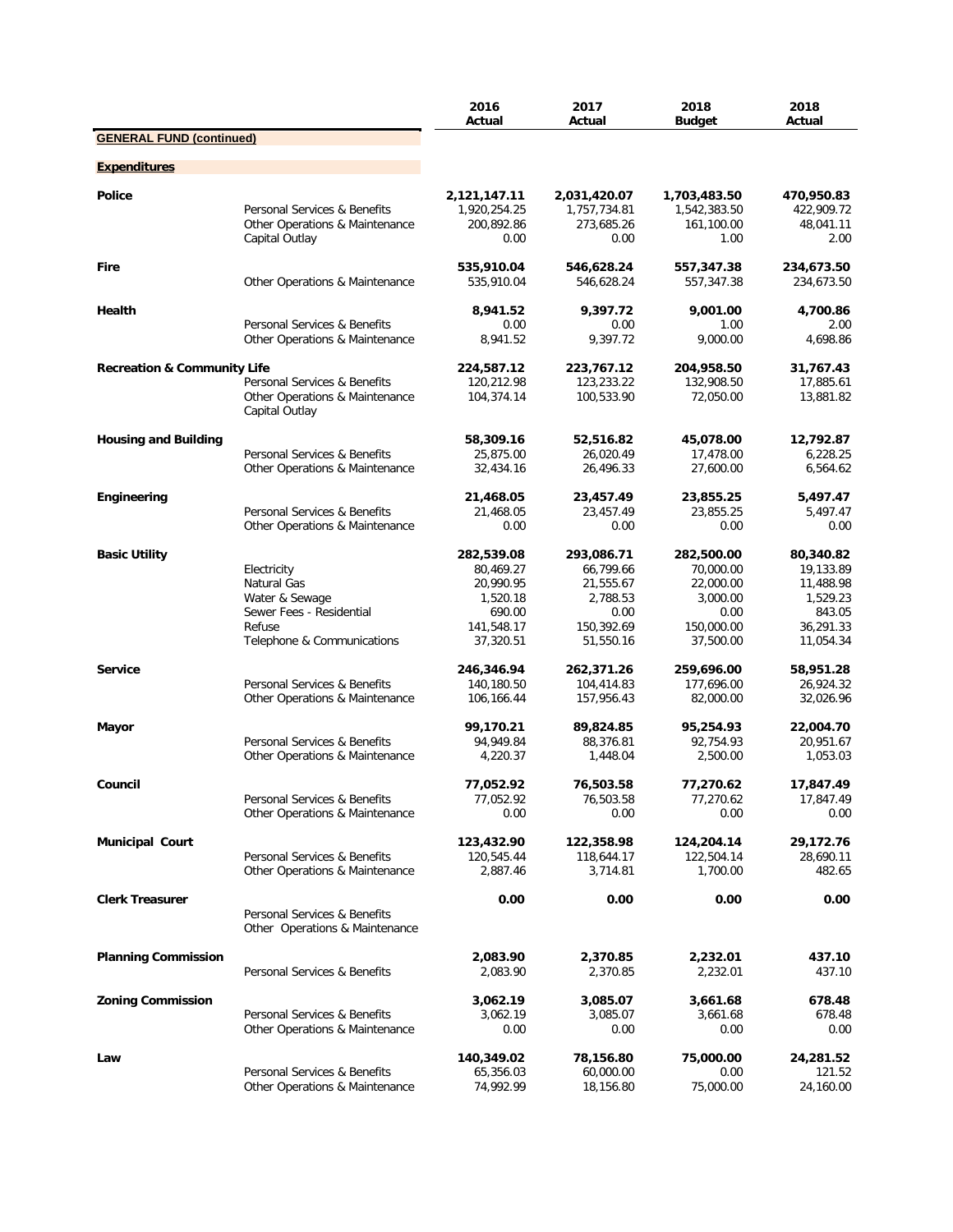|                                   |                                                  | 2016<br>Actual | 2017<br>Actual | 2018<br><b>Budget</b> | 2018<br>Actual |
|-----------------------------------|--------------------------------------------------|----------------|----------------|-----------------------|----------------|
| <b>GENERAL FUND (continued)</b>   |                                                  |                |                |                       |                |
| Income tax                        |                                                  | 252,356.45     | 75,806.66      | 33,600.00             | 1,978.45       |
|                                   | Personal Services & Benefits                     |                |                |                       |                |
|                                   | Other Operations & Maintenance                   | 252,356.45     | 75,806.66      | 33,600.00             | 1,978.45       |
| <b>General Office</b>             |                                                  | 599,096.75     | 576,468.56     | 519,296.00            | 166,874.80     |
|                                   | Personal Services & Benefits                     | 332,470.18     | 302,892.66     | 276,500.00            | 68,641.97      |
|                                   | Other Operations & Maintenance                   | 262,330.57     | 269,705.90     | 238,296.00            | 97,434.83      |
|                                   | <b>UAN Fees</b>                                  | 4,296.00       | 3,870.00       | 4,500.00              | 798.00         |
|                                   | Capital Outlay                                   | 0.00           | 0.00           | 0.00                  | 0.00           |
| <b>Total General Government</b>   |                                                  | 1,296,604.34   | 1,024,575.35   | 930,519.38            | 263,275.30     |
| Non-Departmental                  |                                                  | 929,000.00     | 1,089,000.00   | 1,065,200.00          | 0.00           |
|                                   | Transfers                                        | 929,000.00     | 1,089,000.00   | 1,065,200.00          | 0.00           |
|                                   | Advances Out                                     | 0.00           | 0.00           | 0.00                  | 0.00           |
|                                   | Other Operations & Maintenance                   | 0.00           | 0.00           | 0.00                  | 0.00           |
| <b>Total Disbursements</b>        |                                                  | 5,724,853.36   | 5,556,220.78   | 5,081,639.01          | 1,162,950.36   |
| <b>Adjustments</b>                |                                                  | 0.00           | 486.33         | 0.00                  | 0.00           |
| <b>Cash Balance</b>               |                                                  | 1,224,404.90   | 276,565.87     | 22,666.26             | 130,310.80     |
| <b>Less: Encumbrances</b>         |                                                  | 48,988.00      | 5,495.34       | 0.00                  | 990,893.27     |
| <b>Unencumbered Balance</b>       |                                                  | 1,175,416.90   | 271,070.53     | 22,666.26             | (860,582.47)   |
|                                   | SCMR Fund #2011                                  |                |                |                       |                |
| Balance - January 1st             |                                                  | 128,561.33     | 100,087.01     | 24,019.26             | 24,019.26      |
| <b>Revenues</b>                   |                                                  | 829,566.24     | 680,244.50     | 663,000.00            | 50,757.81      |
|                                   | Gasoline Excise Tax                              | 112,069.70     | 115,022.25     | 110,000.00            | 28,109.63      |
|                                   | State Motor Vehicle License Tax                  | 55,503.79      | 64,045.30      | 53,000.00             | 21,848.18      |
|                                   | Interest                                         | 0.00           | 0.00           | 0.00                  | 0.00           |
|                                   | Other                                            | 1,992.75       | 1,176.95       | 0.00                  | 800.00         |
|                                   | Advances In                                      | 0.00           | 0.00           | 0.00                  | 0.00           |
|                                   | Transfers-In                                     | 660,000.00     | 500,000.00     | 500,000.00            | 0.00           |
| <b>Total Receipts and Balance</b> |                                                  | 958,127.57     | 780,331.51     | 687,019.26            | 74,777.07      |
| <b>Expenditures</b>               |                                                  | 858,040.56     | 756,312.25     | 654,187.50            | 212,289.64     |
|                                   | Personal Services & Benefits                     | 600,881.35     | 554,627.08     | 468,587.50            | 149,825.81     |
|                                   | Other Operations & Maintenance<br>Capital Outlay | 257,159.21     | 201,685.17     | 185,600.00            | 62,463.83      |
| <b>Total Disbursements</b>        |                                                  | 858,040.56     | 756,312.25     | 654,187.50            | 212,289.64     |
| <b>Adjustments</b>                |                                                  | 0.00           | 0.00           | 0.00                  | 0.00           |
| <b>Cash Balance</b>               |                                                  | 100,087.01     | 24,019.26      | 32,831.76             | (137, 512.57)  |
| <b>Less: Encumbrances</b>         |                                                  | 4,867.90       | 0.00           | 0.00                  | 103,824.79     |
| <b>Unencumbered Balance</b>       |                                                  | 95,219.11      | 24,019.26      | 32,831.76             | (241,337.36)   |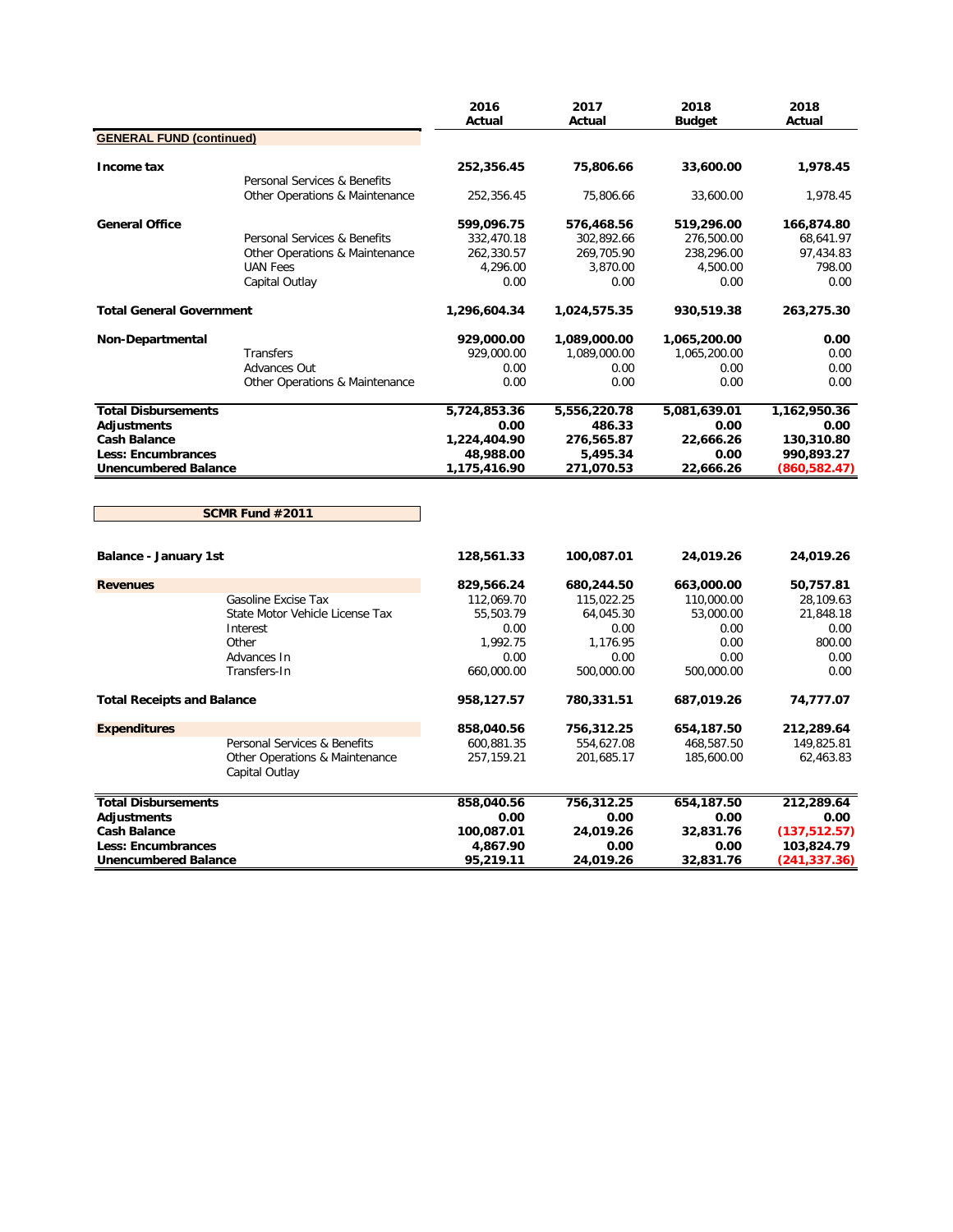|                                                          |                                                                                  | 2016<br>Actual   | 2017<br>Actual    | 2018<br><b>Budget</b> | 2018<br>Actual        |
|----------------------------------------------------------|----------------------------------------------------------------------------------|------------------|-------------------|-----------------------|-----------------------|
| State Highway Fund #2021                                 |                                                                                  |                  |                   |                       |                       |
|                                                          |                                                                                  |                  |                   |                       |                       |
| Balance - January 1st                                    |                                                                                  | 3,807.60         | 20,420.32         | 30,536.65             | 30,536.65             |
| <b>Revenues</b>                                          |                                                                                  | 16,612.72        | 10,116.33         | 14,000.00             | 2,008.57              |
|                                                          | Gasoline Excise Tax                                                              | 9,086.76         | 5,659.65          | 8,000.00              | 1,599.33              |
|                                                          | State Motor Vehicle License Tax                                                  | 7,525.96         | 4,456.68          | 6,000.00              | 409.24                |
|                                                          | Interest<br>Other                                                                | 0.00<br>0.00     | 0.00<br>0.00      | 0.00<br>0.00          | 0.00<br>0.00          |
|                                                          |                                                                                  |                  |                   |                       |                       |
| <b>Total Receipts and Balance</b>                        |                                                                                  | 20,420.32        | 30,536.65         | 44,536.65             | 32,545.22             |
| <b>Expenditures</b>                                      |                                                                                  | 0.00             | 0.00              | 15,000.00             | 0.00                  |
|                                                          | Personal Services & Benefits<br>Other Operations & Maintenance<br>Capital Outlay | 0.00             | 0.00              | 15,000.00             | 0.00                  |
| <b>Total Disbursements</b>                               |                                                                                  | 0.00             | 0.00              | 15,000.00             | 0.00                  |
| <b>Adjustments</b>                                       |                                                                                  |                  |                   |                       |                       |
| <b>Cash Balance</b>                                      |                                                                                  | 20,420.32        | 30,536.65         | 29,536.65             | 32,545.22             |
| <b>Less: Encumbrances</b>                                |                                                                                  | 0.00             | 0.00              | 0.00                  | 0.00                  |
| <b>Unencumbered Balance</b>                              |                                                                                  | 20,420.32        | 30,536.65         | 29,536.65             | 32,545.22             |
|                                                          |                                                                                  |                  |                   |                       |                       |
| Law Enforcement Trust Fund #2091                         |                                                                                  |                  |                   |                       |                       |
|                                                          |                                                                                  |                  |                   |                       |                       |
| <b>Balance - January 1st</b>                             |                                                                                  | 2,139.98         | 2,741.05          | 19,072.51             | 19,072.51             |
| <b>Revenues</b>                                          |                                                                                  | 5,385.81         | 20,103.10         | 9,000.00              | 1,261.37              |
|                                                          | Fines                                                                            | 1,922.00         | 1,910.00          | 4,000.00              | 1,261.37              |
|                                                          | Grant                                                                            | 0.00             | 0.00              | 0.00                  | 0.00                  |
|                                                          | Other<br>Transfers In                                                            | 3,463.81<br>0.00 | 18,193.10<br>0.00 | 5,000.00<br>0.00      | 0.00<br>0.00          |
|                                                          |                                                                                  |                  |                   |                       |                       |
| <b>Total Receipts and Balance</b>                        |                                                                                  | 7,525.79         | 22,844.15         | 28,072.51             | 20,333.88             |
| <b>Expenditures</b>                                      |                                                                                  | 4,784.74         | 3,771.64          | 4,000.00              | 507.13                |
|                                                          | Personal Services & Benefits                                                     | 0.00             | 0.00              | 0.00                  | 0.00                  |
|                                                          | Other Operations & Maintenance<br>Capital Outlay                                 | 4,784.74<br>0.00 | 3,771.64<br>0.00  | 4,000.00<br>0.00      | 507.13<br>0.00        |
|                                                          |                                                                                  |                  |                   |                       |                       |
| <b>Total Disbursements</b>                               |                                                                                  | 4,784.74         | 3,771.64          | 4,000.00              | 507.13                |
| <b>Adjustments</b>                                       |                                                                                  | 0.00             | 0.00              | 0.00                  | 0.00                  |
| <b>Cash Balance</b>                                      |                                                                                  | 2,741.05         | 19,072.51         | 24,072.51             | 19,826.75             |
| <b>Less: Encumbrances</b><br><b>Unencumbered Balance</b> |                                                                                  | 0.00<br>2,741.05 | 0.00<br>19,072.51 | 0.00<br>24,072.51     | 2,297.87<br>17,528.88 |
|                                                          |                                                                                  |                  |                   |                       |                       |
|                                                          |                                                                                  |                  |                   |                       |                       |
|                                                          | Motor Vehicle License Tax #2101                                                  |                  |                   |                       |                       |
| <b>Balance - January 1st</b>                             |                                                                                  | 168,457.72       | 194,331.43        | 216,157.04            | 216,157.04            |
| <b>Revenues</b>                                          |                                                                                  | 25,873.71        | 21,825.61         | 25,000.00             | 7,894.56              |
|                                                          | State Motor Vehicle License Tax                                                  | 25,873.71        | 21,825.61         | 25,000.00             | 7,894.56              |
|                                                          | Interest                                                                         | 0.00             | 0.00              | 0.00                  | 0.00                  |
| <b>Total Receipts and Balance</b>                        |                                                                                  | 194,331.43       | 216,157.04        | 241,157.04            | 224,051.60            |
| <b>Expenditures</b>                                      |                                                                                  | 0.00             | 0.00              | 0.00                  | 0.00                  |
|                                                          | Other Operations & Maintenance                                                   | 0.00             | 0.00              | 0.00                  | 0.00                  |
|                                                          | Capital Outlay                                                                   | 0.00             | 0.00              | 0.00                  | 0.00                  |
| <b>Total Disbursements</b>                               |                                                                                  | 0.00             | 0.00              | 0.00                  | 0.00                  |
| <b>Adjustments</b><br><b>Cash Balance</b>                |                                                                                  | 194,331.43       | 216,157.04        | 241,157.04            | 224,051.60            |
| Less: Encumbrances                                       |                                                                                  | 0.00             | 0.00              | 0.00                  | 0.00                  |
| <b>Unencumbered Balance</b>                              |                                                                                  | 194,331.43       | 216,157.04        | 241,157.04            | 224,051.60            |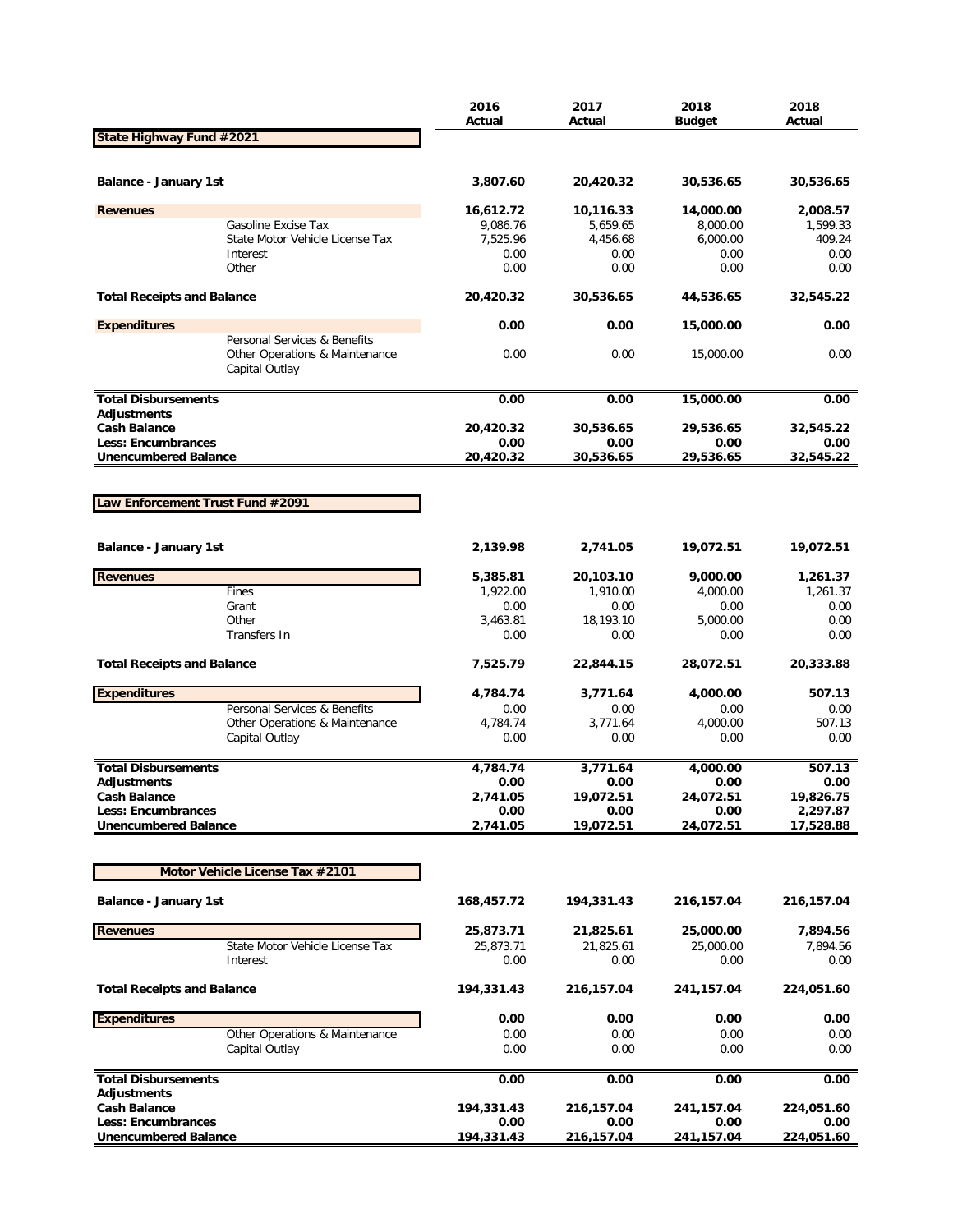|                                                          |                                                  | 2016<br>Actual       | 2017<br>Actual       | 2018<br><b>Budget</b>  | 2018<br>Actual     |
|----------------------------------------------------------|--------------------------------------------------|----------------------|----------------------|------------------------|--------------------|
|                                                          | Police Pension Fund #2131                        |                      |                      |                        |                    |
| <b>Balance - January 1st</b>                             |                                                  | 19,160.12            | 19,646.94            | 6,353.97               | 6,353.97           |
| <b>Revenues</b>                                          |                                                  | 188,137.37           | 161,553.03           | 160,000.00             | 23,285.87          |
|                                                          | Real Estate & Public Utility                     | 34,936.91            | 38,394.80            | 45,000.00              | 23,285.87          |
|                                                          | Tangible Personal Property                       | 0.00                 | 0.00                 | 0.00                   | 0.00               |
|                                                          | Homestead                                        | 3,200.46             | 3,158.23             | 0.00                   | 0.00               |
|                                                          | Rollback<br>CAT Tax                              | 0.00<br>0.00         | 0.00<br>0.00         | 0.00<br>0.00           | 0.00<br>0.00       |
|                                                          | Other - State Shared Taxes & Permit              | 0.00                 | 0.00                 | 0.00                   | 0.00               |
|                                                          | Transfer in                                      | 150,000.00           | 120,000.00           | 115,000.00             | 0.00               |
| <b>Total Receipts and Balance</b>                        |                                                  | 207,297.49           | 181,199.97           | 166,353.97             | 29,639.84          |
| <b>Expenditures</b>                                      |                                                  | 187,650.55           | 174,846.00           | 160,967.50             | 313.48             |
|                                                          | <b>Employers Share</b><br>County fees            | 187,114.80<br>535.75 | 174,288.75<br>557.25 | 159,967.50<br>1,000.00 | 0.00<br>313.48     |
|                                                          |                                                  |                      |                      |                        |                    |
| <b>Total Disbursements</b><br><b>Adjustments</b>         |                                                  | 187,650.55           | 174,846.00           | 160,967.50             | 313.48             |
| <b>Cash Balance</b>                                      |                                                  | 19,646.94            | 6,353.97             | 5,386.47               | 29,326.36          |
| <b>Less: Encumbrances</b>                                |                                                  | 0.00                 | 0.00                 | 0.00                   | 0.00               |
| <b>Unencumbered Balance</b>                              |                                                  | 19,646.94            | 6,353.97             | 5,386.47               | 29,326.36          |
|                                                          | Water Meter & Repair Fund #2901                  |                      |                      |                        |                    |
| Balance - January 1st                                    |                                                  | 1,017.19             | 1,569.83             | 347.95                 | 347.95             |
| <b>Revenues</b>                                          |                                                  | 9,400.00             | 9,150.00             | 10,200.00              | 150.00             |
|                                                          | <b>Tap Fees</b>                                  | 400.00               | 150.00               | 0.00                   | 150.00             |
|                                                          | Interest<br>Transfer (General Fund)              | 9,000.00             | 9,000.00             | 10,200.00              | 0.00               |
| <b>Total Receipts and Balance</b>                        |                                                  | 10,417.19            | 10,719.83            | 10,547.95              | 497.95             |
| <b>Expenditures</b>                                      |                                                  | 8,847.36             | 10,371.88            | 10,371.88              | 10,371.88          |
|                                                          | Other Operations & Maintenance                   | 8,847.36             | 10,371.88            | 10,371.88              | 10,371.88          |
| <b>Total Disbursements</b>                               |                                                  | 8,847.36             | 10,371.88            | 10,371.88              | 10,371.88          |
| <b>Adiustments</b>                                       |                                                  | 0.00                 | 0.00                 | 0.00                   | 0.00               |
| <b>Cash Balance</b>                                      |                                                  | 1,569.83             | 347.95               | 176.07                 | (9,873.93)         |
| <b>Less: Encumbrances</b><br><b>Unencumbered Balance</b> |                                                  | 0.00<br>1,569.83     | 0.00<br>347.95       | 0.00<br>176.07         | 0.00<br>(9,873.93) |
|                                                          |                                                  |                      |                      |                        |                    |
|                                                          | <b>FEMA #2902</b>                                |                      |                      |                        |                    |
| <b>Balance - January 1st</b>                             |                                                  | 0.00                 | 0.00                 | 0.00                   | 0.00               |
| <b>Revenues</b>                                          |                                                  | 0.00                 | 0.00                 | 0.00                   | 0.00               |
|                                                          | Donations and Contributions                      | 0.00                 | 0.00                 | 0.00                   | 0.00               |
|                                                          | Transfer (General Fund)                          | 0.00                 | 0.00                 | 0.00                   | 0.00               |
| <b>Total Receipts and Balance</b>                        |                                                  | 0.00                 | 0.00                 | 0.00                   | 0.00               |
| <b>Expenditures</b>                                      |                                                  | 0.00                 | 0.00                 | 0.00                   | 0.00               |
|                                                          | Personal Services & Benefits                     | 0.00                 | 0.00                 | 0.00                   | 0.00               |
|                                                          | Other Operations & Maintenance<br>Capital Outlay | 0.00<br>0.00         | 0.00<br>0.00         | 0.00<br>0.00           | 0.00<br>0.00       |
|                                                          |                                                  |                      |                      |                        |                    |
| <b>Total Disbursements</b>                               |                                                  | 0.00                 | 0.00                 | 0.00                   | 0.00               |
| <b>Cash Balance</b>                                      |                                                  | 0.00                 | 0.00                 | 0.00                   | 0.00               |
| Less: Encumbrances                                       |                                                  | 0.00                 | 0.00                 | 0.00                   | 0.00               |
| <b>Unencumbered Balance</b>                              |                                                  | 0.00                 | 0.00                 | 0.00                   | 0.00               |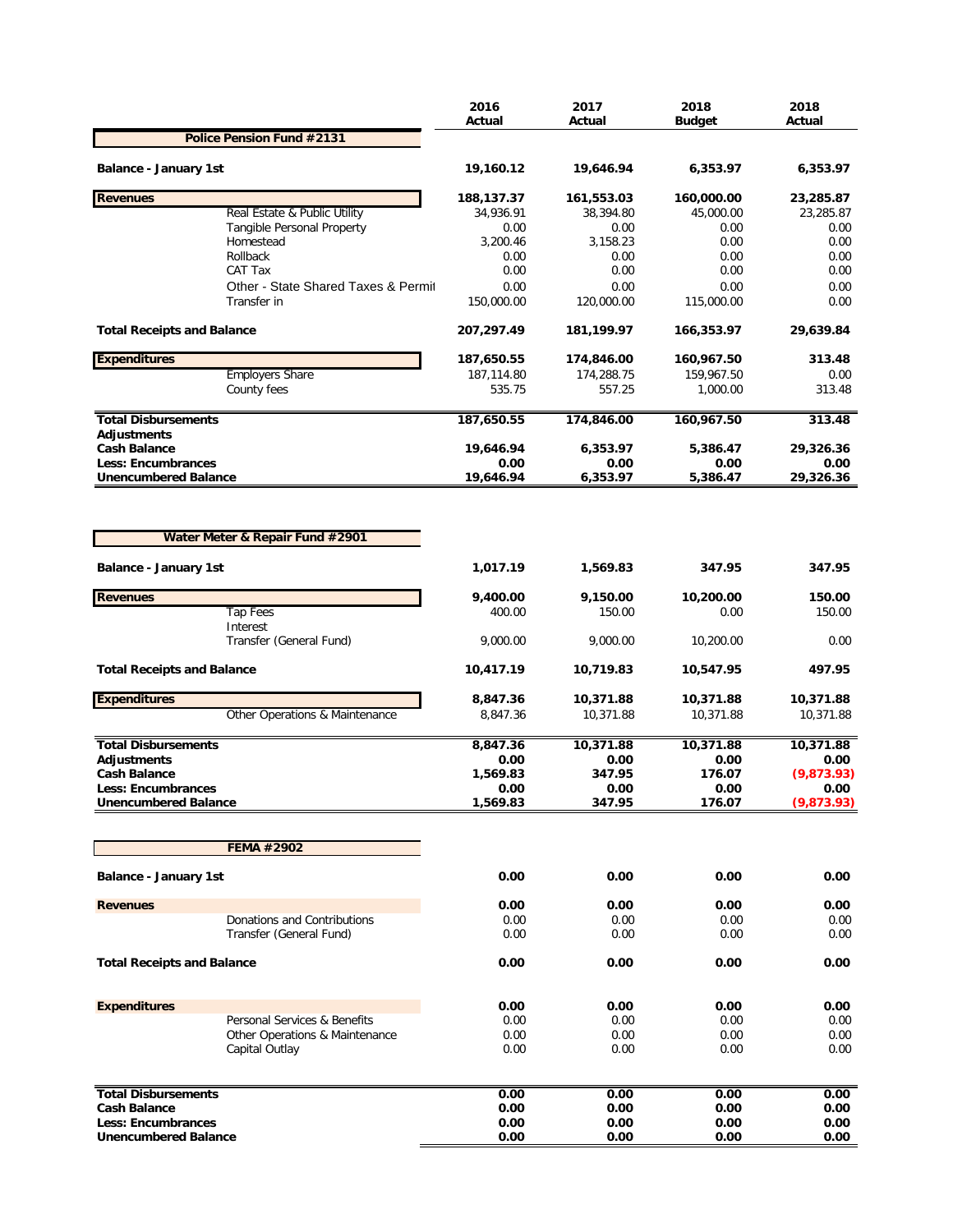|                                      | 2016<br>Actual | 2017<br>Actual | 2018<br><b>Budget</b> | 2018<br>Actual |
|--------------------------------------|----------------|----------------|-----------------------|----------------|
| Mayor's Court Computer #2903         |                |                |                       |                |
| <b>Balance - January 1st</b>         | 17,800.68      | 21,882.68      | 25,126.31             | 25,126.31      |
| <b>Revenues</b>                      | 6,030.00       | 5,490.00       | 6,000.00              | 1,545.00       |
| <b>Court Fines</b>                   | 6,030.00       | 5,490.00       | 6,000.00              | 1,545.00       |
| <b>Total Receipts and Balance</b>    | 23,830.68      | 27,372.68      | 31,126.31             | 26,671.31      |
| <b>Expenditures</b>                  | 1,948.00       | 2,246.37       | 3,000.00              | 2,026.00       |
| Other Operations & Maintenance       | 0.00           | 0.00           | 0.00                  | 0.00           |
| Capital Outlay                       | 1.948.00       | 2,246.37       | 3,000.00              | 2,026.00       |
| <b>Total Disbursements</b>           | 1,948.00       | 2,246.37       | 3,000.00              | 2,026.00       |
| Adjustments                          | 0.00           | 0.00           | 0.00                  | 0.00           |
| <b>Cash Balance</b>                  | 21,882.68      | 25,126.31      | 28,126.31             | 24,645.31      |
| <b>Less: Encumbrances</b>            | 0.00           | 0.00           | 0.00                  | 0.00           |
| <b>Unencumbered Balance</b>          | 21,882.68      | 25,126.31      | 28,126.31             | 24,645.31      |
| <b>Special Bond Retirement #3101</b> |                |                |                       |                |
| <b>Balance - January 1st</b>         | 1,050.42       | 15,555.48      | 6,574.25              | 6,574.25       |
| <b>Revenues</b>                      | 1,349,828.00   | 1,772,654.00   | 1,710,000.00          | 0.00           |
| <b>Special Assessments</b>           | 0.00           | 0.00           | 0.00                  | 0.00           |
| <b>Bond/Note Proceeds</b>            | 1,179,828.00   | 1,722,654.00   | 1,640,000.00          | 0.00           |
| Transfer In - Capital                | 170,000.00     | 50,000.00      | 70,000.00             | 0.00           |
| Interest                             | 0.00           | 0.00           | 0.00                  | 0.00           |
| <b>Total Receipts and Balance</b>    | 1,350,878.42   | 1,788,209.48   | 1,716,574.25          | 6,574.25       |
| <b>Expenditures</b>                  | 1,335,322.94   | 1,781,635.23   | 1,714,766.00          | 20,283.23      |
| Principal                            | 1,309,702.80   | 1,738,594.18   | 1,677,405.00          | 20,281.23      |
| Interest                             | 25,620.14      | 43,041.05      | 37,360.00             | 0.00           |
| Other                                | 0.00           | 0.00           | 0.00                  | 0.00           |
| County fees                          | 0.00           | 0.00           | 1.00                  | 2.00           |
| <b>Total Disbursements</b>           | 1,335,322.94   | 1,781,635.23   | 1,714,766.00          | 20,283.23      |
| Adjustments                          | 0.00           | 0.00           | 0.00                  | 0.00           |
| <b>Cash Balance</b>                  | 15,555.48      | 6,574.25       | 1,808.25              | (13,708.98)    |
| <b>Less: Encumbrances</b>            | 0.00           | 0.00           | 0.00                  | 0.00           |
| <b>Unencumbered Balance</b>          | 15,555.48      | 6,574.25       | 1,808.25              | (13,708.98)    |
| <b>Bond Construction Fund #4101</b>  |                |                |                       |                |
| Balance - January 1st                | 0.00           | 0.00           | 0.00                  | 0.00           |
| <b>Revenues</b>                      | 0.00           | 0.00           | 0.00                  | 0.00           |
| Transfers - in                       | 0.00           | 0.00           | 0.00                  | 0.00           |
| Other                                | 0.00           | 0.00           | 0.00                  | 0.00           |
| <b>Total Receipts and Balance</b>    | 0.00           | 0.00           | 0.00                  | 0.00           |
| <b>Expenditures</b>                  | 0.00           | 0.00           | 0.00                  | 0.00           |
| Other Operations & Maintenance       | 0.00           | 0.00           | 0.00                  | 0.00           |
| <b>Total Disbursements</b>           | 0.00           | 0.00           | 0.00                  | 0.00           |
| Adjustments                          |                |                |                       |                |
| <b>Cash Balance</b>                  | 0.00           | 0.00           | 0.00                  | 0.00           |
| <b>Less: Encumbrances</b>            | 0.00           | 0.00           | 0.00                  | 0.00           |
| <b>Unencumbered Balance</b>          | 0.00           | 0.00           | 0.00                  | 0.00           |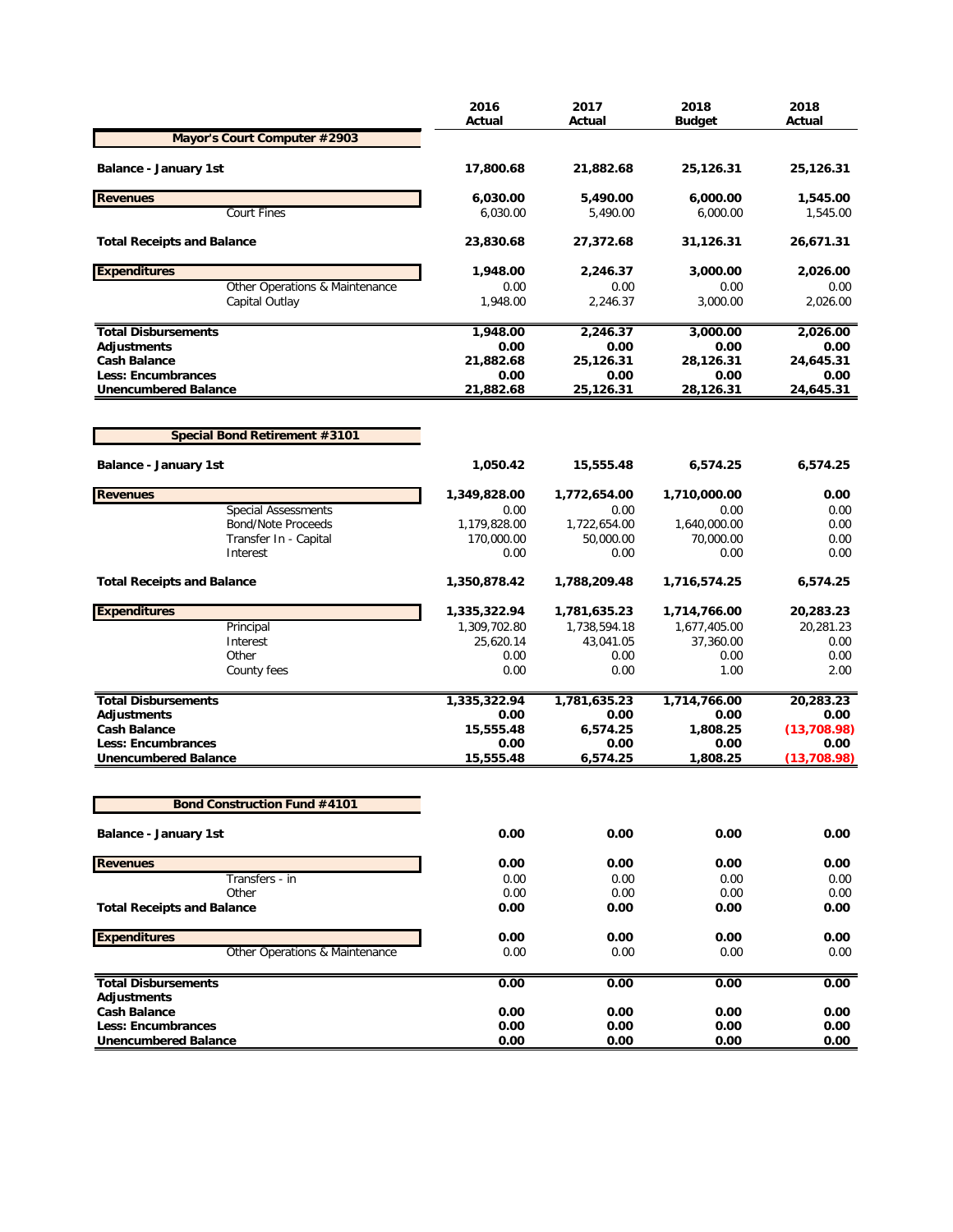|                                                          | 2016<br>Actual          | 2017<br>Actual          | 2018<br>Budget          | 2018<br>Actual              |
|----------------------------------------------------------|-------------------------|-------------------------|-------------------------|-----------------------------|
| <b>Issue I and II - Capital Funds #4201</b>              |                         |                         |                         |                             |
| <b>Balance - January 1st</b>                             | 0.00                    | 0.00                    | 0.00                    | 0.00                        |
| <b>Revenues</b>                                          | 0.00                    | 0.00                    | 0.00                    | 0.00                        |
| <b>Special Assessments</b>                               | 0.00                    | 0.00                    | 0.00                    | 0.00                        |
| Other                                                    | 0.00                    | 0.00                    | 0.00                    | 0.00                        |
| Transfer - In<br><b>Total Receipts and Balance</b>       | 0.00                    | 0.00                    | 0.00                    | 0.00                        |
| <b>Expenditures</b>                                      | 0.00                    | 0.00                    | 0.00                    | 0.00                        |
| Sreets, Sidewalks, Highways & Curbs                      | 0.00                    | 0.00                    | 0.00                    | 0.00                        |
| Dunham - Water & Sewer                                   | 0.00                    | 0.00                    | 0.00                    | 0.00                        |
| <b>Transfers Out</b>                                     | 0.00                    | 0.00                    | 0.00                    | 0.00                        |
| Adjustments                                              |                         |                         |                         |                             |
| <b>Total Disbursements</b><br><b>Adjustments</b>         | 0.00                    | 0.00                    | 0.00                    | 0.00                        |
| <b>Cash Balance</b>                                      | 0.00                    | 0.00                    | 0.00                    | 0.00                        |
| Less: Encumbrances                                       | 0.00                    | 0.00                    | 0.00                    | 0.00                        |
| <b>Unencumbered Balance</b>                              | 0.00                    | 0.00                    | 0.00                    | 0.00                        |
|                                                          |                         |                         |                         |                             |
| Capital Improvement Fund #4901                           |                         |                         |                         |                             |
| <b>Balance - January 1st</b>                             | 562,415.01              | 167,353.96              | 47,677.43               | 47,677.43                   |
| <b>Revenues</b>                                          | 1,102,503.12            | 517,574.91              | 879,785.00              | 6,180.00                    |
| Grants                                                   | 369,546.93              | 16,687.66               | 0.00                    | 0.00                        |
| Interest                                                 | 19,125.00               | 0.00                    | 0.00                    | 0.00                        |
| Other                                                    | 583,096.19              | 25,336.00               | 419,050.00              | 6,180.00                    |
| <b>Sewer Fees</b><br>Transfers - in                      | 20,735.00<br>110,000.00 | 15,551.25<br>460,000.00 | 20,735.00<br>440,000.00 | 0.00<br>0.00                |
| <b>Total Receipts and Balance</b>                        | 1,664,918.13            | 684,928.87              | 927,462.43              | 53,857.43                   |
| <b>Expenditures</b>                                      | 1,497,564.17            | 637,251.44              | 615,000.00              | 19,354.63                   |
| Capital Outlay                                           | 1,327,564.17            | 587,251.44              | 545,000.00              | 19,354.63                   |
| Advances - Out                                           | 0.00                    | 0.00                    | 0.00                    | 0.00                        |
| Transfer - Out/Debt Service                              | 170,000.00              | 50,000.00               | 70,000.00               | 0.00                        |
| <b>Total Disbursements</b>                               | 1,497,564.17            | 637,251.44              | 615,000.00              | 19,354.63                   |
| <b>Adiustments</b>                                       | 0.00                    | 0.00                    | 0.00                    | 0.00                        |
| <b>Cash Balance</b>                                      | 167,353.96              | 47,677.43               | 312,462.43              | 34,502.80                   |
| <b>Less: Encumbrances</b><br><b>Unencumbered Balance</b> | 142,180.00<br>25,173.96 | 0.00<br>47,677.43       | 0.00<br>312,462.43      | 135,560.50<br>(101, 057.70) |
|                                                          |                         |                         |                         |                             |
| Veteran's Memorial Fund #4902                            |                         |                         |                         |                             |
| <b>Balance - January 1st</b>                             | 6,888.56                | 5,772.51                | 3,403.50                | 3,925.28                    |
| <b>Revenues</b>                                          | 694.45                  | 1,243.56                | 600.00                  | 191.19                      |
| Transfers - in                                           | 0.00                    | 521.78                  | 0.00                    | 0.00                        |
| Other                                                    | 694.45                  | 721.78                  | 600.00                  | 191.19                      |
| <b>Total Receipts and Balance</b>                        | 7,583.01                | 7,016.07                | 4,003.50                | 4,116.47                    |
| <b>Expenditures</b>                                      | 1,810.50                | 3,090.79                | 500.00                  | 0.00                        |
| Other Operations & Maintenance<br>Transfers Out          | 1,810.50                | 3,090.79                | 500.00                  | 0.00                        |
| <b>Total Disbursements</b>                               | 1,810.50                | 3,090.79                | 500.00                  | 0.00                        |
| <b>Adjustments</b>                                       | 0.00                    | 0.00                    | 0.00                    | 0.00                        |
| <b>Cash Balance</b>                                      | 5,772.51                | 3,925.28                | 3,503.50                | 4,116.47                    |
| <b>Less: Encumbrances</b>                                | 0.00                    | 0.00                    | 0.00                    | 0.00                        |
| <b>Unencumbered Balance</b>                              | 5,772.51                | 3,925.28                | 3,503.50                | 4,116.47                    |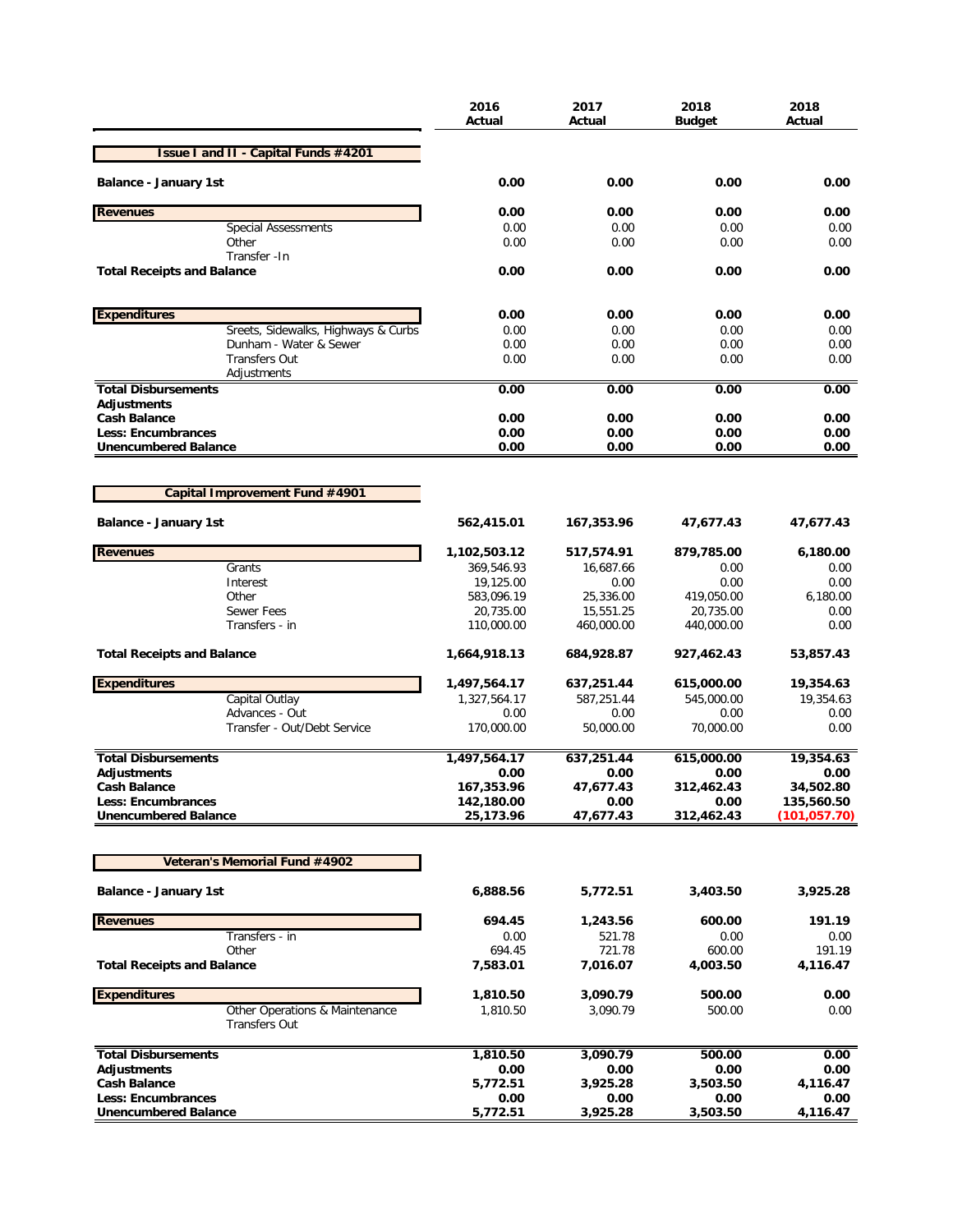|                                                          | 2016<br>Actual     | 2017<br>Actual     | 2018<br><b>Budget</b> | 2018<br>Actual     |
|----------------------------------------------------------|--------------------|--------------------|-----------------------|--------------------|
| <b>Building Bond Fund #7001</b>                          |                    |                    |                       |                    |
| <b>Balance - January 1st</b>                             | 0.00               | 0.00               | 0.00                  | 0.00               |
| <b>Revenues</b>                                          | 0.00               | 0.00               | 0.00                  | 0.00               |
| Transfers - in                                           | 0.00               | 0.00               | 0.00                  | 0.00               |
| Other                                                    | 0.00               | 0.00               | 0.00                  | 0.00               |
| <b>Total Receipts and Balance</b>                        | 0.00               | 0.00               | 0.00                  | 0.00               |
| <b>Expenditures</b>                                      | 0.00               | 0.00               | 0.00                  | 0.00               |
| Other Operations & Maintenance                           | 0.00               | 0.00               | 0.00                  | 0.00               |
| <b>Transfers Out</b>                                     | 0.00               | 0.00               | 0.00                  | 0.00               |
| <b>Total Disbursements</b>                               | 0.00               | 0.00               | 0.00                  | 0.00               |
| <b>Cash Balance</b>                                      | 0.00               | 0.00               | 0.00                  | 0.00               |
| Less: Encumbrances<br><b>Unencumbered Balance</b>        | 0.00<br>0.00       | 0.00<br>0.00       | 0.00<br>0.00          | 0.00<br>0.00       |
| <b>Unclaimed Monies #9101</b>                            |                    |                    |                       |                    |
| <b>Balance - January 1st</b>                             | 50.00              | 50.00              | 50.00                 | 50.00              |
|                                                          |                    |                    |                       |                    |
| <b>Revenues</b><br>Other                                 | 0.00<br>0.00       | 0.00<br>0.00       | 0.00<br>0.00          | 0.00<br>0.00       |
| <b>Total Receipts and Balance</b>                        | 50.00              | 50.00              | 50.00                 | 50.00              |
| <b>Expenditures</b>                                      | 0.00               | 0.00               | 0.00                  | 0.00               |
| Other Operations & Maintenance                           | 0.00               | 0.00               | 0.00                  | 0.00               |
| <b>Total Disbursements</b>                               | 0.00               | 0.00               | 0.00                  | 0.00               |
| <b>Adjustments</b>                                       | 0.00               | 0.00               | 0.00                  | 0.00               |
| <b>Cash Balance</b><br>Less: Encumbrances                | 50.00              | 50.00              | 50.00                 | 50.00              |
| <b>Unencumbered Balance</b>                              | 50.00              | 50.00              | 50.00                 | 50.00              |
|                                                          |                    |                    |                       |                    |
| <b>Building Bonds #9901</b>                              |                    |                    |                       |                    |
| <b>Balance - January 1st</b>                             | 131,116.99         | 126,071.23         | 129,021.23            | 129,021.23         |
| <b>Revenues</b>                                          | 2,500.00           | 5,000.00           | 0.00                  | 4,500.00           |
| Other                                                    | 2,500.00           | 5,000.00           | 0.00                  | 4,500.00           |
| <b>Total Receipts and Balance</b>                        | 133,616.99         | 131,071.23         | 129,021.23            | 133,521.23         |
| <b>Expenditures</b>                                      | 7,545.76           | 2,050.00           | 0.00                  | 0.00               |
| Other Operations & Maintenance                           | 7,545.76           | 2,050.00           | 0.00                  | 0.00               |
| <b>Total Disbursements</b>                               | 7,545.76           | 2,050.00           | 0.00                  | 0.00               |
| Adjustments                                              | 0.00               | 0.00               | 0.00                  | 0.00               |
| <b>Cash Balance</b>                                      | 126,071.23         | 129,021.23         | 129,021.23            | 133,521.23         |
| <b>Less: Encumbrances</b><br><b>Unencumbered Balance</b> | 0.00<br>126,071.23 | 0.00<br>129,021.23 | 0.00<br>129,021.23    | 0.00<br>133,521.23 |
|                                                          |                    |                    |                       |                    |
| Mayor's Court - 9902                                     |                    |                    |                       |                    |
| <b>Balance - January 1st</b>                             | 23,052.60          | 28,686.94          | 27,324.26             | 27,324.26          |
| <b>Revenues</b>                                          | 306,178.65         | 302,636.65         | 0.00                  | 63,215.00          |
| Other                                                    | 306,178.65         | 302,636.65         | 0.00                  | 63,215.00          |
| <b>Total Receipts and Balance</b>                        | 329,231.25         | 331,323.59         | 27,324.26             | 90,539.26          |
| <b>Expenditures</b>                                      | 300,544.31         | 303,999.33         | 0.00                  | 61,702.51          |
| Other Operations & Maintenance                           | 300,544.31         | 303,999.33         | 0.00                  | 61,702.51          |
| <b>Total Disbursements</b>                               | 300,544.31         | 303,999.33         | 0.00                  | 61,702.51          |
| <b>Adjustments</b>                                       | 0.00               | 0.00               | 0.00                  | 0.00               |
| <b>Cash Balance</b>                                      | 28,686.94          | 27,324.26          | 27,324.26             | 28,836.75          |